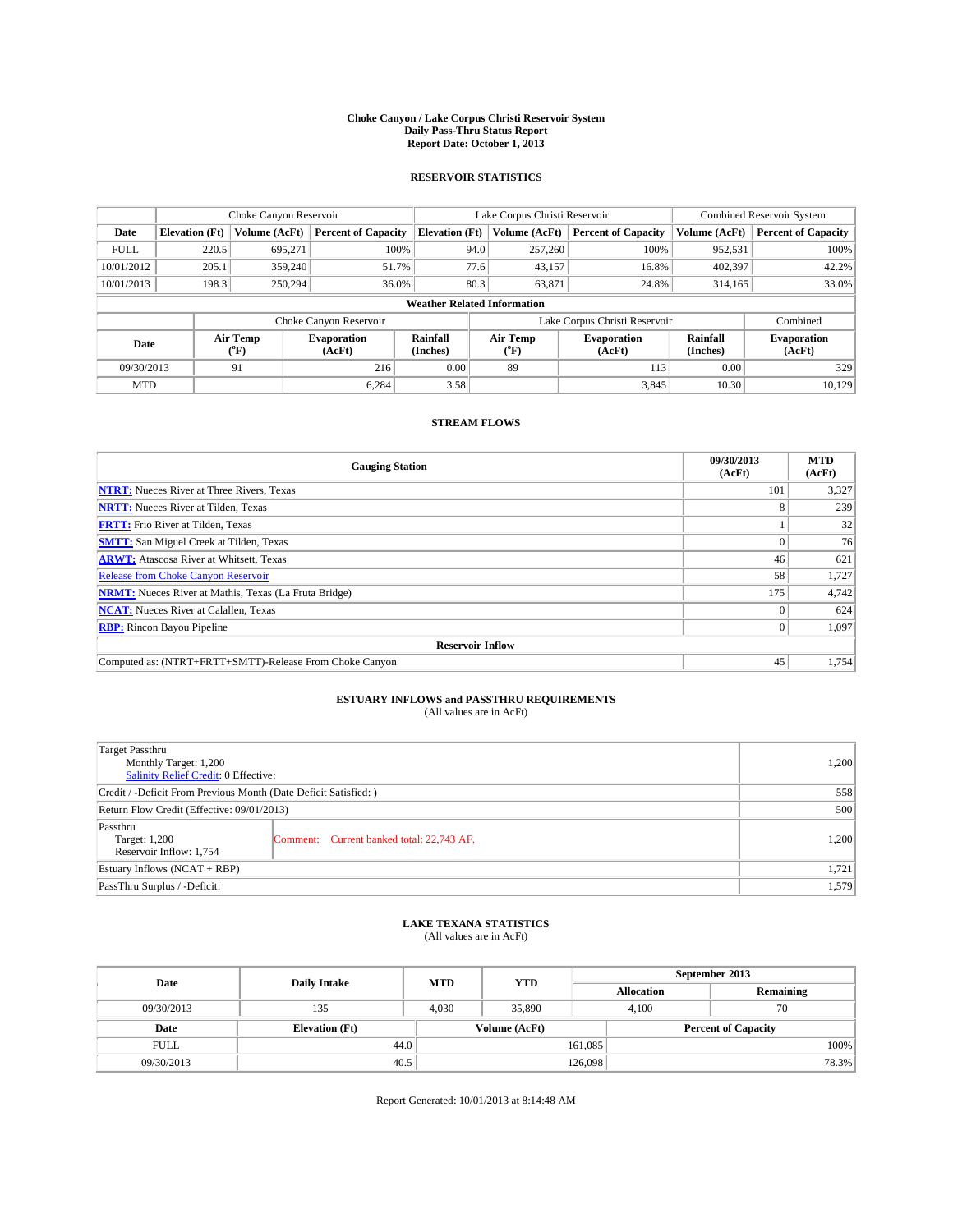### **Choke Canyon / Lake Corpus Christi Reservoir System Daily Pass-Thru Status Report Report Date: October 2, 2013**

### **RESERVOIR STATISTICS**

|             |                                    | Choke Canyon Reservoir |                              |                       | Lake Corpus Christi Reservoir | <b>Combined Reservoir System</b> |                      |                              |  |
|-------------|------------------------------------|------------------------|------------------------------|-----------------------|-------------------------------|----------------------------------|----------------------|------------------------------|--|
| Date        | <b>Elevation</b> (Ft)              | Volume (AcFt)          | <b>Percent of Capacity</b>   | <b>Elevation (Ft)</b> | Volume (AcFt)                 | <b>Percent of Capacity</b>       | Volume (AcFt)        | <b>Percent of Capacity</b>   |  |
| <b>FULL</b> | 220.5                              | 695.271                | 100%                         | 94.0                  | 257,260                       | 100%                             | 952,531              | 100%                         |  |
| 10/02/2012  | 205.1                              | 359,947                | 51.8%                        | 77.7                  | 43,688                        | 17.0%                            | 403,635              | 42.4%                        |  |
| 10/02/2013  | 198.3                              | 249,867                | 35.9%                        | 80.3                  | 63.956                        | 24.9%                            | 313,823              | 32.9%                        |  |
|             | <b>Weather Related Information</b> |                        |                              |                       |                               |                                  |                      |                              |  |
|             |                                    |                        | Choke Canyon Reservoir       |                       |                               | Lake Corpus Christi Reservoir    |                      | Combined                     |  |
| Date        |                                    | Air Temp<br>(°F)       | <b>Evaporation</b><br>(AcFt) | Rainfall<br>(Inches)  | Air Temp<br>(°F)              | <b>Evaporation</b><br>(AcFt)     | Rainfall<br>(Inches) | <b>Evaporation</b><br>(AcFt) |  |
| 10/01/2013  |                                    | 93                     | 223                          | 0.00                  | 91                            | 158                              | 0.55                 | 381                          |  |
| <b>MTD</b>  |                                    |                        | 223                          | 0.00                  |                               | 158                              | 0.55                 | 381                          |  |

## **STREAM FLOWS**

| <b>Gauging Station</b>                                       | 10/01/2013<br>(AcFt) | <b>MTD</b><br>(AcFt) |  |  |  |  |
|--------------------------------------------------------------|----------------------|----------------------|--|--|--|--|
| <b>NTRT:</b> Nueces River at Three Rivers, Texas             | 290                  | 290                  |  |  |  |  |
| <b>NRTT:</b> Nueces River at Tilden, Texas                   | 60                   | 60                   |  |  |  |  |
| <b>FRTT:</b> Frio River at Tilden, Texas                     | 15                   | 15                   |  |  |  |  |
| <b>SMTT:</b> San Miguel Creek at Tilden, Texas               |                      | $\Omega$             |  |  |  |  |
| <b>ARWT:</b> Atascosa River at Whitsett, Texas               | 681                  | 681                  |  |  |  |  |
| <b>Release from Choke Canyon Reservoir</b>                   | 58                   | 58                   |  |  |  |  |
| <b>NRMT:</b> Nueces River at Mathis, Texas (La Fruta Bridge) | 153                  | 153                  |  |  |  |  |
| <b>NCAT:</b> Nueces River at Calallen, Texas                 |                      | $\Omega$             |  |  |  |  |
| <b>RBP:</b> Rincon Bayou Pipeline                            |                      | $\Omega$             |  |  |  |  |
| <b>Reservoir Inflow</b>                                      |                      |                      |  |  |  |  |
| Computed as: (NTRT+FRTT+SMTT)-Release From Choke Canyon      | 247                  | 247                  |  |  |  |  |

# **ESTUARY INFLOWS and PASSTHRU REQUIREMENTS**<br>(All values are in AcFt)

| Target Passthru<br>Monthly Target: 3,213<br>Salinity Relief Credit: 0 Effective: |                                           |     |  |  |
|----------------------------------------------------------------------------------|-------------------------------------------|-----|--|--|
| Credit / -Deficit From Previous Month (Date Deficit Satisfied: )                 |                                           |     |  |  |
| Return Flow Credit (Effective: 10/01/2013)                                       | 500                                       |     |  |  |
| Passthru<br>Target: 3,213<br>Reservoir Inflow: 247                               | Comment: Current banked total: 22,743 AF. | 247 |  |  |
| Estuary Inflows (NCAT + RBP)                                                     | $\Omega$                                  |     |  |  |
| PassThru Surplus / -Deficit:                                                     | 0                                         |     |  |  |

## **LAKE TEXANA STATISTICS** (All values are in AcFt)

| Date        | <b>Daily Intake</b>   | <b>MTD</b> | <b>YTD</b>    | October 2013      |                            |           |  |
|-------------|-----------------------|------------|---------------|-------------------|----------------------------|-----------|--|
|             |                       |            |               | <b>Allocation</b> |                            | Remaining |  |
| 10/01/2013  | 135                   | 135        | 36,025        |                   | 3,050<br>2,915             |           |  |
| Date        | <b>Elevation</b> (Ft) |            | Volume (AcFt) |                   | <b>Percent of Capacity</b> |           |  |
| <b>FULL</b> | 44.0                  |            |               | 161,085           |                            | 100%      |  |
| 10/01/2013  | 40.5                  |            |               | 126,098           |                            | 78.3%     |  |

Report Generated: 11/14/2013 at 2:04:07 PM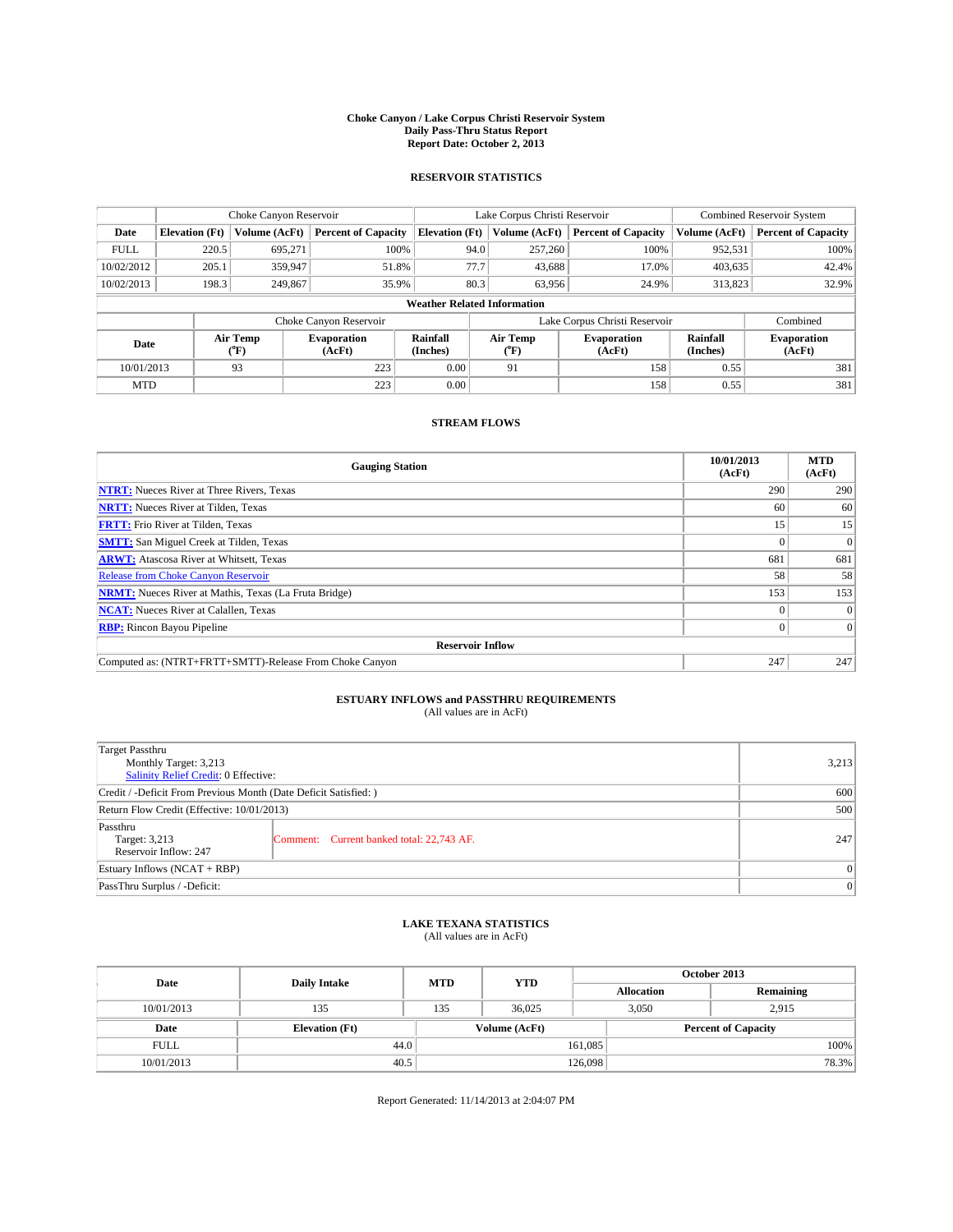### **Choke Canyon / Lake Corpus Christi Reservoir System Daily Pass-Thru Status Report Report Date: October 3, 2013**

### **RESERVOIR STATISTICS**

|             |                                    | Choke Canyon Reservoir |                              |                       | Lake Corpus Christi Reservoir | Combined Reservoir System     |                      |                              |  |
|-------------|------------------------------------|------------------------|------------------------------|-----------------------|-------------------------------|-------------------------------|----------------------|------------------------------|--|
| Date        | <b>Elevation</b> (Ft)              | Volume (AcFt)          | <b>Percent of Capacity</b>   | <b>Elevation (Ft)</b> | Volume (AcFt)                 | <b>Percent of Capacity</b>    | Volume (AcFt)        | <b>Percent of Capacity</b>   |  |
| <b>FULL</b> | 220.5                              | 695.271                | 100%                         | 94.0                  | 257,260                       | 100%                          | 952,531              | 100%                         |  |
| 10/03/2012  | 205.1                              | 360,482                | 51.8%                        | 77.7                  | 44,290                        | 17.2%                         | 404,772              | 42.5%                        |  |
| 10/03/2013  | 198.3                              | 249,725                | 35.9%                        | 80.4                  | 64.126                        | 24.9%                         | 313,851              | 32.9%                        |  |
|             | <b>Weather Related Information</b> |                        |                              |                       |                               |                               |                      |                              |  |
|             |                                    |                        | Choke Canyon Reservoir       |                       |                               | Lake Corpus Christi Reservoir |                      | Combined                     |  |
| Date        |                                    | Air Temp<br>(°F)       | <b>Evaporation</b><br>(AcFt) | Rainfall<br>(Inches)  | Air Temp<br>$(^oF)$           | <b>Evaporation</b><br>(AcFt)  | Rainfall<br>(Inches) | <b>Evaporation</b><br>(AcFt) |  |
| 10/02/2013  |                                    | 93                     | 256                          | 0.00                  | 91                            | 134                           | 0.00                 | 390                          |  |
| <b>MTD</b>  |                                    |                        | 479                          | 0.00                  |                               | 292                           | 0.55                 | 771                          |  |

## **STREAM FLOWS**

| <b>Gauging Station</b>                                       | 10/02/2013<br>(AcFt) | <b>MTD</b><br>(AcFt) |  |  |  |  |
|--------------------------------------------------------------|----------------------|----------------------|--|--|--|--|
| <b>NTRT:</b> Nueces River at Three Rivers, Texas             | 572                  | 861                  |  |  |  |  |
| <b>NRTT:</b> Nueces River at Tilden, Texas                   | 689                  | 748                  |  |  |  |  |
| <b>FRTT:</b> Frio River at Tilden, Texas                     | 8                    | 23                   |  |  |  |  |
| <b>SMTT:</b> San Miguel Creek at Tilden, Texas               |                      | $\Omega$             |  |  |  |  |
| <b>ARWT:</b> Atascosa River at Whitsett, Texas               | 145                  | 826                  |  |  |  |  |
| <b>Release from Choke Canyon Reservoir</b>                   | 58                   | 115                  |  |  |  |  |
| <b>NRMT:</b> Nueces River at Mathis, Texas (La Fruta Bridge) | 145                  | 298                  |  |  |  |  |
| <b>NCAT:</b> Nueces River at Calallen, Texas                 |                      | $\Omega$             |  |  |  |  |
| <b>RBP:</b> Rincon Bayou Pipeline                            |                      | $\Omega$             |  |  |  |  |
| <b>Reservoir Inflow</b>                                      |                      |                      |  |  |  |  |
| Computed as: (NTRT+FRTT+SMTT)-Release From Choke Canyon      | 522                  | 769                  |  |  |  |  |

# **ESTUARY INFLOWS and PASSTHRU REQUIREMENTS**<br>(All values are in AcFt)

| Target Passthru<br>Monthly Target: 3,213<br>Salinity Relief Credit: 0 Effective: |                                           | 3,213 |  |  |
|----------------------------------------------------------------------------------|-------------------------------------------|-------|--|--|
| Credit / -Deficit From Previous Month (Date Deficit Satisfied: )                 |                                           |       |  |  |
| Return Flow Credit (Effective: 10/01/2013)                                       |                                           |       |  |  |
| Passthru<br>Target: 3,213<br>Reservoir Inflow: 769                               | Comment: Current banked total: 22,743 AF. | 769   |  |  |
| Estuary Inflows (NCAT + RBP)                                                     | $\Omega$                                  |       |  |  |
| PassThru Surplus / -Deficit:                                                     | $\Omega$                                  |       |  |  |

## **LAKE TEXANA STATISTICS** (All values are in AcFt)

| Date        | <b>Daily Intake</b>   | <b>MTD</b> | <b>YTD</b>    | October 2013      |                            |           |  |
|-------------|-----------------------|------------|---------------|-------------------|----------------------------|-----------|--|
|             |                       |            |               | <b>Allocation</b> |                            | Remaining |  |
| 10/02/2013  | 135                   | 269        | 36,160        |                   | 3,050<br>2,781             |           |  |
| Date        | <b>Elevation</b> (Ft) |            | Volume (AcFt) |                   | <b>Percent of Capacity</b> |           |  |
| <b>FULL</b> | 44.0                  |            |               | 161,085           |                            | 100%      |  |
| 10/02/2013  |                       | 40.6       |               | 131,068           |                            | 81.4%     |  |

Report Generated: 11/14/2013 at 2:07:23 PM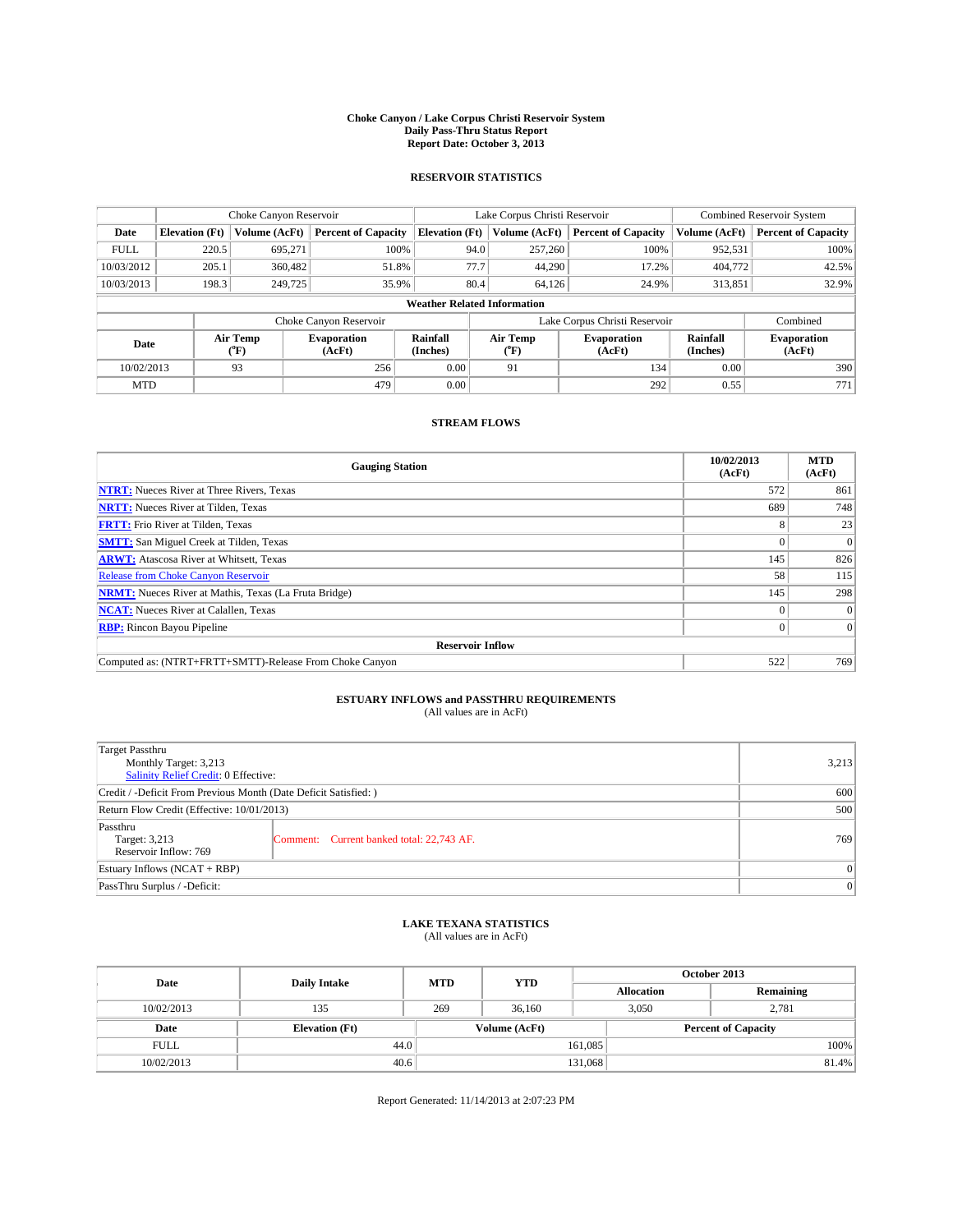### **Choke Canyon / Lake Corpus Christi Reservoir System Daily Pass-Thru Status Report Report Date: October 4, 2013**

### **RESERVOIR STATISTICS**

|             | Choke Canyon Reservoir             |                  |                              |                       | Lake Corpus Christi Reservoir | <b>Combined Reservoir System</b> |                      |                              |  |
|-------------|------------------------------------|------------------|------------------------------|-----------------------|-------------------------------|----------------------------------|----------------------|------------------------------|--|
| Date        | <b>Elevation</b> (Ft)              | Volume (AcFt)    | <b>Percent of Capacity</b>   | <b>Elevation (Ft)</b> | Volume (AcFt)                 | <b>Percent of Capacity</b>       | Volume (AcFt)        | Percent of Capacity          |  |
| <b>FULL</b> | 220.5                              | 695,271          | 100%                         | 94.0                  | 257,260                       | 100%                             | 952,531              | 100%                         |  |
| 10/04/2012  | 205.0                              | 358,533          | 51.6%                        | 77.8                  | 44,492                        | 17.3%                            | 403,025              | 42.3%                        |  |
| 10/04/2013  | 198.2                              | 249,440          | 35.9%                        | 80.4                  | 64.296                        | 25.0%                            | 313,736              | 32.9%                        |  |
|             | <b>Weather Related Information</b> |                  |                              |                       |                               |                                  |                      |                              |  |
|             |                                    |                  | Choke Canyon Reservoir       |                       |                               | Lake Corpus Christi Reservoir    |                      | Combined                     |  |
| Date        |                                    | Air Temp<br>(°F) | <b>Evaporation</b><br>(AcFt) | Rainfall<br>(Inches)  | Air Temp<br>("F)              | <b>Evaporation</b><br>(AcFt)     | Rainfall<br>(Inches) | <b>Evaporation</b><br>(AcFt) |  |
| 10/03/2013  | 240<br>92                          |                  | 0.00                         | 89                    | 139                           | 0.00                             | 379                  |                              |  |
| <b>MTD</b>  |                                    |                  | 719                          | 0.00                  |                               | 431                              | 0.55                 | 1,150                        |  |

## **STREAM FLOWS**

| <b>Gauging Station</b>                                       | 10/03/2013<br>(AcFt) | <b>MTD</b><br>(AcFt) |  |  |  |  |
|--------------------------------------------------------------|----------------------|----------------------|--|--|--|--|
| <b>NTRT:</b> Nueces River at Three Rivers, Texas             | 187                  | 1,048                |  |  |  |  |
| <b>NRTT:</b> Nueces River at Tilden, Texas                   | 911                  | 1,659                |  |  |  |  |
| <b>FRTT:</b> Frio River at Tilden, Texas                     |                      | 27                   |  |  |  |  |
| <b>SMTT:</b> San Miguel Creek at Tilden, Texas               |                      | $\Omega$             |  |  |  |  |
| <b>ARWT:</b> Atascosa River at Whitsett, Texas               | 54                   | 879                  |  |  |  |  |
| <b>Release from Choke Canyon Reservoir</b>                   | 58                   | 173                  |  |  |  |  |
| <b>NRMT:</b> Nueces River at Mathis, Texas (La Fruta Bridge) | 145                  | 443                  |  |  |  |  |
| <b>NCAT:</b> Nueces River at Calallen, Texas                 |                      | $\overline{0}$       |  |  |  |  |
| <b>RBP:</b> Rincon Bayou Pipeline                            | $\Omega$             | $\Omega$             |  |  |  |  |
| <b>Reservoir Inflow</b>                                      |                      |                      |  |  |  |  |
| Computed as: (NTRT+FRTT+SMTT)-Release From Choke Canyon      | 133                  | 902                  |  |  |  |  |

# **ESTUARY INFLOWS and PASSTHRU REQUIREMENTS**<br>(All values are in AcFt)

| Target Passthru<br>Monthly Target: 3,213<br>Salinity Relief Credit: 0 Effective: | 3,213                                     |     |  |
|----------------------------------------------------------------------------------|-------------------------------------------|-----|--|
| Credit / -Deficit From Previous Month (Date Deficit Satisfied: )                 |                                           |     |  |
| Return Flow Credit (Effective: 10/01/2013)                                       |                                           |     |  |
| Passthru<br>Target: 3,213<br>Reservoir Inflow: 902                               | Comment: Current banked total: 22,743 AF. | 902 |  |
| Estuary Inflows (NCAT + RBP)                                                     |                                           |     |  |
| PassThru Surplus / -Deficit:                                                     | 0                                         |     |  |

## **LAKE TEXANA STATISTICS** (All values are in AcFt)

| Date        | <b>Daily Intake</b>   | <b>MTD</b> | <b>YTD</b>    | October 2013      |                            |           |  |
|-------------|-----------------------|------------|---------------|-------------------|----------------------------|-----------|--|
|             |                       |            |               | <b>Allocation</b> |                            | Remaining |  |
| 10/03/2013  | 135                   | 404        | 36,295        |                   | 3,050<br>2,646             |           |  |
| Date        | <b>Elevation</b> (Ft) |            | Volume (AcFt) |                   | <b>Percent of Capacity</b> |           |  |
| <b>FULL</b> | 44.0                  |            |               | 161,085           |                            | 100%      |  |
| 10/03/2013  | 40.5                  |            |               | 126,098           |                            | 78.3%     |  |

Report Generated: 11/14/2013 at 2:09:03 PM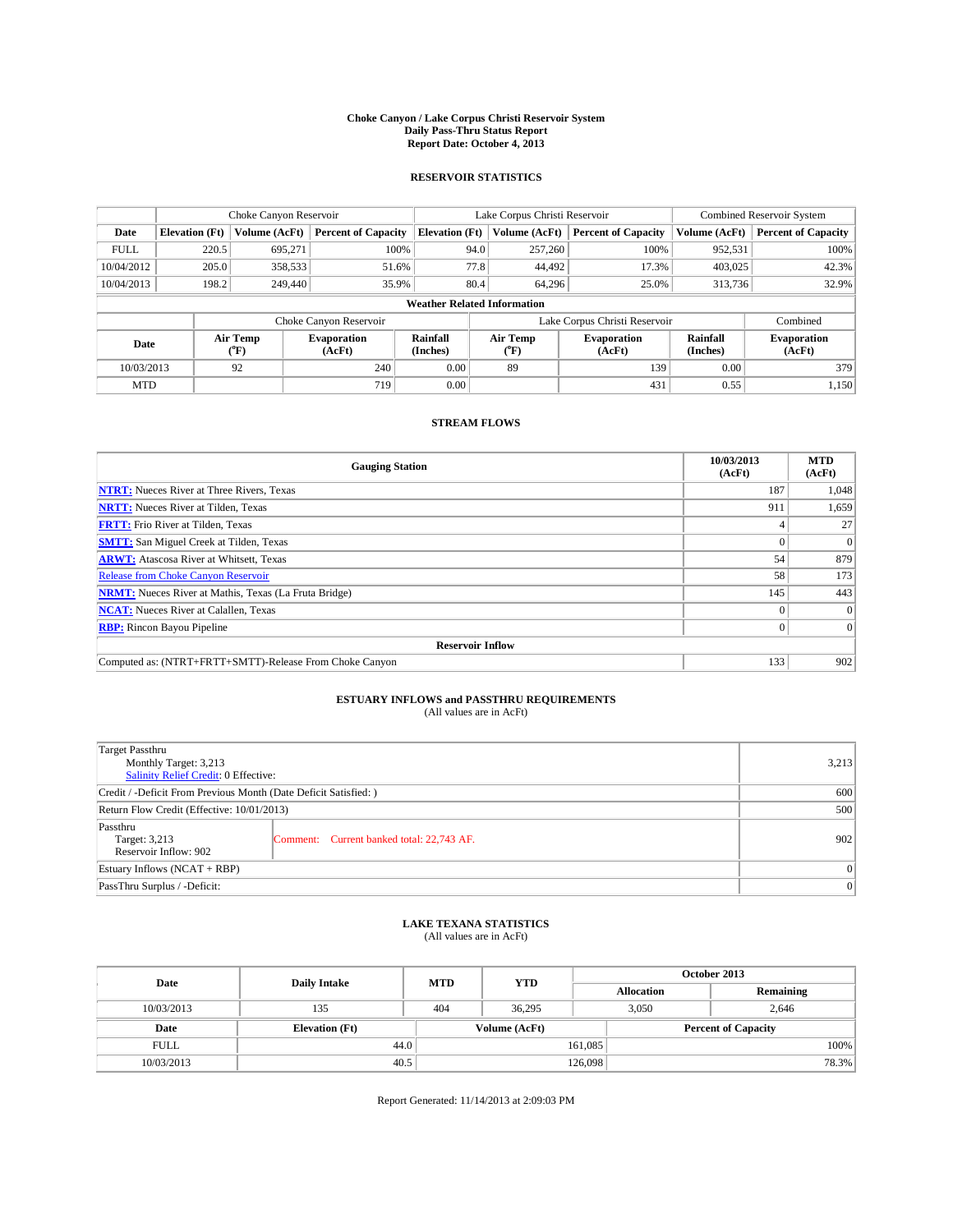### **Choke Canyon / Lake Corpus Christi Reservoir System Daily Pass-Thru Status Report Report Date: October 5, 2013**

### **RESERVOIR STATISTICS**

|                                    | Choke Canyon Reservoir             |                    |                            |                       | Lake Corpus Christi Reservoir | <b>Combined Reservoir System</b> |                              |                            |  |
|------------------------------------|------------------------------------|--------------------|----------------------------|-----------------------|-------------------------------|----------------------------------|------------------------------|----------------------------|--|
| Date                               | <b>Elevation</b> (Ft)              | Volume (AcFt)      | <b>Percent of Capacity</b> | <b>Elevation (Ft)</b> | Volume (AcFt)                 | <b>Percent of Capacity</b>       | Volume (AcFt)                | <b>Percent of Capacity</b> |  |
| <b>FULL</b>                        | 220.5                              | 695,271            | 100%                       | 94.0                  | 257,260                       | 100%                             | 952,531                      | 100%                       |  |
| 10/05/2012                         | 205.0                              | 358,886            | 51.6%                      | 77.8                  | 44,830                        | 17.4%                            | 403,716                      | 42.4%                      |  |
| 10/05/2013                         | 198.2                              | 248,733            | 35.8%                      | 80.4                  | 64.126                        | 24.9%                            | 312,859                      | 32.8%                      |  |
|                                    | <b>Weather Related Information</b> |                    |                            |                       |                               |                                  |                              |                            |  |
|                                    |                                    |                    | Choke Canyon Reservoir     |                       |                               | Lake Corpus Christi Reservoir    |                              | Combined                   |  |
| Air Temp<br>Date<br>(°F)<br>(AcFt) |                                    | <b>Evaporation</b> | Rainfall<br>(Inches)       | Air Temp<br>(°F)      | <b>Evaporation</b><br>(AcFt)  | Rainfall<br>(Inches)             | <b>Evaporation</b><br>(AcFt) |                            |  |
| 10/04/2013                         |                                    | 92                 | 247                        | 0.00                  | 91                            | 129                              | 0.00                         | 376                        |  |
| <b>MTD</b>                         |                                    |                    | 966                        | 0.00                  |                               | 560                              | 0.55                         | 1,526                      |  |

## **STREAM FLOWS**

| <b>Gauging Station</b>                                       | 10/04/2013<br>(AcFt) | <b>MTD</b><br>(AcFt) |  |  |  |  |
|--------------------------------------------------------------|----------------------|----------------------|--|--|--|--|
| <b>NTRT:</b> Nueces River at Three Rivers, Texas             | 580                  | 1,628                |  |  |  |  |
| <b>NRTT:</b> Nueces River at Tilden, Texas                   | 1,034                | 2,694                |  |  |  |  |
| <b>FRTT:</b> Frio River at Tilden, Texas                     |                      | 29                   |  |  |  |  |
| <b>SMTT:</b> San Miguel Creek at Tilden, Texas               |                      | $\Omega$             |  |  |  |  |
| <b>ARWT:</b> Atascosa River at Whitsett, Texas               | 28                   | 907                  |  |  |  |  |
| <b>Release from Choke Canyon Reservoir</b>                   | 58                   | 230                  |  |  |  |  |
| <b>NRMT:</b> Nueces River at Mathis, Texas (La Fruta Bridge) | 165                  | 607                  |  |  |  |  |
| <b>NCAT:</b> Nueces River at Calallen, Texas                 |                      | $\Omega$             |  |  |  |  |
| <b>RBP:</b> Rincon Bayou Pipeline                            |                      | $\Omega$             |  |  |  |  |
| <b>Reservoir Inflow</b>                                      |                      |                      |  |  |  |  |
| Computed as: (NTRT+FRTT+SMTT)-Release From Choke Canyon      | 524                  | 1,426                |  |  |  |  |

# **ESTUARY INFLOWS and PASSTHRU REQUIREMENTS**<br>(All values are in AcFt)

| <b>Target Passthru</b><br>Monthly Target: 3,213<br>Salinity Relief Credit: 0 Effective: | 3,213                                     |       |
|-----------------------------------------------------------------------------------------|-------------------------------------------|-------|
| Credit / -Deficit From Previous Month (Date Deficit Satisfied: )                        | 600                                       |       |
| Return Flow Credit (Effective: 10/01/2013)                                              | 500                                       |       |
| Passthru<br>Target: 3,213<br>Reservoir Inflow: 1,426                                    | Comment: Current banked total: 22,743 AF. | 1,426 |
| Estuary Inflows $(NCAT + RBP)$                                                          | $\Omega$                                  |       |
| PassThru Surplus / -Deficit:                                                            | $-326$                                    |       |

## **LAKE TEXANA STATISTICS** (All values are in AcFt)

| Date        | <b>Daily Intake</b>   | <b>MTD</b> | <b>YTD</b>    | October 2013      |                            |  |  |
|-------------|-----------------------|------------|---------------|-------------------|----------------------------|--|--|
|             |                       |            |               | <b>Allocation</b> | Remaining                  |  |  |
| 10/04/2013  | 135                   | 540        | 36,430        | 3,050             | 2,510                      |  |  |
| Date        | <b>Elevation</b> (Ft) |            | Volume (AcFt) |                   | <b>Percent of Capacity</b> |  |  |
| <b>FULL</b> | 44.0                  |            |               | 161,085           | 100%                       |  |  |
| 10/04/2013  | 40.4                  |            |               | 126,098           | 78.3%                      |  |  |

Report Generated: 11/14/2013 at 2:10:39 PM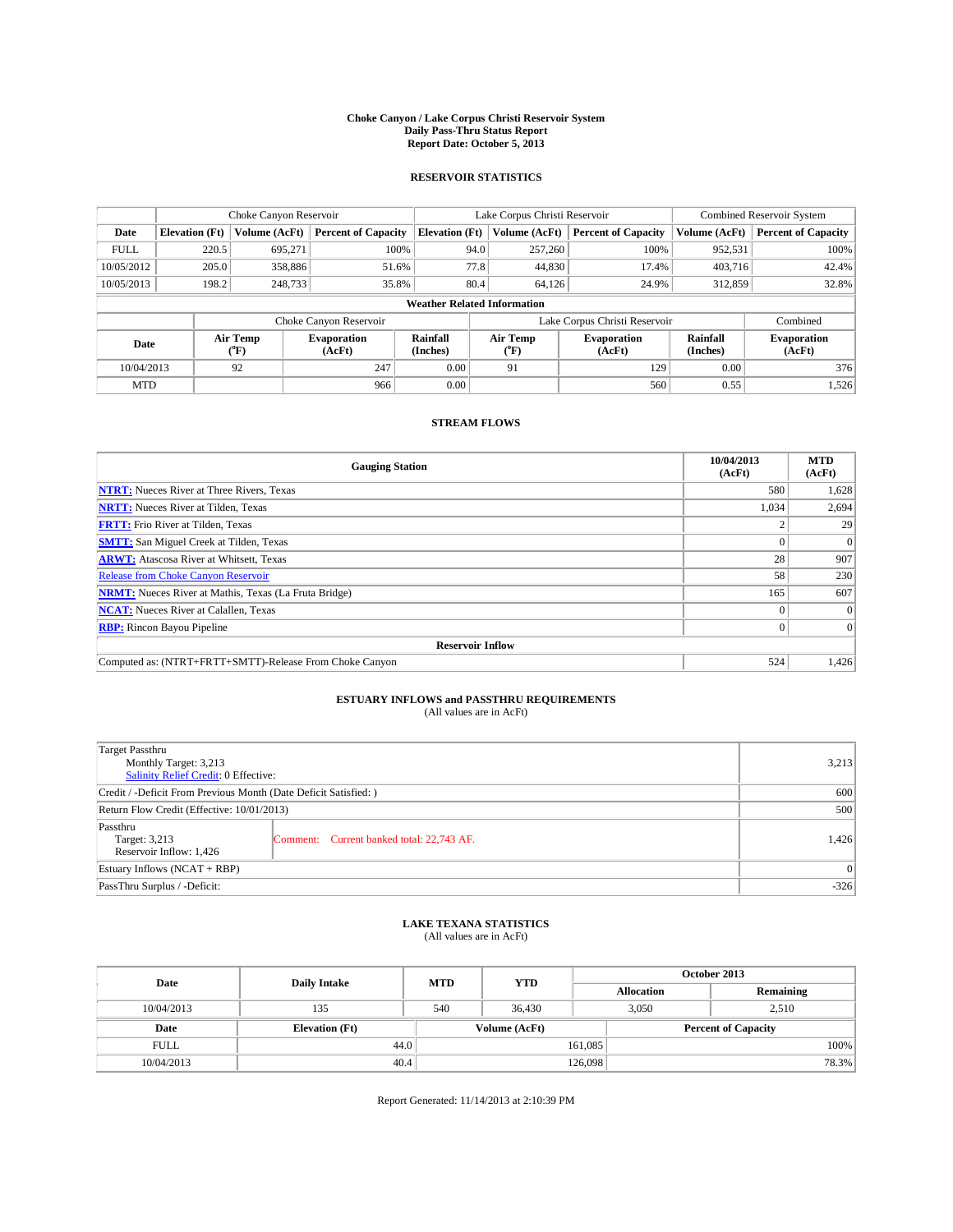### **Choke Canyon / Lake Corpus Christi Reservoir System Daily Pass-Thru Status Report Report Date: October 6, 2013**

### **RESERVOIR STATISTICS**

|             |                                    | Choke Canyon Reservoir |                              |                       | Lake Corpus Christi Reservoir | Combined Reservoir System     |                      |                              |  |
|-------------|------------------------------------|------------------------|------------------------------|-----------------------|-------------------------------|-------------------------------|----------------------|------------------------------|--|
| Date        | <b>Elevation</b> (Ft)              | Volume (AcFt)          | <b>Percent of Capacity</b>   | <b>Elevation (Ft)</b> | Volume (AcFt)                 | <b>Percent of Capacity</b>    | Volume (AcFt)        | <b>Percent of Capacity</b>   |  |
| <b>FULL</b> | 220.5                              | 695.271                | 100%                         | 94.0                  | 257,260                       | 100%                          | 952,531              | 100%                         |  |
| 10/06/2012  | 205.1                              | 360,303                | 51.8%                        | 77.9                  | 45,237                        | 17.6%                         | 405,540              | 42.6%                        |  |
| 10/06/2013  | 198.1                              | 247,892                | 35.7%                        | 80.4                  | 64.637                        | 25.1%                         | 312,529              | 32.8%                        |  |
|             | <b>Weather Related Information</b> |                        |                              |                       |                               |                               |                      |                              |  |
|             |                                    |                        | Choke Canyon Reservoir       |                       |                               | Lake Corpus Christi Reservoir |                      | Combined                     |  |
| Date        |                                    | Air Temp<br>(°F)       | <b>Evaporation</b><br>(AcFt) | Rainfall<br>(Inches)  | Air Temp<br>$(^{o}F)$         | <b>Evaporation</b><br>(AcFt)  | Rainfall<br>(Inches) | <b>Evaporation</b><br>(AcFt) |  |
| 10/05/2013  |                                    | 93                     | 230                          | 0.58                  | 90                            | 159<br>0.00                   |                      | 389                          |  |
| <b>MTD</b>  |                                    |                        | 1.196                        | 0.58                  |                               | 719                           | 0.55                 | 1,915                        |  |

### **STREAM FLOWS**

| <b>Gauging Station</b>                                       | 10/05/2013<br>(AcFt) | <b>MTD</b><br>(AcFt) |  |  |  |  |
|--------------------------------------------------------------|----------------------|----------------------|--|--|--|--|
| <b>NTRT:</b> Nueces River at Three Rivers, Texas             | 764                  | 2,392                |  |  |  |  |
| <b>NRTT:</b> Nueces River at Tilden, Texas                   | 699                  | 3,392                |  |  |  |  |
| <b>FRTT:</b> Frio River at Tilden, Texas                     | 13                   | 41                   |  |  |  |  |
| <b>SMTT:</b> San Miguel Creek at Tilden, Texas               |                      | $\Omega$             |  |  |  |  |
| <b>ARWT:</b> Atascosa River at Whitsett, Texas               | 17                   | 924                  |  |  |  |  |
| <b>Release from Choke Canyon Reservoir</b>                   | 58                   | 288                  |  |  |  |  |
| <b>NRMT:</b> Nueces River at Mathis, Texas (La Fruta Bridge) | 204                  | 812                  |  |  |  |  |
| <b>NCAT:</b> Nueces River at Calallen, Texas                 |                      |                      |  |  |  |  |
| <b>RBP:</b> Rincon Bayou Pipeline                            | $\Omega$             | $\Omega$             |  |  |  |  |
| <b>Reservoir Inflow</b>                                      |                      |                      |  |  |  |  |
| Computed as: (NTRT+FRTT+SMTT)-Release From Choke Canyon      | 719                  | 2,145                |  |  |  |  |

# **ESTUARY INFLOWS and PASSTHRU REQUIREMENTS**<br>(All values are in AcFt)

| <b>Target Passthru</b><br>Monthly Target: 3,213<br>Salinity Relief Credit: 0 Effective: | 3,213                                     |       |  |
|-----------------------------------------------------------------------------------------|-------------------------------------------|-------|--|
| Credit / -Deficit From Previous Month (Date Deficit Satisfied: )                        |                                           |       |  |
| Return Flow Credit (Effective: 10/01/2013)                                              |                                           |       |  |
| Passthru<br>Target: 3,213<br>Reservoir Inflow: 2,145                                    | Comment: Current banked total: 22,743 AF. | 2,145 |  |
| Estuary Inflows $(NCAT + RBP)$                                                          |                                           |       |  |
| PassThru Surplus / -Deficit:                                                            | $-1,045$                                  |       |  |

## **LAKE TEXANA STATISTICS** (All values are in AcFt)

| Date        | <b>Daily Intake</b>   | <b>MTD</b> | <b>YTD</b>    | October 2013      |                            |           |  |
|-------------|-----------------------|------------|---------------|-------------------|----------------------------|-----------|--|
|             |                       |            |               | <b>Allocation</b> |                            | Remaining |  |
| 10/05/2013  | 133                   | 672        | 36.562        |                   | 2,378<br>3,050             |           |  |
| Date        | <b>Elevation</b> (Ft) |            | Volume (AcFt) |                   | <b>Percent of Capacity</b> |           |  |
| <b>FULL</b> |                       | 44.0       |               | 161,085           |                            | 100%      |  |
| 10/05/2013  | 40.5                  |            |               | 126,098           |                            | 78.3%     |  |

Report Generated: 11/14/2013 at 2:12:14 PM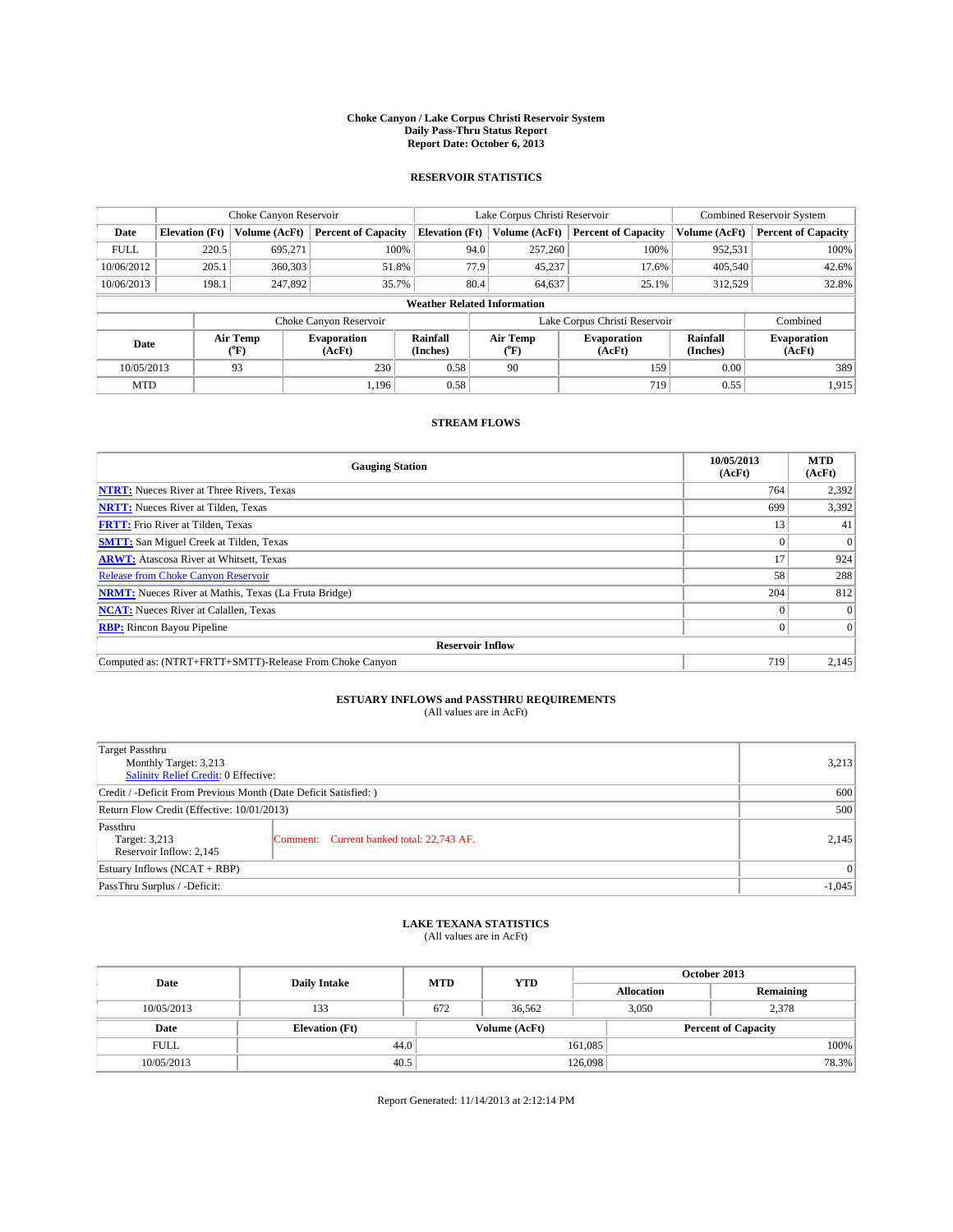### **Choke Canyon / Lake Corpus Christi Reservoir System Daily Pass-Thru Status Report Report Date: October 7, 2013**

### **RESERVOIR STATISTICS**

|             |                       | Choke Canyon Reservoir |                              |                                    | Lake Corpus Christi Reservoir             | <b>Combined Reservoir System</b> |                      |                              |
|-------------|-----------------------|------------------------|------------------------------|------------------------------------|-------------------------------------------|----------------------------------|----------------------|------------------------------|
| Date        | <b>Elevation</b> (Ft) | Volume (AcFt)          | <b>Percent of Capacity</b>   | <b>Elevation</b> (Ft)              | Volume (AcFt)                             | <b>Percent of Capacity</b>       | Volume (AcFt)        | <b>Percent of Capacity</b>   |
| <b>FULL</b> | 220.5                 | 695,271                | 100%                         | 94.0                               | 257,260                                   | 100%                             | 952,531              | 100%                         |
| 10/07/2012  | 205.1                 | 359,240                | 51.7%                        | 78.0                               | 45,852                                    | 17.8%                            | 405,092              | 42.5%                        |
| 10/07/2013  | 198.1                 | 247,752                | 35.6%                        | 80.4                               | 64.723                                    | 25.2%                            | 312,475              | 32.8%                        |
|             |                       |                        |                              | <b>Weather Related Information</b> |                                           |                                  |                      |                              |
|             |                       |                        | Choke Canyon Reservoir       |                                    | Lake Corpus Christi Reservoir<br>Combined |                                  |                      |                              |
| Date        |                       | Air Temp<br>(°F)       | <b>Evaporation</b><br>(AcFt) | Rainfall<br>(Inches)               | Air Temp<br>("F)                          | <b>Evaporation</b><br>(AcFt)     | Rainfall<br>(Inches) | <b>Evaporation</b><br>(AcFt) |
| 10/06/2013  |                       | 78                     | 123                          | 0.01                               | 77                                        | 125                              | 0.00                 | 248                          |
| <b>MTD</b>  |                       |                        | 1,319                        | 0.59                               |                                           | 844                              | 0.55                 | 2,163                        |

## **STREAM FLOWS**

| <b>Gauging Station</b>                                       | 10/06/2013<br>(AcFt) | <b>MTD</b><br>(AcFt) |
|--------------------------------------------------------------|----------------------|----------------------|
| <b>NTRT:</b> Nueces River at Three Rivers, Texas             | 719                  | 3,110                |
| <b>NRTT:</b> Nueces River at Tilden, Texas                   | 641                  | 4,034                |
| <b>FRTT:</b> Frio River at Tilden, Texas                     | 141                  | 182                  |
| <b>SMTT:</b> San Miguel Creek at Tilden, Texas               |                      | $\Omega$             |
| <b>ARWT:</b> Atascosa River at Whitsett, Texas               | 10                   | 934                  |
| <b>Release from Choke Canyon Reservoir</b>                   | 58                   | 345                  |
| <b>NRMT:</b> Nueces River at Mathis, Texas (La Fruta Bridge) | 193                  | 1,004                |
| <b>NCAT:</b> Nueces River at Calallen, Texas                 |                      | $\Omega$             |
| <b>RBP:</b> Rincon Bayou Pipeline                            | $\Omega$             | $\Omega$             |
| <b>Reservoir Inflow</b>                                      |                      |                      |
| Computed as: (NTRT+FRTT+SMTT)-Release From Choke Canyon      | 802                  | 2,947                |

# **ESTUARY INFLOWS and PASSTHRU REQUIREMENTS**<br>(All values are in AcFt)

| Target Passthru                                                  |                                           |       |  |  |
|------------------------------------------------------------------|-------------------------------------------|-------|--|--|
| Monthly Target: 3,213                                            |                                           |       |  |  |
| Salinity Relief Credit: 0 Effective:                             |                                           |       |  |  |
| Credit / -Deficit From Previous Month (Date Deficit Satisfied: ) |                                           |       |  |  |
| Return Flow Credit (Effective: 10/01/2013)                       |                                           |       |  |  |
| Passthru<br>Target: 3,213                                        | Comment: Current banked total: 22,743 AF. | 2,947 |  |  |
| Reservoir Inflow: 2,947                                          |                                           |       |  |  |
| Estuary Inflows (NCAT + RBP)                                     |                                           |       |  |  |
| PassThru Surplus / -Deficit:                                     | $-1,847$                                  |       |  |  |

# **LAKE TEXANA STATISTICS** (All values are in AcFt)

| Date        | <b>Daily Intake</b>   | <b>MTD</b> | <b>YTD</b>    | October 2013      |                            |           |       |
|-------------|-----------------------|------------|---------------|-------------------|----------------------------|-----------|-------|
|             |                       |            |               | <b>Allocation</b> |                            | Remaining |       |
| 10/06/2013  | 134                   | 806        | 36,696        |                   | 3,050<br>2,244             |           |       |
| Date        | <b>Elevation</b> (Ft) |            | Volume (AcFt) |                   | <b>Percent of Capacity</b> |           |       |
| <b>FULL</b> | 44.0                  |            |               | 161,085           |                            |           | 100%  |
| 10/06/2013  | 40.5                  |            |               | 126,098           |                            |           | 78.3% |

Report Generated: 11/14/2013 at 2:13:27 PM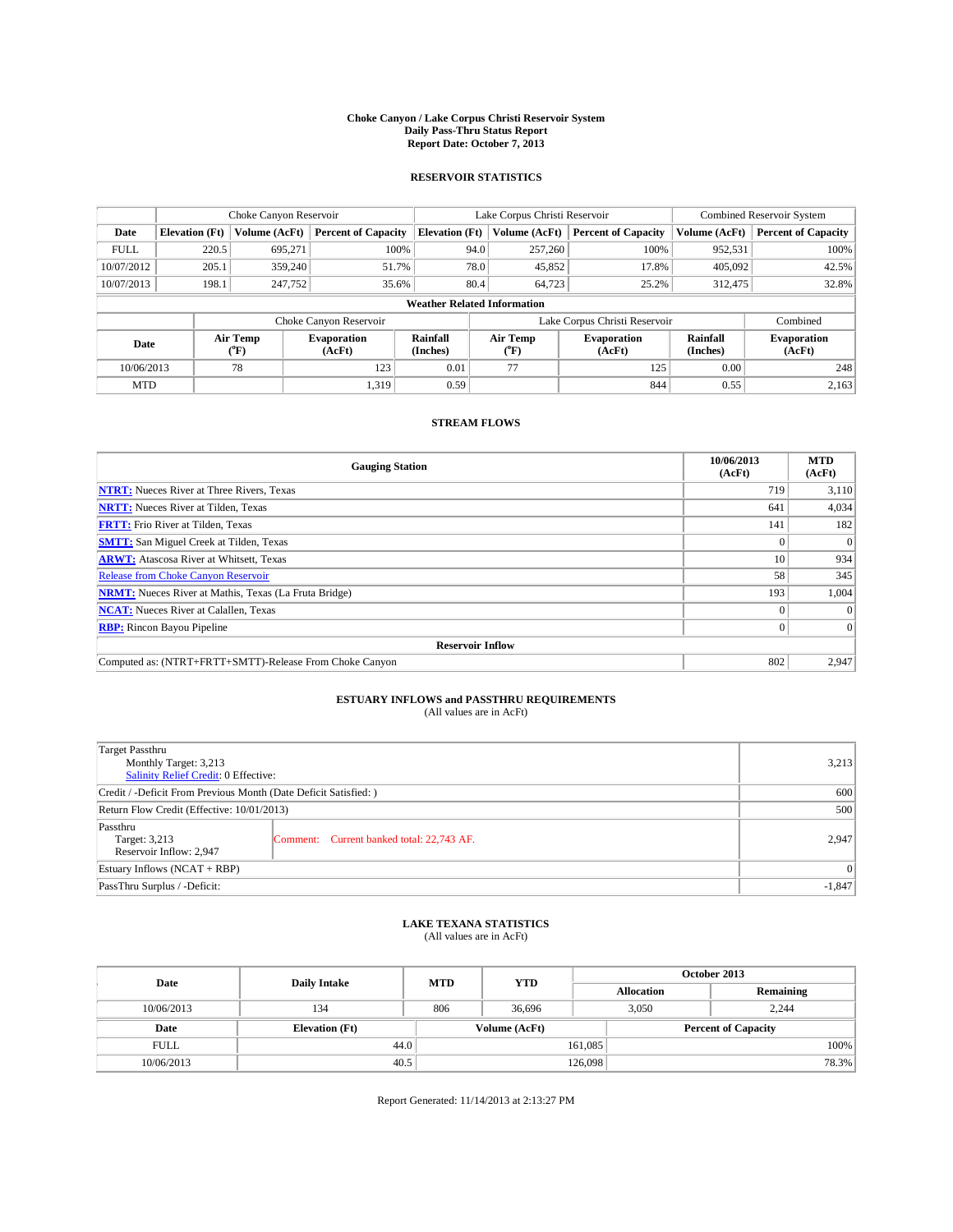### **Choke Canyon / Lake Corpus Christi Reservoir System Daily Pass-Thru Status Report Report Date: October 8, 2013**

### **RESERVOIR STATISTICS**

|             |                       | Choke Canyon Reservoir |                              |                                    | Lake Corpus Christi Reservoir             | <b>Combined Reservoir System</b> |                      |                              |
|-------------|-----------------------|------------------------|------------------------------|------------------------------------|-------------------------------------------|----------------------------------|----------------------|------------------------------|
| Date        | <b>Elevation</b> (Ft) | Volume (AcFt)          | <b>Percent of Capacity</b>   | <b>Elevation (Ft)</b>              | Volume (AcFt)                             | <b>Percent of Capacity</b>       | Volume (AcFt)        | <b>Percent of Capacity</b>   |
| <b>FULL</b> | 220.5                 | 695.271                | 100%                         | 94.0                               | 257,260                                   | 100%                             | 952,531              | 100%                         |
| 10/08/2012  | 205.1                 | 359,240                | 51.7%                        |                                    | 77.9<br>45,510                            | 17.7%                            | 404,750              | 42.5%                        |
| 10/08/2013  | 198.1                 | 248,172                | 35.7%                        | 80.4                               | 64,894                                    | 25.2%                            | 313,066              | 32.9%                        |
|             |                       |                        |                              | <b>Weather Related Information</b> |                                           |                                  |                      |                              |
|             |                       |                        | Choke Canyon Reservoir       |                                    | Lake Corpus Christi Reservoir<br>Combined |                                  |                      |                              |
| Date        |                       | Air Temp<br>(°F)       | <b>Evaporation</b><br>(AcFt) | Rainfall<br>(Inches)               | Air Temp<br>$(^{o}F)$                     | <b>Evaporation</b><br>(AcFt)     | Rainfall<br>(Inches) | <b>Evaporation</b><br>(AcFt) |
| 10/07/2013  |                       | 85                     | 165                          | 0.00                               | 83                                        | 125                              | 0.00                 | 290                          |
| <b>MTD</b>  |                       |                        | 1.484                        | 0.59                               |                                           | 969                              | 0.55                 | 2,453                        |

### **STREAM FLOWS**

| <b>Gauging Station</b>                                       | 10/07/2013<br>(AcFt) | <b>MTD</b><br>(AcFt) |
|--------------------------------------------------------------|----------------------|----------------------|
| <b>NTRT:</b> Nueces River at Three Rivers, Texas             | 480                  | 3,591                |
| <b>NRTT:</b> Nueces River at Tilden, Texas                   | 328                  | 4,361                |
| <b>FRTT:</b> Frio River at Tilden, Texas                     | 14                   | 197                  |
| <b>SMTT:</b> San Miguel Creek at Tilden, Texas               |                      | $\Omega$             |
| <b>ARWT:</b> Atascosa River at Whitsett, Texas               |                      | 941                  |
| <b>Release from Choke Canyon Reservoir</b>                   | 58                   | 403                  |
| <b>NRMT:</b> Nueces River at Mathis, Texas (La Fruta Bridge) | 187                  | 1,191                |
| <b>NCAT:</b> Nueces River at Calallen, Texas                 |                      | $\Omega$             |
| <b>RBP:</b> Rincon Bayou Pipeline                            |                      | $\Omega$             |
| <b>Reservoir Inflow</b>                                      |                      |                      |
| Computed as: (NTRT+FRTT+SMTT)-Release From Choke Canyon      | 437                  | 3,385                |

# **ESTUARY INFLOWS and PASSTHRU REQUIREMENTS**<br>(All values are in AcFt)

| Target Passthru<br>Monthly Target: 3,213<br>Salinity Relief Credit: 0 Effective: |                                           | 3,213 |  |
|----------------------------------------------------------------------------------|-------------------------------------------|-------|--|
| Credit / -Deficit From Previous Month (Date Deficit Satisfied: )                 |                                           |       |  |
| Return Flow Credit (Effective: 10/01/2013)                                       |                                           |       |  |
| Passthru<br>Target: 3,213<br>Reservoir Inflow: 3,385                             | Comment: Current banked total: 22,743 AF. | 3,213 |  |
| Estuary Inflows (NCAT + RBP)                                                     | $\Omega$                                  |       |  |
| PassThru Surplus / -Deficit:                                                     |                                           |       |  |

## **LAKE TEXANA STATISTICS** (All values are in AcFt)

| Date        | <b>Daily Intake</b>   | <b>MTD</b> | <b>YTD</b>    | October 2013      |                            |           |       |
|-------------|-----------------------|------------|---------------|-------------------|----------------------------|-----------|-------|
|             |                       |            |               | <b>Allocation</b> |                            | Remaining |       |
| 10/07/2013  | 134                   | 940        | 36,830        |                   | 3,050<br>2,110             |           |       |
| Date        | <b>Elevation</b> (Ft) |            | Volume (AcFt) |                   | <b>Percent of Capacity</b> |           |       |
| <b>FULL</b> | 44.0                  |            |               | 161,085           |                            |           | 100%  |
| 10/07/2013  | 40.4                  |            |               | 129,400           |                            |           | 80.3% |

Report Generated: 11/14/2013 at 2:14:49 PM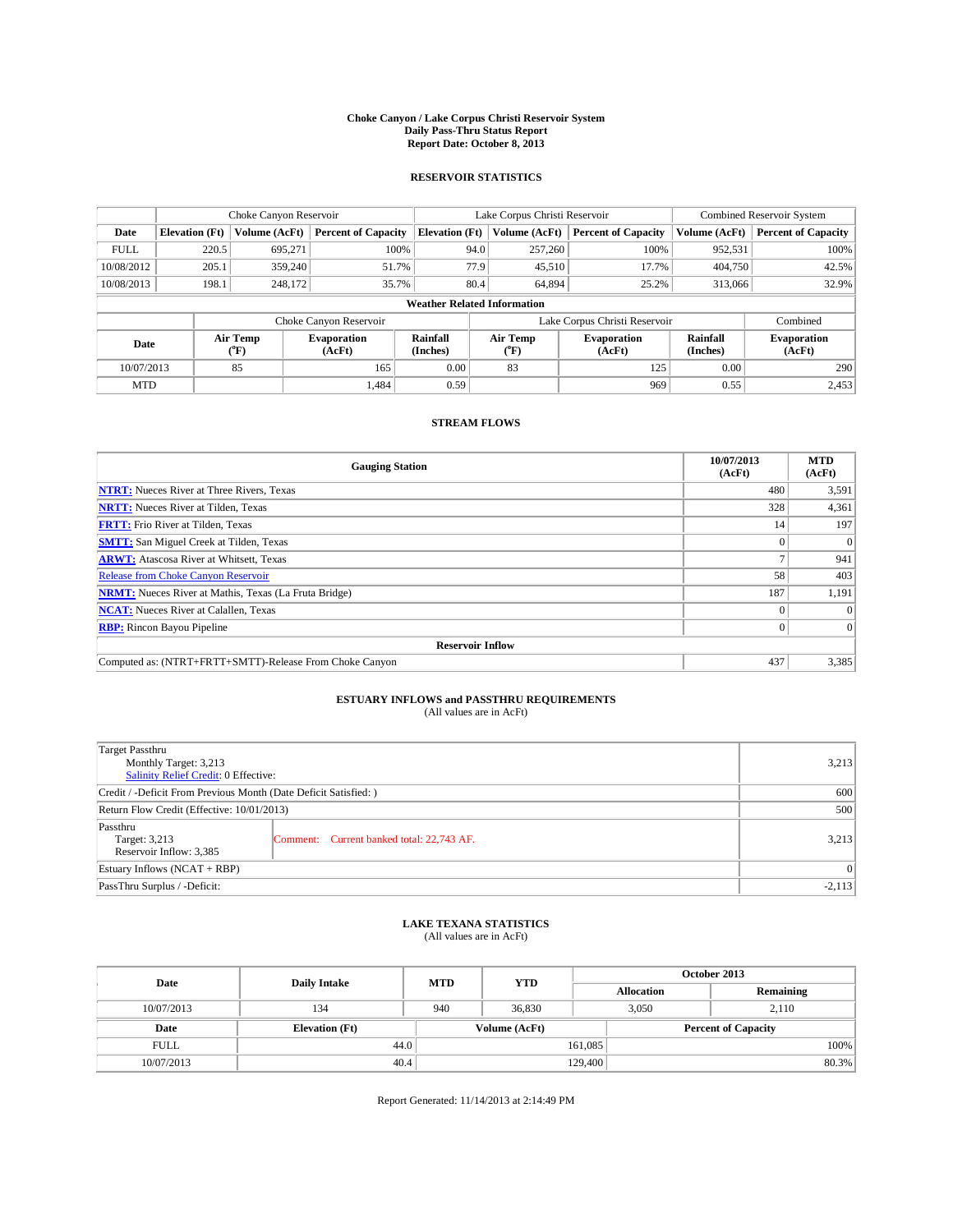### **Choke Canyon / Lake Corpus Christi Reservoir System Daily Pass-Thru Status Report Report Date: October 9, 2013**

### **RESERVOIR STATISTICS**

|             |                       | Choke Canyon Reservoir |                              |                                    | Lake Corpus Christi Reservoir | <b>Combined Reservoir System</b> |                      |                              |
|-------------|-----------------------|------------------------|------------------------------|------------------------------------|-------------------------------|----------------------------------|----------------------|------------------------------|
| Date        | <b>Elevation</b> (Ft) | Volume (AcFt)          | <b>Percent of Capacity</b>   | <b>Elevation (Ft)</b>              | Volume (AcFt)                 | <b>Percent of Capacity</b>       | Volume (AcFt)        | Percent of Capacity          |
| <b>FULL</b> | 220.5                 | 695,271                | 100%                         | 94.0                               | 257,260                       | 100%                             | 952,531              | 100%                         |
| 10/09/2012  | 205.1                 | 360,840                | 51.9%                        | 77.9                               | 45,237                        | 17.6%                            | 406,077              | $42.6\%$                     |
| 10/09/2013  | 198.2                 | 248,313                | 35.7%                        | 80.4                               | 64.894                        | 25.2%                            | 313.207              | 32.9%                        |
|             |                       |                        |                              | <b>Weather Related Information</b> |                               |                                  |                      |                              |
|             |                       |                        | Choke Canyon Reservoir       |                                    | Lake Corpus Christi Reservoir |                                  | Combined             |                              |
| Date        |                       | Air Temp<br>(°F)       | <b>Evaporation</b><br>(AcFt) | Rainfall<br>(Inches)               | Air Temp<br>(°F)              | <b>Evaporation</b><br>(AcFt)     | Rainfall<br>(Inches) | <b>Evaporation</b><br>(AcFt) |
| 10/08/2013  |                       | 84                     | 189                          | 0.00                               | 83                            | 120                              | 0.00                 | 309                          |
| <b>MTD</b>  |                       |                        | 1,673                        | 0.59                               |                               | 1,089                            | 0.55                 | 2,762                        |

## **STREAM FLOWS**

| <b>Gauging Station</b>                                       | 10/08/2013<br>(AcFt) | <b>MTD</b><br>(AcFt) |
|--------------------------------------------------------------|----------------------|----------------------|
| <b>NTRT:</b> Nueces River at Three Rivers, Texas             | 351                  | 3,942                |
| <b>NRTT:</b> Nueces River at Tilden, Texas                   | 185                  | 4,546                |
| <b>FRTT:</b> Frio River at Tilden, Texas                     |                      | 201                  |
| <b>SMTT:</b> San Miguel Creek at Tilden, Texas               |                      | $\Omega$             |
| <b>ARWT:</b> Atascosa River at Whitsett, Texas               |                      | 947                  |
| <b>Release from Choke Canyon Reservoir</b>                   | 58                   | 461                  |
| <b>NRMT:</b> Nueces River at Mathis, Texas (La Fruta Bridge) | 183                  | 1,374                |
| <b>NCAT:</b> Nueces River at Calallen, Texas                 |                      | $\Omega$             |
| <b>RBP:</b> Rincon Bayou Pipeline                            | $\Omega$             | $\Omega$             |
| <b>Reservoir Inflow</b>                                      |                      |                      |
| Computed as: (NTRT+FRTT+SMTT)-Release From Choke Canyon      | 298                  | 3,683                |

# **ESTUARY INFLOWS and PASSTHRU REQUIREMENTS**<br>(All values are in AcFt)

| <b>Target Passthru</b><br>Monthly Target: 3,213<br>Salinity Relief Credit: 0 Effective: |                                           | 3,213 |  |
|-----------------------------------------------------------------------------------------|-------------------------------------------|-------|--|
| Credit / -Deficit From Previous Month (Date Deficit Satisfied: )                        |                                           |       |  |
| Return Flow Credit (Effective: 10/01/2013)                                              |                                           |       |  |
| Passthru<br>Target: 3,213<br>Reservoir Inflow: 3,683                                    | Comment: Current banked total: 22,743 AF. | 3,213 |  |
| Estuary Inflows $(NCAT + RBP)$                                                          |                                           |       |  |
| PassThru Surplus / -Deficit:                                                            |                                           |       |  |

## **LAKE TEXANA STATISTICS** (All values are in AcFt)

| Date        | <b>Daily Intake</b>   | <b>MTD</b> | <b>YTD</b>    | October 2013      |                |                            |      |
|-------------|-----------------------|------------|---------------|-------------------|----------------|----------------------------|------|
|             |                       |            |               | <b>Allocation</b> |                | Remaining                  |      |
| 10/08/2013  | 133                   | 1,073      | 36,963        |                   | 3,050<br>1,977 |                            |      |
| Date        | <b>Elevation</b> (Ft) |            | Volume (AcFt) |                   |                | <b>Percent of Capacity</b> |      |
| <b>FULL</b> | 44.0                  |            |               | 161,085           |                |                            | 100% |
| 10/08/2013  | 40.4                  |            |               | 129,400           |                | 80.3%                      |      |

Report Generated: 11/14/2013 at 2:17:22 PM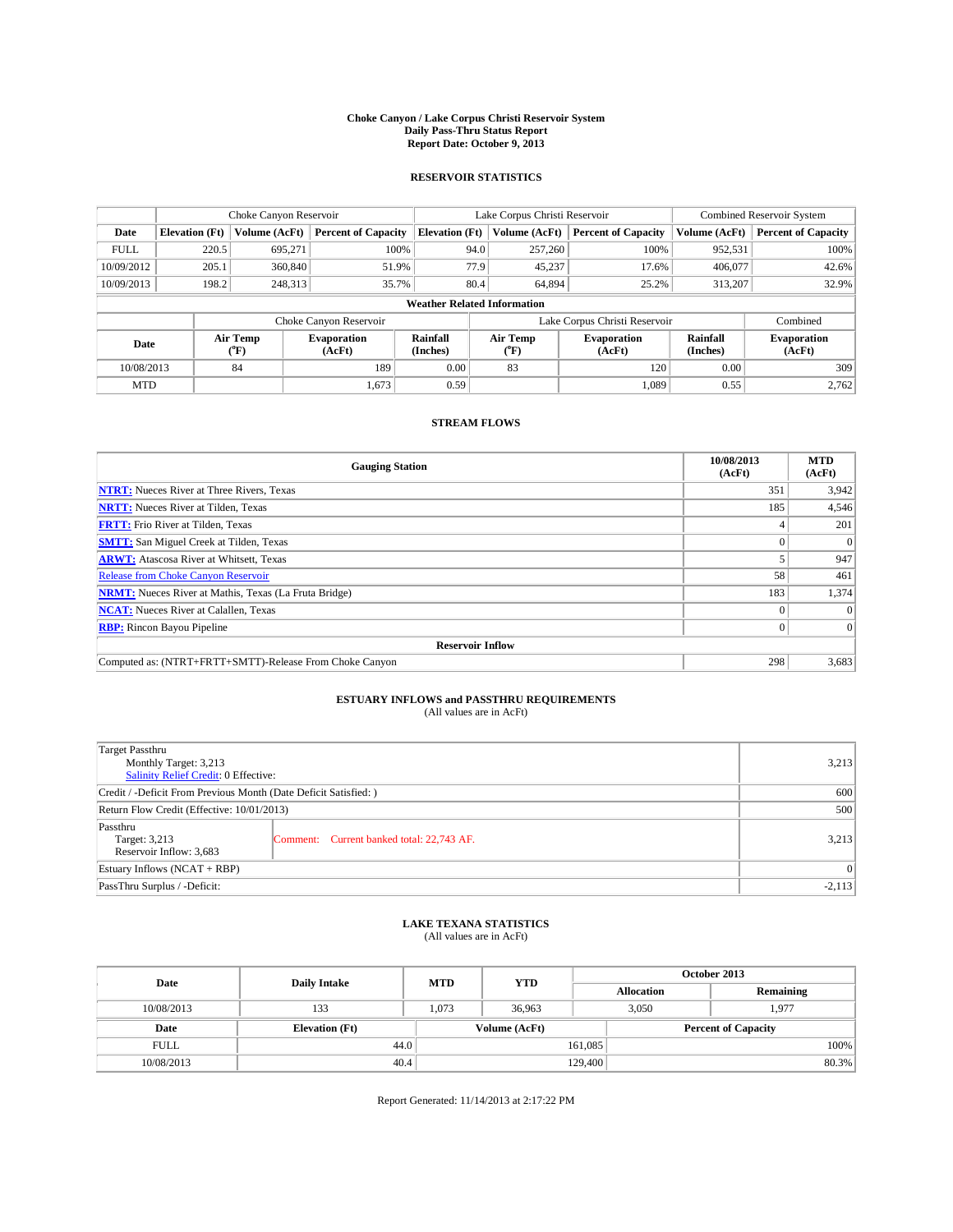### **Choke Canyon / Lake Corpus Christi Reservoir System Daily Pass-Thru Status Report Report Date: October 10, 2013**

### **RESERVOIR STATISTICS**

|             |                          | Choke Canyon Reservoir |                              |                                    | Lake Corpus Christi Reservoir | Combined Reservoir System  |               |                              |  |
|-------------|--------------------------|------------------------|------------------------------|------------------------------------|-------------------------------|----------------------------|---------------|------------------------------|--|
| Date        | <b>Elevation</b> (Ft)    | Volume (AcFt)          | <b>Percent of Capacity</b>   | <b>Elevation (Ft)</b>              | Volume (AcFt)                 | <b>Percent of Capacity</b> | Volume (AcFt) | <b>Percent of Capacity</b>   |  |
| <b>FULL</b> | 220.5                    | 695.271                | 100%                         | 94.0                               | 257,260                       | 100%                       | 952,531       | 100%                         |  |
| 10/10/2012  | 205.1                    | 360,482                | 51.8%                        | 77.8                               | 44,965                        | 17.5%                      | 405,447       | 42.6%                        |  |
| 10/10/2013  | 198.1                    | 247,892                | 35.7%                        | 80.4                               | 64,808                        | 25.2%                      | 312,700       | 32.8%                        |  |
|             |                          |                        |                              | <b>Weather Related Information</b> |                               |                            |               |                              |  |
|             |                          |                        | Choke Canyon Reservoir       |                                    | Lake Corpus Christi Reservoir |                            |               |                              |  |
|             | Air Temp<br>Date<br>(°F) |                        | <b>Evaporation</b><br>(AcFt) | Rainfall<br>(Inches)               | Air Temp<br>$(^{o}F)$         | Evaporation<br>(AcFt)      |               | <b>Evaporation</b><br>(AcFt) |  |
| 10/09/2013  |                          | 85                     | 189                          | 0.00                               | 84                            | 140                        | 0.00          | 329                          |  |
| <b>MTD</b>  |                          |                        | 1,862                        | 0.59                               |                               | 1,229                      | 0.55          | 3,091                        |  |

### **STREAM FLOWS**

| <b>Gauging Station</b>                                       | 10/09/2013<br>(AcFt) | <b>MTD</b><br>(AcFt) |
|--------------------------------------------------------------|----------------------|----------------------|
| <b>NTRT:</b> Nueces River at Three Rivers, Texas             | 187                  | 4,129                |
| <b>NRTT:</b> Nueces River at Tilden, Texas                   | 197                  | 4,742                |
| <b>FRTT:</b> Frio River at Tilden, Texas                     |                      | 203                  |
| <b>SMTT:</b> San Miguel Creek at Tilden, Texas               |                      | $\Omega$             |
| <b>ARWT:</b> Atascosa River at Whitsett, Texas               |                      | 953                  |
| <b>Release from Choke Canyon Reservoir</b>                   | 58                   | 518                  |
| <b>NRMT:</b> Nueces River at Mathis, Texas (La Fruta Bridge) | 179                  | 1,552                |
| <b>NCAT:</b> Nueces River at Calallen, Texas                 |                      | $\Omega$             |
| <b>RBP:</b> Rincon Bayou Pipeline                            | $\Omega$             | $\Omega$             |
| <b>Reservoir Inflow</b>                                      |                      |                      |
| Computed as: (NTRT+FRTT+SMTT)-Release From Choke Canyon      | 131                  | 3,813                |

# **ESTUARY INFLOWS and PASSTHRU REQUIREMENTS**<br>(All values are in AcFt)

| <b>Target Passthru</b><br>Monthly Target: 3,213<br>Salinity Relief Credit: 0 Effective: |                                           |       |  |  |
|-----------------------------------------------------------------------------------------|-------------------------------------------|-------|--|--|
| Credit / -Deficit From Previous Month (Date Deficit Satisfied: )                        |                                           |       |  |  |
| Return Flow Credit (Effective: 10/01/2013)                                              |                                           |       |  |  |
| Passthru<br>Target: 3,213<br>Reservoir Inflow: 3,813                                    | Comment: Current banked total: 22,743 AF. | 3,213 |  |  |
| Estuary Inflows $(NCAT + RBP)$                                                          |                                           |       |  |  |
| PassThru Surplus / -Deficit:                                                            |                                           |       |  |  |

## **LAKE TEXANA STATISTICS** (All values are in AcFt)

| Date        | <b>Daily Intake</b>   | <b>MTD</b> | <b>YTD</b>    | October 2013      |                            |           |       |
|-------------|-----------------------|------------|---------------|-------------------|----------------------------|-----------|-------|
|             |                       |            |               | <b>Allocation</b> |                            | Remaining |       |
| 10/09/2013  | 133                   | .206       | 37.096        |                   | 3,050<br>1,844             |           |       |
| Date        | <b>Elevation</b> (Ft) |            | Volume (AcFt) |                   | <b>Percent of Capacity</b> |           |       |
| <b>FULL</b> | 44.0                  |            |               | 161,085           |                            |           | 100%  |
| 10/09/2013  | 40.4                  |            |               | 129,400           |                            |           | 80.3% |

Report Generated: 11/14/2013 at 2:19:06 PM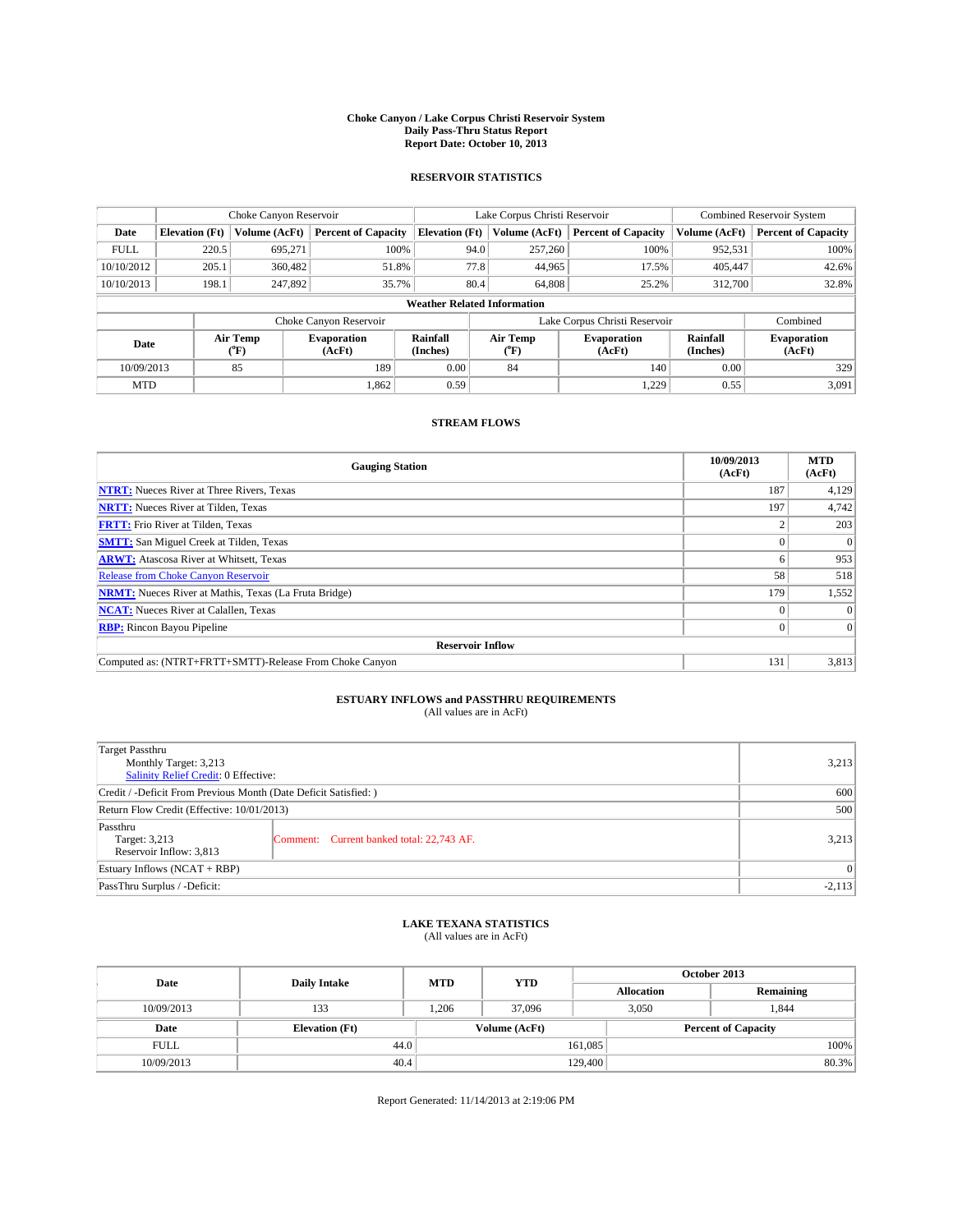### **Choke Canyon / Lake Corpus Christi Reservoir System Daily Pass-Thru Status Report Report Date: October 11, 2013**

### **RESERVOIR STATISTICS**

|             |                       | Choke Canyon Reservoir |                              |                                    | Lake Corpus Christi Reservoir | <b>Combined Reservoir System</b> |                      |                              |
|-------------|-----------------------|------------------------|------------------------------|------------------------------------|-------------------------------|----------------------------------|----------------------|------------------------------|
| Date        | <b>Elevation</b> (Ft) | Volume (AcFt)          | <b>Percent of Capacity</b>   | <b>Elevation (Ft)</b>              | Volume (AcFt)                 | <b>Percent of Capacity</b>       | Volume (AcFt)        | <b>Percent of Capacity</b>   |
| <b>FULL</b> | 220.5                 | 695,271                | 100%                         | 94.0                               | 257,260                       | 100%                             | 952,531              | 100%                         |
| 10/11/2012  | 205.1                 | 360,303                | 51.8%                        | 77.8                               | 44,694                        | 17.4%                            | 404,997              | 42.5%                        |
| 10/11/2013  | 198.0                 | 246,492                | 35.5%                        | 80.4                               | 64,637                        | 25.1%                            | 311,129              | 32.7%                        |
|             |                       |                        |                              | <b>Weather Related Information</b> |                               |                                  |                      |                              |
|             |                       |                        | Choke Canyon Reservoir       |                                    | Lake Corpus Christi Reservoir | Combined                         |                      |                              |
| Date        |                       | Air Temp<br>(°F)       | <b>Evaporation</b><br>(AcFt) | Rainfall<br>(Inches)               | Air Temp<br>(°F)              | <b>Evaporation</b><br>(AcFt)     | Rainfall<br>(Inches) | <b>Evaporation</b><br>(AcFt) |
| 10/10/2013  |                       | 88                     | 196                          | 0.00                               | 87                            | 159                              | 0.00                 | 355                          |
| <b>MTD</b>  |                       |                        | 2.058                        | 0.59                               |                               | 1,388                            | 0.55                 | 3,446                        |

### **STREAM FLOWS**

| <b>Gauging Station</b>                                       | 10/10/2013<br>(AcFt) | <b>MTD</b><br>(AcFt) |
|--------------------------------------------------------------|----------------------|----------------------|
| <b>NTRT:</b> Nueces River at Three Rivers, Texas             | 177                  | 4,305                |
| <b>NRTT:</b> Nueces River at Tilden, Texas                   | 139                  | 4,881                |
| <b>FRTT:</b> Frio River at Tilden, Texas                     |                      | 204                  |
| <b>SMTT:</b> San Miguel Creek at Tilden, Texas               |                      | $\Omega$             |
| <b>ARWT:</b> Atascosa River at Whitsett, Texas               | 12                   | 965                  |
| <b>Release from Choke Canyon Reservoir</b>                   | 58                   | 576                  |
| <b>NRMT:</b> Nueces River at Mathis, Texas (La Fruta Bridge) | 161                  | 1,713                |
| <b>NCAT:</b> Nueces River at Calallen, Texas                 |                      |                      |
| <b>RBP:</b> Rincon Bayou Pipeline                            | $\Omega$             | $\Omega$             |
| <b>Reservoir Inflow</b>                                      |                      |                      |
| Computed as: (NTRT+FRTT+SMTT)-Release From Choke Canyon      | 120                  | 3,933                |

# **ESTUARY INFLOWS and PASSTHRU REQUIREMENTS**<br>(All values are in AcFt)

| Target Passthru<br>Monthly Target: 3,213                         |                                           |       |  |  |  |
|------------------------------------------------------------------|-------------------------------------------|-------|--|--|--|
| Salinity Relief Credit: 0 Effective:                             |                                           |       |  |  |  |
| Credit / -Deficit From Previous Month (Date Deficit Satisfied: ) |                                           |       |  |  |  |
| Return Flow Credit (Effective: 10/01/2013)                       |                                           |       |  |  |  |
| Passthru<br>Target: 3,213<br>Reservoir Inflow: 3,933             | Comment: Current banked total: 22,743 AF. | 3,213 |  |  |  |
| Estuary Inflows $(NCAT + RBP)$                                   |                                           |       |  |  |  |
| PassThru Surplus / -Deficit:                                     |                                           |       |  |  |  |

# **LAKE TEXANA STATISTICS** (All values are in AcFt)

| Date        | <b>Daily Intake</b>   | <b>MTD</b> | <b>YTD</b>    | October 2013      |                |                            |  |
|-------------|-----------------------|------------|---------------|-------------------|----------------|----------------------------|--|
|             |                       |            |               | <b>Allocation</b> |                | Remaining                  |  |
| 10/10/2013  | 132                   | 1,338      | 37.228        |                   | 3,050<br>1,712 |                            |  |
| Date        | <b>Elevation</b> (Ft) |            | Volume (AcFt) |                   |                | <b>Percent of Capacity</b> |  |
| <b>FULL</b> | 44.0                  |            |               | 161,085           |                | 100%                       |  |
| 10/10/2013  | 40.3                  |            |               | 128,570           |                | 79.8%                      |  |

Report Generated: 11/14/2013 at 2:23:52 PM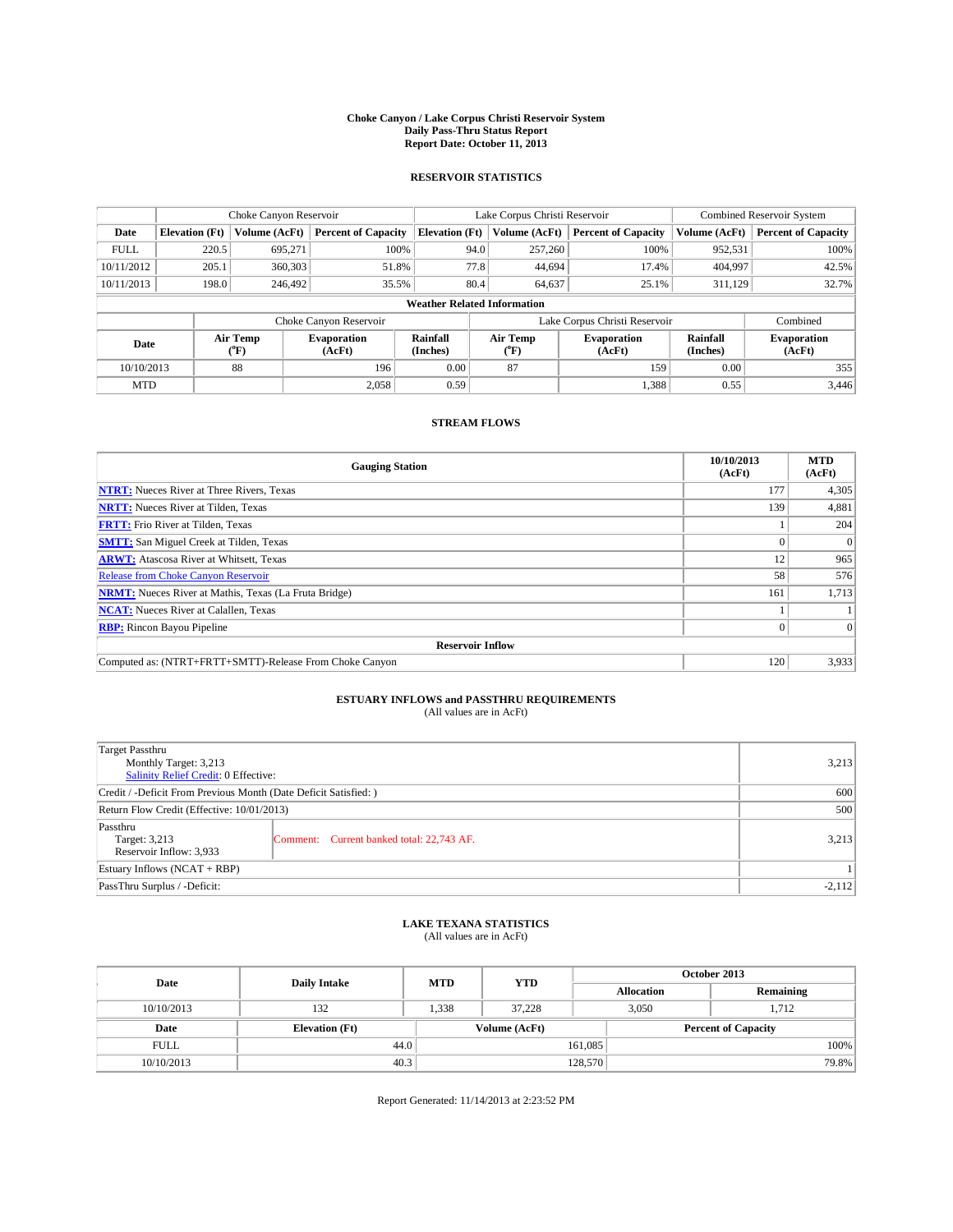### **Choke Canyon / Lake Corpus Christi Reservoir System Daily Pass-Thru Status Report Report Date: October 12, 2013**

### **RESERVOIR STATISTICS**

|             |                          | Choke Canyon Reservoir |                              |                                    | Lake Corpus Christi Reservoir | Combined Reservoir System    |                      |                              |
|-------------|--------------------------|------------------------|------------------------------|------------------------------------|-------------------------------|------------------------------|----------------------|------------------------------|
| Date        | <b>Elevation</b> (Ft)    | Volume (AcFt)          | <b>Percent of Capacity</b>   | <b>Elevation</b> (Ft)              | Volume (AcFt)                 | <b>Percent of Capacity</b>   | Volume (AcFt)        | <b>Percent of Capacity</b>   |
| <b>FULL</b> | 220.5                    | 695.271                | 100%                         | 94.0                               | 257,260                       | 100%                         | 952,531              | 100%                         |
| 10/12/2012  | 205.1                    | 360,482                | 51.8%                        | 77.8                               | 44,492                        | 17.3%                        | 404,974              | 42.5%                        |
| 10/12/2013  | 198.0                    | 245,792                | 35.4%                        | 80.4                               | 64,552                        | 25.1%                        | 310.344              | 32.6%                        |
|             |                          |                        |                              | <b>Weather Related Information</b> |                               |                              |                      |                              |
|             |                          |                        | Choke Canyon Reservoir       |                                    | Lake Corpus Christi Reservoir | Combined                     |                      |                              |
|             | Air Temp<br>Date<br>(°F) |                        | <b>Evaporation</b><br>(AcFt) | Rainfall<br>(Inches)               | Air Temp<br>$(^{o}F)$         | <b>Evaporation</b><br>(AcFt) | Rainfall<br>(Inches) | <b>Evaporation</b><br>(AcFt) |
| 10/11/2013  |                          | 93                     | 163                          | 0.00                               | 92                            | 85                           | 0.00                 | 248                          |
| <b>MTD</b>  |                          |                        | 2,221                        | 0.59                               |                               | 1,473                        | 0.55                 | 3,694                        |

## **STREAM FLOWS**

| <b>Gauging Station</b>                                       | 10/11/2013<br>(AcFt) | <b>MTD</b><br>(AcFt) |
|--------------------------------------------------------------|----------------------|----------------------|
| <b>NTRT:</b> Nueces River at Three Rivers, Texas             | 169                  | 4,474                |
| <b>NRTT:</b> Nueces River at Tilden, Texas                   | 103                  | 4,984                |
| <b>FRTT:</b> Frio River at Tilden, Texas                     |                      | 204                  |
| <b>SMTT:</b> San Miguel Creek at Tilden, Texas               |                      | $\Omega$             |
| <b>ARWT:</b> Atascosa River at Whitsett, Texas               | Q                    | 974                  |
| <b>Release from Choke Canyon Reservoir</b>                   | 58                   | 633                  |
| <b>NRMT:</b> Nueces River at Mathis, Texas (La Fruta Bridge) | 149                  | 1,862                |
| <b>NCAT:</b> Nueces River at Calallen, Texas                 |                      |                      |
| <b>RBP:</b> Rincon Bayou Pipeline                            | 45                   | 45                   |
| <b>Reservoir Inflow</b>                                      |                      |                      |
| Computed as: (NTRT+FRTT+SMTT)-Release From Choke Canyon      | 112                  | 4,045                |

# **ESTUARY INFLOWS and PASSTHRU REQUIREMENTS**<br>(All values are in AcFt)

| <b>Target Passthru</b><br>Monthly Target: 3,213<br>Salinity Relief Credit: 0 Effective: |                                           |       |  |  |
|-----------------------------------------------------------------------------------------|-------------------------------------------|-------|--|--|
| Credit / -Deficit From Previous Month (Date Deficit Satisfied: )                        |                                           |       |  |  |
| Return Flow Credit (Effective: 10/01/2013)                                              |                                           |       |  |  |
| Passthru<br>Target: 3,213<br>Reservoir Inflow: 4,045                                    | Comment: Current banked total: 22,743 AF. | 3,213 |  |  |
| Estuary Inflows $(NCAT + RBP)$                                                          |                                           |       |  |  |
| PassThru Surplus / -Deficit:                                                            |                                           |       |  |  |

## **LAKE TEXANA STATISTICS** (All values are in AcFt)

| Date        | <b>Daily Intake</b>   | <b>MTD</b> | <b>YTD</b>    | October 2013      |                            |           |       |
|-------------|-----------------------|------------|---------------|-------------------|----------------------------|-----------|-------|
|             |                       |            |               | <b>Allocation</b> |                            | Remaining |       |
| 10/11/2013  | 133                   | 1,471      | 37,361        |                   | 3,050<br>1,579             |           |       |
| Date        | <b>Elevation</b> (Ft) |            | Volume (AcFt) |                   | <b>Percent of Capacity</b> |           |       |
| <b>FULL</b> | 44.0                  |            |               | 161,085           |                            |           | 100%  |
| 10/11/2013  | 40.2                  |            |               | 127,743           |                            |           | 79.3% |

Report Generated: 11/14/2013 at 2:25:28 PM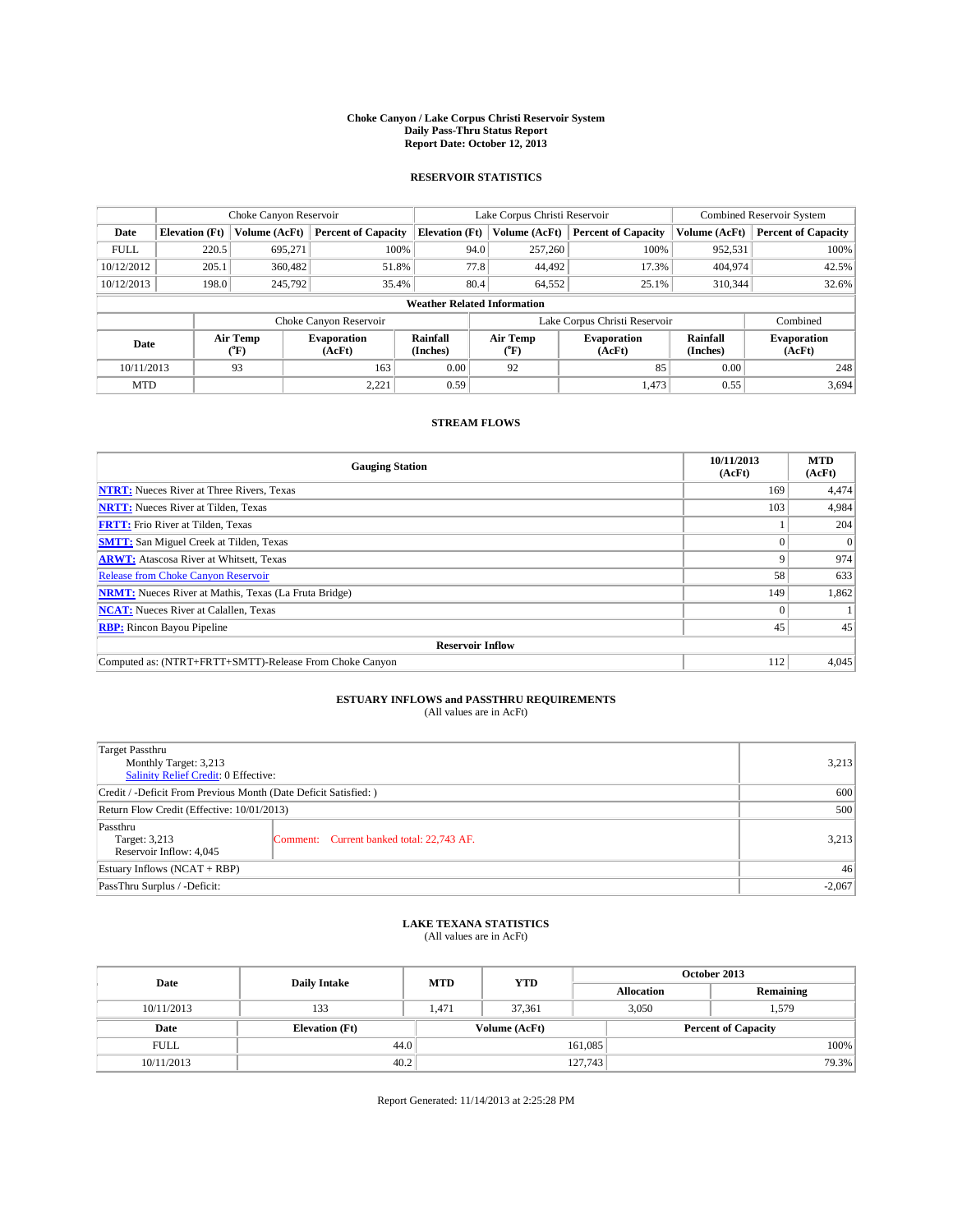### **Choke Canyon / Lake Corpus Christi Reservoir System Daily Pass-Thru Status Report Report Date: October 13, 2013**

### **RESERVOIR STATISTICS**

|             | Choke Canyon Reservoir |                  |                              |                                                                          | Lake Corpus Christi Reservoir | Combined Reservoir System     |                      |                              |
|-------------|------------------------|------------------|------------------------------|--------------------------------------------------------------------------|-------------------------------|-------------------------------|----------------------|------------------------------|
| Date        | <b>Elevation</b> (Ft)  | Volume (AcFt)    | <b>Percent of Capacity</b>   | <b>Elevation</b> (Ft)                                                    | Volume (AcFt)                 | <b>Percent of Capacity</b>    | Volume (AcFt)        | <b>Percent of Capacity</b>   |
| <b>FULL</b> | 220.5                  | 695.271          | 100%                         | 94.0                                                                     | 257,260                       | 100%                          | 952,531              | 100%                         |
| 10/13/2012  | 205.1                  | 359,770          | 51.7%                        | 77.7                                                                     | 44,290                        | 17.2%                         | 404,060              | 42.4%                        |
| 10/13/2013  | 198.0                  | 245.792          | 35.4%                        | 80.4                                                                     | 64,466                        | 25.1%                         | 310,258              | 32.6%                        |
|             |                        |                  |                              | <b>Weather Related Information</b>                                       |                               |                               |                      |                              |
|             |                        |                  | Choke Canyon Reservoir       |                                                                          |                               | Lake Corpus Christi Reservoir |                      | Combined                     |
| Date        |                        | Air Temp<br>(°F) | <b>Evaporation</b><br>(AcFt) | Rainfall<br>Air Temp<br><b>Evaporation</b><br>(Inches)<br>(AcFt)<br>(°F) |                               |                               | Rainfall<br>(Inches) | <b>Evaporation</b><br>(AcFt) |
| 10/12/2013  |                        | 93               | 204                          | 0.00                                                                     | 90                            | 119                           | 0.00                 | 323                          |
| <b>MTD</b>  |                        |                  | 2.425                        | 0.59                                                                     |                               | 1,592                         | 0.55                 | 4,017                        |

### **STREAM FLOWS**

| <b>Gauging Station</b>                                       | 10/12/2013<br>(AcFt) | <b>MTD</b><br>(AcFt) |  |  |  |  |
|--------------------------------------------------------------|----------------------|----------------------|--|--|--|--|
| <b>NTRT:</b> Nueces River at Three Rivers, Texas             | 141                  | 4,615                |  |  |  |  |
| <b>NRTT:</b> Nueces River at Tilden, Texas                   | 91                   | 5,076                |  |  |  |  |
| <b>FRTT:</b> Frio River at Tilden, Texas                     |                      | 205                  |  |  |  |  |
| <b>SMTT:</b> San Miguel Creek at Tilden, Texas               |                      | $\Omega$             |  |  |  |  |
| <b>ARWT:</b> Atascosa River at Whitsett, Texas               | o                    | 980                  |  |  |  |  |
| <b>Release from Choke Canyon Reservoir</b>                   | 58                   | 691                  |  |  |  |  |
| <b>NRMT:</b> Nueces River at Mathis, Texas (La Fruta Bridge) | 151                  | 2,013                |  |  |  |  |
| <b>NCAT:</b> Nueces River at Calallen, Texas                 |                      |                      |  |  |  |  |
| <b>RBP:</b> Rincon Bayou Pipeline                            | $\Omega$             | 45                   |  |  |  |  |
| <b>Reservoir Inflow</b>                                      |                      |                      |  |  |  |  |
| Computed as: (NTRT+FRTT+SMTT)-Release From Choke Canyon      | 84                   | 4,129                |  |  |  |  |

# **ESTUARY INFLOWS and PASSTHRU REQUIREMENTS**<br>(All values are in AcFt)

| Target Passthru<br>Monthly Target: 3,213<br>Salinity Relief Credit: 0 Effective: |                                           |       |  |  |
|----------------------------------------------------------------------------------|-------------------------------------------|-------|--|--|
| Credit / -Deficit From Previous Month (Date Deficit Satisfied: )                 |                                           |       |  |  |
| Return Flow Credit (Effective: 10/01/2013)                                       |                                           |       |  |  |
| Passthru<br>Target: 3,213<br>Reservoir Inflow: 4,129                             | Comment: Current banked total: 22,743 AF. | 3,213 |  |  |
| Estuary Inflows $(NCAT + RBP)$                                                   | 46                                        |       |  |  |
| PassThru Surplus / -Deficit:                                                     | $-2,067$                                  |       |  |  |

# **LAKE TEXANA STATISTICS** (All values are in AcFt)

| Date        | <b>Daily Intake</b>   | <b>MTD</b> | <b>YTD</b>    | October 2013      |                            |           |  |
|-------------|-----------------------|------------|---------------|-------------------|----------------------------|-----------|--|
|             |                       |            |               | <b>Allocation</b> |                            | Remaining |  |
| 10/12/2013  | 133                   | 1,604      | 37,494        |                   | 3,050<br>446.،             |           |  |
| Date        | <b>Elevation</b> (Ft) |            | Volume (AcFt) |                   | <b>Percent of Capacity</b> |           |  |
| <b>FULL</b> | 44.0                  |            |               | 161,085           |                            | 100%      |  |
| 10/12/2013  | 40.2                  |            |               | 127,743           |                            | 79.3%     |  |

Report Generated: 11/14/2013 at 2:26:58 PM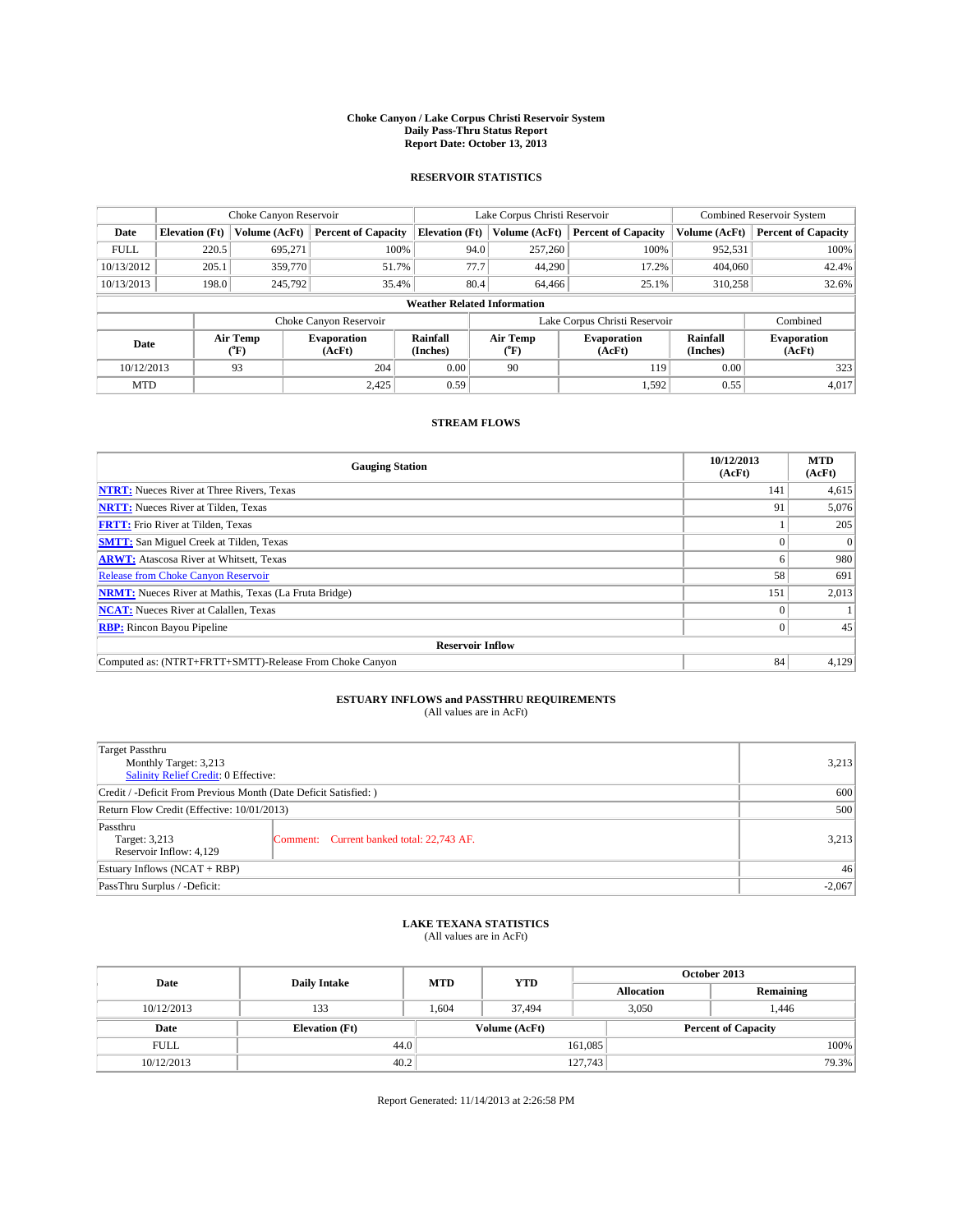### **Choke Canyon / Lake Corpus Christi Reservoir System Daily Pass-Thru Status Report Report Date: October 14, 2013**

### **RESERVOIR STATISTICS**

|                          |                       | Choke Canyon Reservoir |                              |                                    | Lake Corpus Christi Reservoir | Combined Reservoir System     |                      |                              |
|--------------------------|-----------------------|------------------------|------------------------------|------------------------------------|-------------------------------|-------------------------------|----------------------|------------------------------|
| Date                     | <b>Elevation</b> (Ft) | Volume (AcFt)          | <b>Percent of Capacity</b>   | <b>Elevation</b> (Ft)              | Volume (AcFt)                 | <b>Percent of Capacity</b>    | Volume (AcFt)        | <b>Percent of Capacity</b>   |
| <b>FULL</b>              | 220.5                 | 695.271                | 100%                         | 94.0                               | 257,260                       | 100%                          | 952,531              | 100%                         |
| 10/14/2012               | 205.1                 | 359,594                | 51.7%                        | 77.8                               | 44,357                        | 17.2%                         | 403,951              | 42.4%                        |
| 10/14/2013               | 198.1                 | 248,032                | 35.7%                        | 80.4                               | 64,381                        | 25.0%                         | 312.413              | 32.8%                        |
|                          |                       |                        |                              | <b>Weather Related Information</b> |                               |                               |                      |                              |
|                          |                       |                        | Choke Canyon Reservoir       |                                    |                               | Lake Corpus Christi Reservoir |                      | Combined                     |
| Air Temp<br>Date<br>(°F) |                       |                        | <b>Evaporation</b><br>(AcFt) | Rainfall<br>(Inches)               | Air Temp<br>$(^{o}F)$         | <b>Evaporation</b><br>(AcFt)  | Rainfall<br>(Inches) | <b>Evaporation</b><br>(AcFt) |
| 10/13/2013               |                       | 83                     | 99                           | 1.15                               | 85                            | 40                            | 0.03                 | 139                          |
| <b>MTD</b>               |                       |                        | 2.524                        | 1.74                               |                               | 1,632                         | 0.58                 | 4,156                        |

### **STREAM FLOWS**

| <b>Gauging Station</b>                                       | 10/13/2013<br>(AcFt) | <b>MTD</b><br>(AcFt) |  |  |  |  |
|--------------------------------------------------------------|----------------------|----------------------|--|--|--|--|
| <b>NTRT:</b> Nueces River at Three Rivers, Texas             | 123                  | 4,738                |  |  |  |  |
| <b>NRTT:</b> Nueces River at Tilden, Texas                   | 64                   | 5,139                |  |  |  |  |
| <b>FRTT:</b> Frio River at Tilden, Texas                     |                      | 206                  |  |  |  |  |
| <b>SMTT:</b> San Miguel Creek at Tilden, Texas               |                      | $\Omega$             |  |  |  |  |
| <b>ARWT:</b> Atascosa River at Whitsett, Texas               |                      | 985                  |  |  |  |  |
| Release from Choke Canyon Reservoir                          | 58                   | 748                  |  |  |  |  |
| <b>NRMT:</b> Nueces River at Mathis, Texas (La Fruta Bridge) | 149                  | 2,162                |  |  |  |  |
| <b>NCAT:</b> Nueces River at Calallen, Texas                 |                      |                      |  |  |  |  |
| <b>RBP:</b> Rincon Bayou Pipeline                            | 0                    | 45                   |  |  |  |  |
| <b>Reservoir Inflow</b>                                      |                      |                      |  |  |  |  |
| Computed as: (NTRT+FRTT+SMTT)-Release From Choke Canyon      | 67                   | 4,196                |  |  |  |  |

# **ESTUARY INFLOWS and PASSTHRU REQUIREMENTS**<br>(All values are in AcFt)

| Target Passthru                                                  |          |  |  |  |  |
|------------------------------------------------------------------|----------|--|--|--|--|
| Monthly Target: 3,213                                            | 3,213    |  |  |  |  |
| Salinity Relief Credit: 0 Effective:                             |          |  |  |  |  |
| Credit / -Deficit From Previous Month (Date Deficit Satisfied: ) | 600      |  |  |  |  |
| Return Flow Credit (Effective: 10/01/2013)                       | 500      |  |  |  |  |
| Passthru                                                         |          |  |  |  |  |
| Target: 3,213<br>Comment: Current banked total: 22,743 AF.       | 3,213    |  |  |  |  |
| Reservoir Inflow: 4,196                                          |          |  |  |  |  |
| Estuary Inflows (NCAT + RBP)                                     | 46       |  |  |  |  |
| PassThru Surplus / -Deficit:                                     | $-2,067$ |  |  |  |  |

# **LAKE TEXANA STATISTICS** (All values are in AcFt)

| Date        | <b>Daily Intake</b>   | <b>MTD</b> | <b>YTD</b>    | October 2013      |                            |           |       |
|-------------|-----------------------|------------|---------------|-------------------|----------------------------|-----------|-------|
|             |                       |            |               | <b>Allocation</b> |                            | Remaining |       |
| 10/13/2013  | 133                   | 1.736      | 37,627        |                   | 3,050<br>1.314             |           |       |
| Date        | <b>Elevation</b> (Ft) |            | Volume (AcFt) |                   | <b>Percent of Capacity</b> |           |       |
| <b>FULL</b> | 44.0                  |            |               | 161,085           |                            |           | 100%  |
| 10/13/2013  | 40.3                  |            |               | 128,570           |                            |           | 79.8% |

Report Generated: 11/14/2013 at 2:28:19 PM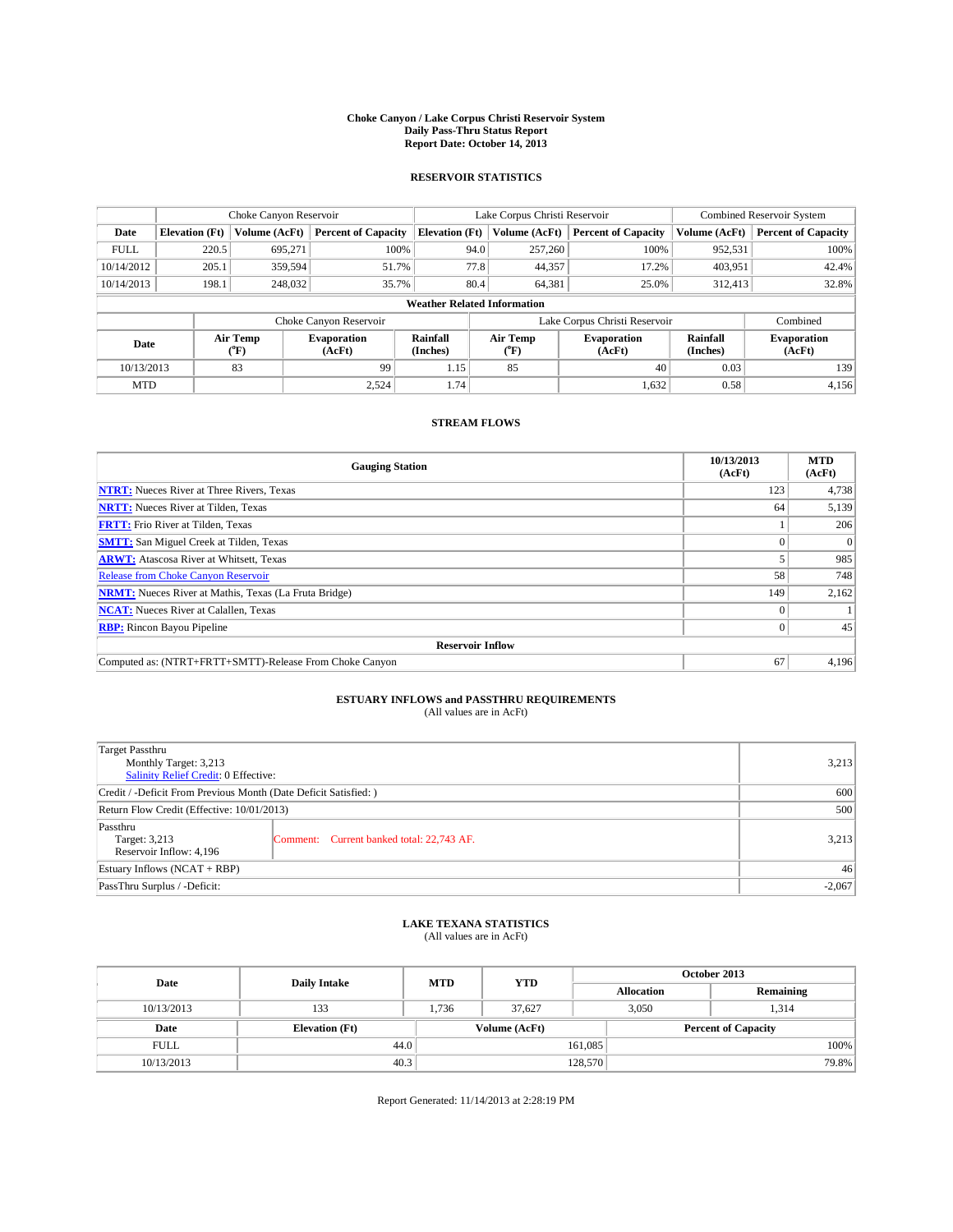### **Choke Canyon / Lake Corpus Christi Reservoir System Daily Pass-Thru Status Report Report Date: October 15, 2013**

### **RESERVOIR STATISTICS**

|                          |                       | Choke Canyon Reservoir |                              |                                    | Lake Corpus Christi Reservoir | Combined Reservoir System    |                      |                              |
|--------------------------|-----------------------|------------------------|------------------------------|------------------------------------|-------------------------------|------------------------------|----------------------|------------------------------|
| Date                     | <b>Elevation</b> (Ft) | Volume (AcFt)          | <b>Percent of Capacity</b>   | <b>Elevation</b> (Ft)              | Volume (AcFt)                 | <b>Percent of Capacity</b>   | Volume (AcFt)        | <b>Percent of Capacity</b>   |
| <b>FULL</b>              | 220.5                 | 695.271                | 100%                         | 94.0                               | 257,260                       | 100%                         | 952,531              | 100%                         |
| 10/15/2012               | 205.0                 | 358,533                | 51.6%                        | 77.8                               | 44,965                        | 17.5%                        | 403,498              | 42.4%                        |
| 10/15/2013               | 198.1                 | 248,032                | 35.7%                        | 80.4                               | 64.211                        | 25.0%                        | 312,243              | 32.8%                        |
|                          |                       |                        |                              | <b>Weather Related Information</b> |                               |                              |                      |                              |
|                          |                       |                        | Choke Canyon Reservoir       |                                    | Lake Corpus Christi Reservoir | Combined                     |                      |                              |
| Air Temp<br>Date<br>(°F) |                       |                        | <b>Evaporation</b><br>(AcFt) | Rainfall<br>(Inches)               | Air Temp<br>(°F)              | <b>Evaporation</b><br>(AcFt) | Rainfall<br>(Inches) | <b>Evaporation</b><br>(AcFt) |
| 10/14/2013               |                       | 86                     | 115                          | 0.00                               | 85                            | 139                          | 0.00                 | 254                          |
| <b>MTD</b>               |                       |                        | 2.639                        | 1.74                               |                               | 1,771                        | 0.58                 | 4,410                        |

### **STREAM FLOWS**

| <b>Gauging Station</b>                                       | 10/14/2013<br>(AcFt) | <b>MTD</b><br>(AcFt) |  |  |  |  |
|--------------------------------------------------------------|----------------------|----------------------|--|--|--|--|
| <b>NTRT:</b> Nueces River at Three Rivers, Texas             | 133                  | 4,871                |  |  |  |  |
| <b>NRTT:</b> Nueces River at Tilden, Texas                   | 899                  | 6,038                |  |  |  |  |
| <b>FRTT:</b> Frio River at Tilden, Texas                     |                      | 210                  |  |  |  |  |
| <b>SMTT:</b> San Miguel Creek at Tilden, Texas               |                      | $\Omega$             |  |  |  |  |
| <b>ARWT:</b> Atascosa River at Whitsett, Texas               |                      | 992                  |  |  |  |  |
| <b>Release from Choke Canyon Reservoir</b>                   | 58                   | 806                  |  |  |  |  |
| <b>NRMT:</b> Nueces River at Mathis, Texas (La Fruta Bridge) | 145                  | 2,307                |  |  |  |  |
| <b>NCAT:</b> Nueces River at Calallen, Texas                 |                      |                      |  |  |  |  |
| <b>RBP:</b> Rincon Bayou Pipeline                            | $\Omega$             | 45                   |  |  |  |  |
| <b>Reservoir Inflow</b>                                      |                      |                      |  |  |  |  |
| Computed as: (NTRT+FRTT+SMTT)-Release From Choke Canyon      | 80                   | 4,276                |  |  |  |  |

# **ESTUARY INFLOWS and PASSTHRU REQUIREMENTS**<br>(All values are in AcFt)

| Target Passthru                                                  |          |       |  |  |
|------------------------------------------------------------------|----------|-------|--|--|
| Monthly Target: 3,213                                            |          | 3,213 |  |  |
| Salinity Relief Credit: 0 Effective:                             |          |       |  |  |
| Credit / -Deficit From Previous Month (Date Deficit Satisfied: ) | 600      |       |  |  |
| Return Flow Credit (Effective: 10/01/2013)                       | 500      |       |  |  |
| Passthru                                                         |          |       |  |  |
| Target: 3,213<br>Comment: Current banked total: 22,743 AF.       |          | 3,213 |  |  |
| Reservoir Inflow: 4,276                                          |          |       |  |  |
| Estuary Inflows (NCAT + RBP)                                     | 46       |       |  |  |
| PassThru Surplus / -Deficit:                                     | $-2,067$ |       |  |  |

# **LAKE TEXANA STATISTICS** (All values are in AcFt)

| Date        | <b>Daily Intake</b>   | <b>MTD</b> | <b>YTD</b>    | October 2013      |                            |           |  |
|-------------|-----------------------|------------|---------------|-------------------|----------------------------|-----------|--|
|             |                       |            |               | <b>Allocation</b> |                            | Remaining |  |
| 10/14/2013  | 132                   | 1.869      | 37.759        |                   | 3,050<br>1,181             |           |  |
| Date        | <b>Elevation</b> (Ft) |            | Volume (AcFt) |                   | <b>Percent of Capacity</b> |           |  |
| <b>FULL</b> | 44.0                  |            |               | 161,085           |                            | 100%      |  |
| 10/14/2013  | 40.3                  |            |               | 128,570           |                            | 79.8%     |  |

Report Generated: 11/14/2013 at 2:29:31 PM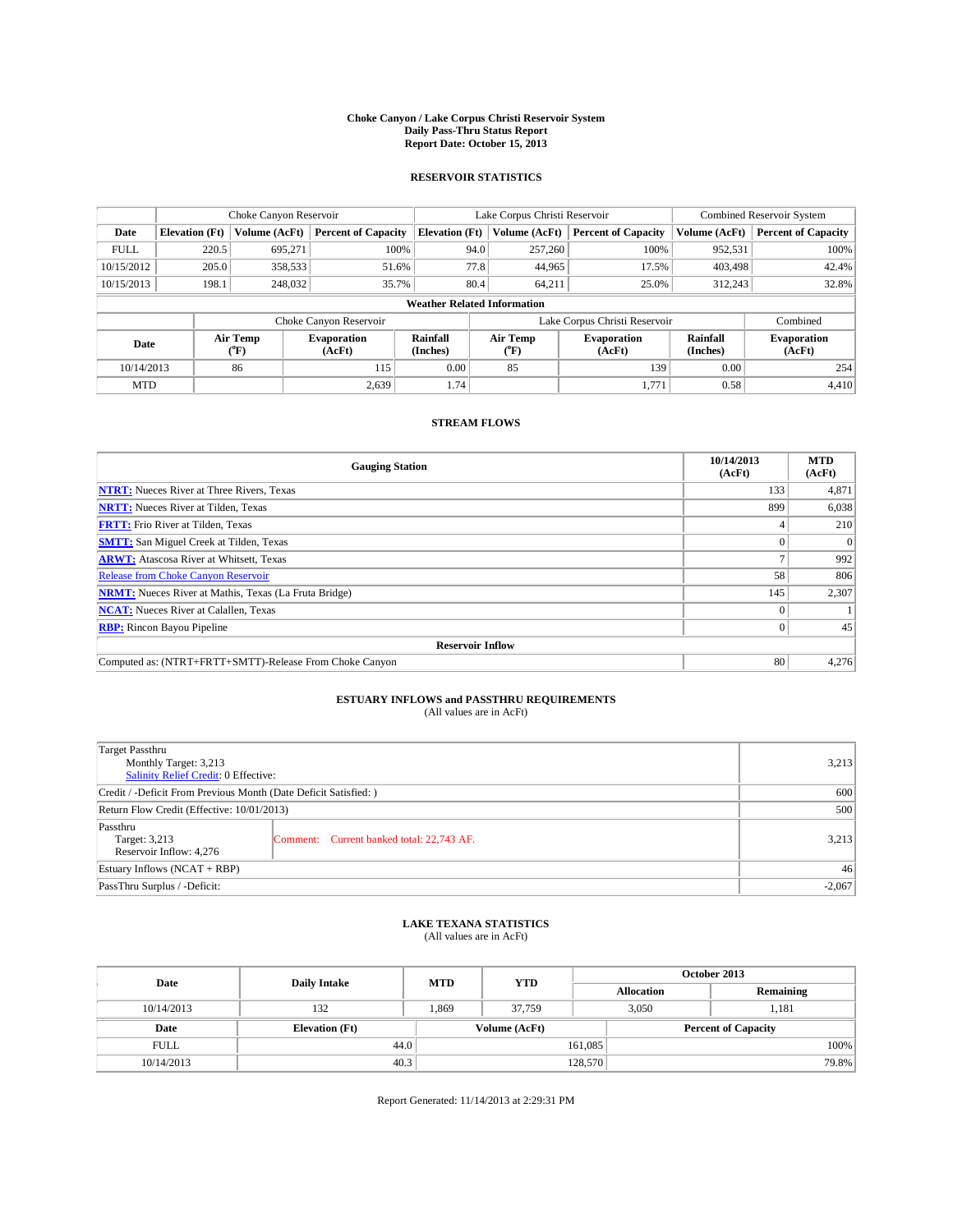### **Choke Canyon / Lake Corpus Christi Reservoir System Daily Pass-Thru Status Report Report Date: October 16, 2013**

### **RESERVOIR STATISTICS**

|             |                                    | Choke Canyon Reservoir |                              |                       | Lake Corpus Christi Reservoir | Combined Reservoir System    |                      |                              |  |
|-------------|------------------------------------|------------------------|------------------------------|-----------------------|-------------------------------|------------------------------|----------------------|------------------------------|--|
| Date        | <b>Elevation</b> (Ft)              | Volume (AcFt)          | <b>Percent of Capacity</b>   | <b>Elevation</b> (Ft) | Volume (AcFt)                 | <b>Percent of Capacity</b>   | Volume (AcFt)        | <b>Percent of Capacity</b>   |  |
| <b>FULL</b> | 220.5                              | 695.271                | 100%                         | 94.0                  | 257,260                       | 100%                         | 952,531              | 100%                         |  |
| 10/16/2012  | 205.1                              | 359,770                | 51.7%                        | 77.9                  | 45,169                        | 17.6%                        | 404,939              | 42.5%                        |  |
| 10/16/2013  | 198.0                              | 246,772                | 35.5%                        | 80.4                  | 64,466                        | 25.1%                        | 311,238              | 32.7%                        |  |
|             | <b>Weather Related Information</b> |                        |                              |                       |                               |                              |                      |                              |  |
|             |                                    |                        | Choke Canyon Reservoir       |                       | Lake Corpus Christi Reservoir |                              | Combined             |                              |  |
|             | Air Temp<br>Date<br>(°F)           |                        | <b>Evaporation</b><br>(AcFt) | Rainfall<br>(Inches)  | Air Temp<br>$(^{o}F)$         | <b>Evaporation</b><br>(AcFt) | Rainfall<br>(Inches) | <b>Evaporation</b><br>(AcFt) |  |
| 10/15/2013  |                                    | 88                     | 188                          | 0.00                  | 88                            | 124                          | 0.00                 | 312                          |  |
| <b>MTD</b>  |                                    |                        | 2,827                        | 1.74                  |                               | 1,895                        | 0.58                 | 4,722                        |  |

### **STREAM FLOWS**

| <b>Gauging Station</b>                                       | 10/15/2013<br>(AcFt) | <b>MTD</b><br>(AcFt) |
|--------------------------------------------------------------|----------------------|----------------------|
| <b>NTRT:</b> Nueces River at Three Rivers, Texas             | 445                  | 5,316                |
| <b>NRTT:</b> Nueces River at Tilden, Texas                   | 2,362                | 8,401                |
| <b>FRTT:</b> Frio River at Tilden, Texas                     | 109                  | 320                  |
| <b>SMTT:</b> San Miguel Creek at Tilden, Texas               |                      | $\Omega$             |
| <b>ARWT:</b> Atascosa River at Whitsett, Texas               |                      | 998                  |
| <b>Release from Choke Canyon Reservoir</b>                   | 58                   | 863                  |
| <b>NRMT:</b> Nueces River at Mathis, Texas (La Fruta Bridge) | 143                  | 2,449                |
| <b>NCAT:</b> Nueces River at Calallen, Texas                 |                      |                      |
| <b>RBP:</b> Rincon Bayou Pipeline                            | $\Omega$             | 45                   |
| <b>Reservoir Inflow</b>                                      |                      |                      |
| Computed as: (NTRT+FRTT+SMTT)-Release From Choke Canyon      | 496                  | 4,772                |

# **ESTUARY INFLOWS and PASSTHRU REQUIREMENTS**<br>(All values are in AcFt)

| Target Passthru                                                  |  |          |  |  |
|------------------------------------------------------------------|--|----------|--|--|
| Monthly Target: 3,213                                            |  | 3,213    |  |  |
| Salinity Relief Credit: 0 Effective:                             |  |          |  |  |
| Credit / -Deficit From Previous Month (Date Deficit Satisfied: ) |  |          |  |  |
| Return Flow Credit (Effective: 10/01/2013)                       |  | 500      |  |  |
| Passthru                                                         |  |          |  |  |
| Target: 3,213<br>Comment: Current banked total: 22,743 AF.       |  | 3,213    |  |  |
| Reservoir Inflow: 4,772                                          |  |          |  |  |
| Estuary Inflows (NCAT + RBP)                                     |  | 46       |  |  |
| PassThru Surplus / -Deficit:                                     |  | $-2,067$ |  |  |

# **LAKE TEXANA STATISTICS** (All values are in AcFt)

| Date        | <b>Daily Intake</b>   | <b>MTD</b> | <b>YTD</b>    | October 2013      |                            |           |       |
|-------------|-----------------------|------------|---------------|-------------------|----------------------------|-----------|-------|
|             |                       |            |               | <b>Allocation</b> |                            | Remaining |       |
| 10/15/2013  | 132                   | 2.001      | 37.891        |                   | 3,050<br>1,049             |           |       |
| Date        | <b>Elevation</b> (Ft) |            | Volume (AcFt) |                   | <b>Percent of Capacity</b> |           |       |
| <b>FULL</b> | 44.0                  |            |               | 161,085           |                            |           | 100%  |
| 10/15/2013  | 40.8                  |            |               | 132,746           |                            |           | 82.4% |

Report Generated: 11/14/2013 at 2:30:37 PM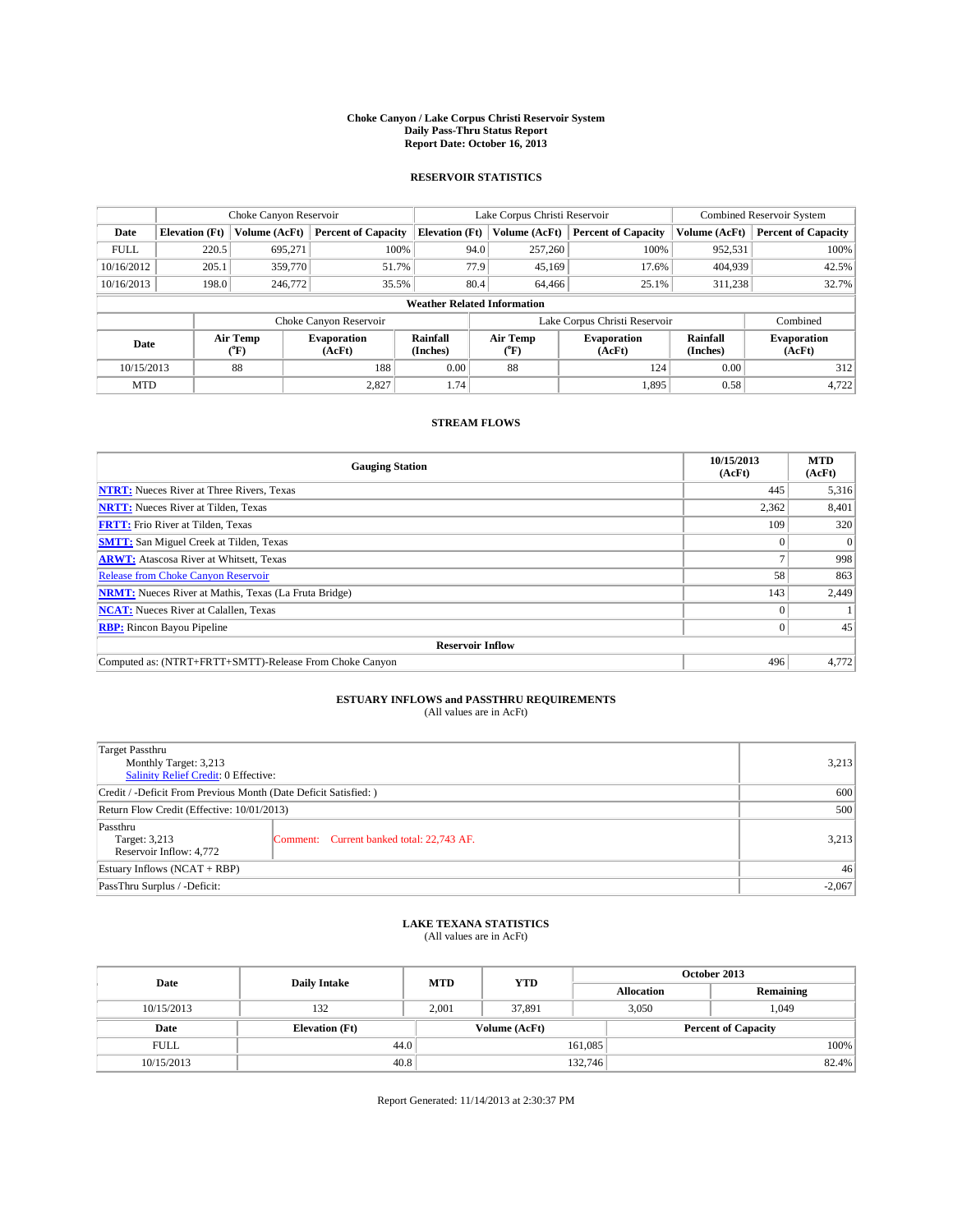### **Choke Canyon / Lake Corpus Christi Reservoir System Daily Pass-Thru Status Report Report Date: October 17, 2013**

### **RESERVOIR STATISTICS**

|             |                       | Choke Canyon Reservoir |                              |                                    | Lake Corpus Christi Reservoir             | <b>Combined Reservoir System</b> |                      |                              |  |
|-------------|-----------------------|------------------------|------------------------------|------------------------------------|-------------------------------------------|----------------------------------|----------------------|------------------------------|--|
| Date        | <b>Elevation</b> (Ft) | Volume (AcFt)          | <b>Percent of Capacity</b>   | <b>Elevation (Ft)</b>              | Volume (AcFt)                             | <b>Percent of Capacity</b>       | Volume (AcFt)        | <b>Percent of Capacity</b>   |  |
| <b>FULL</b> | 220.5                 | 695.271                | 100%                         | 94.0                               | 257,260                                   | 100%                             | 952,531              | 100%                         |  |
| 10/17/2012  | 205.1                 | 359,417                | 51.7%                        | 77.9                               | 45,305                                    | 17.6%                            | 404,722              | 42.5%                        |  |
| 10/17/2013  | 198.1                 | 248,032                | 35.7%                        | 80.4                               | 64,466                                    | 25.1%                            | 312,498              | 32.8%                        |  |
|             |                       |                        |                              | <b>Weather Related Information</b> |                                           |                                  |                      |                              |  |
|             |                       |                        | Choke Canyon Reservoir       |                                    | Lake Corpus Christi Reservoir<br>Combined |                                  |                      |                              |  |
| Date        |                       | Air Temp<br>(°F)       | <b>Evaporation</b><br>(AcFt) | Rainfall<br>(Inches)               | Air Temp<br>(°F)                          | <b>Evaporation</b><br>(AcFt)     | Rainfall<br>(Inches) | <b>Evaporation</b><br>(AcFt) |  |
| 10/16/2013  |                       | 64                     | 123                          | 0.00                               | 73                                        | 84                               | 0.00                 | 207                          |  |
| <b>MTD</b>  | 2.950                 |                        | 1.74                         |                                    | 1.979                                     | 0.58                             | 4,929                |                              |  |

### **STREAM FLOWS**

| <b>Gauging Station</b>                                       | 10/16/2013<br>(AcFt) | <b>MTD</b><br>(AcFt) |
|--------------------------------------------------------------|----------------------|----------------------|
| <b>NTRT:</b> Nueces River at Three Rivers, Texas             | 1,679                | 6,995                |
| <b>NRTT:</b> Nueces River at Tilden, Texas                   | 6,074                | 14,475               |
| <b>FRTT:</b> Frio River at Tilden, Texas                     | 1,449                | 1,769                |
| <b>SMTT:</b> San Miguel Creek at Tilden, Texas               |                      | $\Omega$             |
| <b>ARWT:</b> Atascosa River at Whitsett, Texas               | o                    | 1,004                |
| <b>Release from Choke Canyon Reservoir</b>                   | 58                   | 921                  |
| <b>NRMT:</b> Nueces River at Mathis, Texas (La Fruta Bridge) | 143                  | 2,592                |
| <b>NCAT:</b> Nueces River at Calallen, Texas                 |                      |                      |
| <b>RBP:</b> Rincon Bayou Pipeline                            |                      | 45                   |
| <b>Reservoir Inflow</b>                                      |                      |                      |
| Computed as: (NTRT+FRTT+SMTT)-Release From Choke Canyon      | 3,071                | 7,843                |

# **ESTUARY INFLOWS and PASSTHRU REQUIREMENTS**<br>(All values are in AcFt)

| Target Passthru<br>Monthly Target: 3,213<br>Salinity Relief Credit: 0 Effective: |                                           |       |  |  |
|----------------------------------------------------------------------------------|-------------------------------------------|-------|--|--|
| Credit / -Deficit From Previous Month (Date Deficit Satisfied: )                 |                                           |       |  |  |
| Return Flow Credit (Effective: 10/01/2013)                                       |                                           |       |  |  |
| Passthru<br>Target: 3,213<br>Reservoir Inflow: 7,843                             | Comment: Current banked total: 22,743 AF. | 3,213 |  |  |
| Estuary Inflows $(NCAT + RBP)$                                                   |                                           |       |  |  |
| PassThru Surplus / -Deficit:                                                     |                                           |       |  |  |

# **LAKE TEXANA STATISTICS** (All values are in AcFt)

| Date        | <b>Daily Intake</b>   | <b>MTD</b> | <b>YTD</b>    | October 2013      |                            |           |  |
|-------------|-----------------------|------------|---------------|-------------------|----------------------------|-----------|--|
|             |                       |            |               | <b>Allocation</b> |                            | Remaining |  |
| 10/16/2013  | 132                   | 2.134      | 38.024        |                   | 3,050<br>916               |           |  |
| Date        | <b>Elevation</b> (Ft) |            | Volume (AcFt) |                   | <b>Percent of Capacity</b> |           |  |
| <b>FULL</b> | 44.0                  |            |               | 161,085           |                            | 100%      |  |
| 10/16/2013  | 41.0                  |            |               | 134,434           |                            | 83.5%     |  |

Report Generated: 11/14/2013 at 2:32:22 PM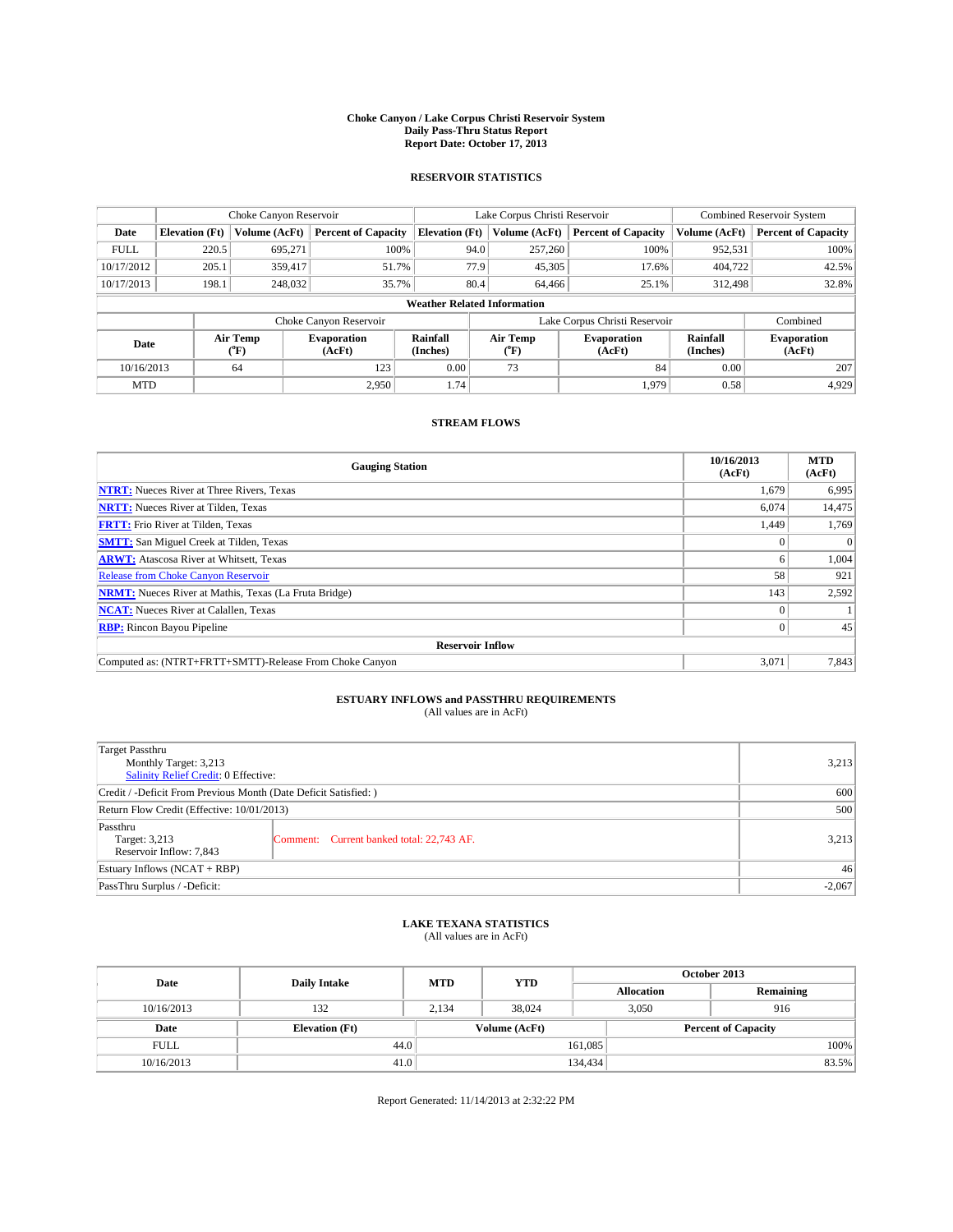### **Choke Canyon / Lake Corpus Christi Reservoir System Daily Pass-Thru Status Report Report Date: October 18, 2013**

### **RESERVOIR STATISTICS**

|             |                       | Choke Canyon Reservoir |                              |                                    | Lake Corpus Christi Reservoir | Combined Reservoir System    |                      |                              |
|-------------|-----------------------|------------------------|------------------------------|------------------------------------|-------------------------------|------------------------------|----------------------|------------------------------|
| Date        | <b>Elevation</b> (Ft) | Volume (AcFt)          | <b>Percent of Capacity</b>   | <b>Elevation</b> (Ft)              | Volume (AcFt)                 | <b>Percent of Capacity</b>   | Volume (AcFt)        | <b>Percent of Capacity</b>   |
| <b>FULL</b> | 220.5                 | 695.271                | 100%                         | 94.0                               | 257,260                       | 100%                         | 952,531              | 100%                         |
| 10/18/2012  | 205.0                 | 357,649                | 51.4%                        | 77.9                               | 45,578                        | 17.7%                        | 403,227              | 42.3%                        |
| 10/18/2013  | 198.3                 | 250,436                | 36.0%                        | 80.5                               | 65.324                        | 25.4%                        | 315,760              | 33.1%                        |
|             |                       |                        |                              | <b>Weather Related Information</b> |                               |                              |                      |                              |
|             |                       |                        | Choke Canyon Reservoir       |                                    | Lake Corpus Christi Reservoir |                              | Combined             |                              |
| Date        |                       | Air Temp<br>(°F)       | <b>Evaporation</b><br>(AcFt) | Rainfall<br>(Inches)               | Air Temp<br>$(^{o}F)$         | <b>Evaporation</b><br>(AcFt) | Rainfall<br>(Inches) | <b>Evaporation</b><br>(AcFt) |
| 10/17/2013  |                       | 76                     | 124                          | 0.00                               | 80                            | 100                          | 0.00                 | 224                          |
| <b>MTD</b>  |                       |                        | 3.074                        | 1.74                               |                               | 2,079                        | 0.58                 | 5,153                        |

### **STREAM FLOWS**

| <b>Gauging Station</b>                                       | 10/17/2013<br>(AcFt) | <b>MTD</b><br>(AcFt) |
|--------------------------------------------------------------|----------------------|----------------------|
| <b>NTRT:</b> Nueces River at Three Rivers, Texas             | 2,382                | 9,377                |
| <b>NRTT:</b> Nueces River at Tilden, Texas                   | 54,985               | 69,459               |
| <b>FRTT:</b> Frio River at Tilden, Texas                     | 3,811                | 5,580                |
| <b>SMTT:</b> San Miguel Creek at Tilden, Texas               | 0                    | $\Omega$             |
| <b>ARWT:</b> Atascosa River at Whitsett, Texas               |                      | 1,009                |
| <b>Release from Choke Canyon Reservoir</b>                   | 58                   | 979                  |
| <b>NRMT:</b> Nueces River at Mathis, Texas (La Fruta Bridge) | 137                  | 2,729                |
| <b>NCAT:</b> Nueces River at Calallen, Texas                 | $\Omega$             |                      |
| <b>RBP:</b> Rincon Bayou Pipeline                            | $\Omega$             | 45                   |
| <b>Reservoir Inflow</b>                                      |                      |                      |
| Computed as: (NTRT+FRTT+SMTT)-Release From Choke Canyon      | 6,136                | 13,978               |

# **ESTUARY INFLOWS and PASSTHRU REQUIREMENTS**<br>(All values are in AcFt)

| Target Passthru<br>Monthly Target: 3,213<br>Salinity Relief Credit: 0 Effective: | 3,213                                     |       |  |  |
|----------------------------------------------------------------------------------|-------------------------------------------|-------|--|--|
| Credit / -Deficit From Previous Month (Date Deficit Satisfied: )                 |                                           |       |  |  |
| Return Flow Credit (Effective: 10/01/2013)                                       | 500                                       |       |  |  |
| Passthru<br>Target: 3,213<br>Reservoir Inflow: 13,978                            | Comment: Current banked total: 22,743 AF. | 3,213 |  |  |
| Estuary Inflows (NCAT + RBP)                                                     | 46                                        |       |  |  |
| PassThru Surplus / -Deficit:                                                     | $-2,067$                                  |       |  |  |

# **LAKE TEXANA STATISTICS** (All values are in AcFt)

| Date        | <b>Daily Intake</b>   | <b>MTD</b> | <b>YTD</b>    | October 2013      |                            |           |       |
|-------------|-----------------------|------------|---------------|-------------------|----------------------------|-----------|-------|
|             |                       |            |               | <b>Allocation</b> |                            | Remaining |       |
| 10/17/2013  | 133                   | 2,266      | 38,157        |                   | 3,050<br>784               |           |       |
| Date        | <b>Elevation</b> (Ft) |            | Volume (AcFt) |                   | <b>Percent of Capacity</b> |           |       |
| <b>FULL</b> | 44.0                  |            |               | 161,085           |                            |           | 100%  |
| 10/17/2013  | 41.1                  |            |               | 134,434           |                            |           | 83.5% |

Report Generated: 11/14/2013 at 2:33:28 PM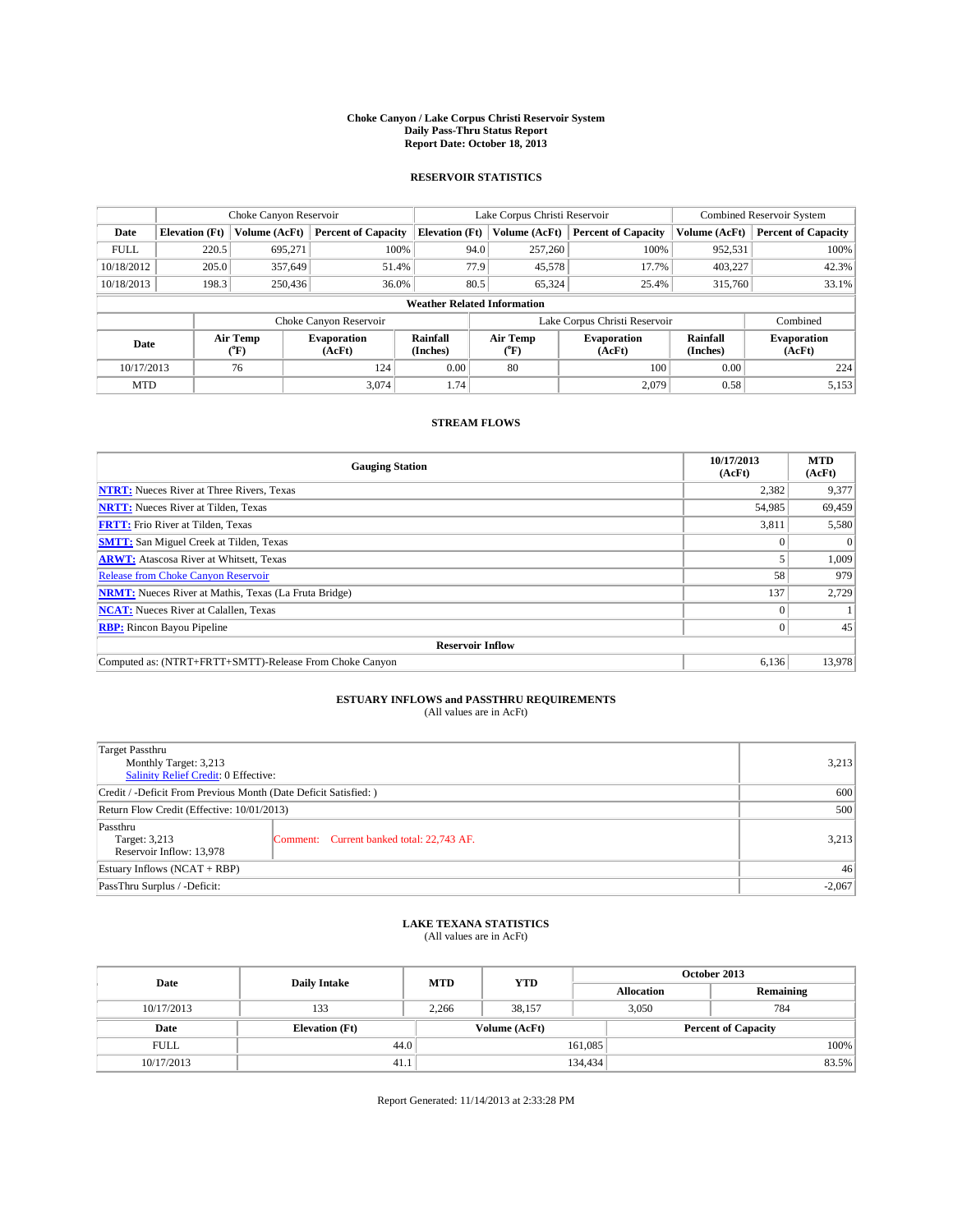### **Choke Canyon / Lake Corpus Christi Reservoir System Daily Pass-Thru Status Report Report Date: October 19, 2013**

### **RESERVOIR STATISTICS**

|             |                                    | Choke Canyon Reservoir |                              |                       | Lake Corpus Christi Reservoir | <b>Combined Reservoir System</b> |                      |                              |  |
|-------------|------------------------------------|------------------------|------------------------------|-----------------------|-------------------------------|----------------------------------|----------------------|------------------------------|--|
| Date        | <b>Elevation</b> (Ft)              | Volume (AcFt)          | <b>Percent of Capacity</b>   | <b>Elevation (Ft)</b> | Volume (AcFt)                 | <b>Percent of Capacity</b>       | Volume (AcFt)        | <b>Percent of Capacity</b>   |  |
| <b>FULL</b> | 220.5                              | 695.271                | 100%                         | 94.0                  | 257,260                       | 100%                             | 952,531              | 100%                         |  |
| 10/19/2012  | 204.9                              | 357,296                | 51.4%                        | 78.0                  | 45,783                        | 17.8%                            | 403,079              | 42.3%                        |  |
| 10/19/2013  | 198.4                              | 251,718                | 36.2%                        | 80.8                  | 67.948                        | 26.4%                            | 319,666              | 33.6%                        |  |
|             | <b>Weather Related Information</b> |                        |                              |                       |                               |                                  |                      |                              |  |
|             |                                    |                        | Choke Canyon Reservoir       |                       | Lake Corpus Christi Reservoir |                                  | Combined             |                              |  |
| Date        |                                    | Air Temp<br>(°F)       | <b>Evaporation</b><br>(AcFt) | Rainfall<br>(Inches)  | Air Temp<br>$(^{o}F)$         | <b>Evaporation</b><br>(AcFt)     | Rainfall<br>(Inches) | <b>Evaporation</b><br>(AcFt) |  |
| 10/18/2013  |                                    | 77                     | 0.29<br>75<br>117            |                       | 47                            | 0.07                             | 164                  |                              |  |
| <b>MTD</b>  |                                    |                        | 3,191                        | 2.03                  |                               | 2,126                            | 0.65                 | 5,317                        |  |

### **STREAM FLOWS**

| <b>Gauging Station</b>                                       | 10/18/2013<br>(AcFt) | <b>MTD</b><br>(AcFt) |  |  |  |  |
|--------------------------------------------------------------|----------------------|----------------------|--|--|--|--|
| <b>NTRT:</b> Nueces River at Three Rivers, Texas             | 3,851                | 13,228               |  |  |  |  |
| <b>NRTT:</b> Nueces River at Tilden, Texas                   | 47,442               | 116,901              |  |  |  |  |
| <b>FRTT:</b> Frio River at Tilden, Texas                     | 2,184                | 7,763                |  |  |  |  |
| <b>SMTT:</b> San Miguel Creek at Tilden, Texas               | $\Omega$             | $\Omega$             |  |  |  |  |
| <b>ARWT:</b> Atascosa River at Whitsett, Texas               | 8                    | 1,017                |  |  |  |  |
| <b>Release from Choke Canyon Reservoir</b>                   | 58                   | 1,036                |  |  |  |  |
| <b>NRMT:</b> Nueces River at Mathis, Texas (La Fruta Bridge) | 131                  | 2,860                |  |  |  |  |
| <b>NCAT:</b> Nueces River at Calallen, Texas                 | $\Omega$             |                      |  |  |  |  |
| <b>RBP:</b> Rincon Bayou Pipeline                            | $\Omega$             | 45                   |  |  |  |  |
| <b>Reservoir Inflow</b>                                      |                      |                      |  |  |  |  |
| Computed as: (NTRT+FRTT+SMTT)-Release From Choke Canyon      | 5.977                | 19,955               |  |  |  |  |

# **ESTUARY INFLOWS and PASSTHRU REQUIREMENTS**<br>(All values are in AcFt)

| Target Passthru                                                  |                                           |       |  |  |
|------------------------------------------------------------------|-------------------------------------------|-------|--|--|
| Monthly Target: 3,213                                            |                                           |       |  |  |
| Salinity Relief Credit: 0 Effective:                             |                                           |       |  |  |
| Credit / -Deficit From Previous Month (Date Deficit Satisfied: ) |                                           |       |  |  |
| Return Flow Credit (Effective: 10/01/2013)                       |                                           |       |  |  |
| Passthru                                                         |                                           |       |  |  |
| Target: 3,213                                                    | Comment: Current banked total: 22,743 AF. | 3,213 |  |  |
| Reservoir Inflow: 19,955                                         |                                           |       |  |  |
| Estuary Inflows (NCAT + RBP)                                     |                                           |       |  |  |
| PassThru Surplus / -Deficit:                                     | $-2,067$                                  |       |  |  |

# **LAKE TEXANA STATISTICS** (All values are in AcFt)

| Date        | <b>Daily Intake</b>   | <b>MTD</b> | <b>YTD</b>    | October 2013      |                            |           |  |
|-------------|-----------------------|------------|---------------|-------------------|----------------------------|-----------|--|
|             |                       |            |               | <b>Allocation</b> |                            | Remaining |  |
| 10/18/2013  | 133                   | 2,399      | 38,289        |                   | 3,050<br>651               |           |  |
| Date        | <b>Elevation</b> (Ft) |            | Volume (AcFt) |                   | <b>Percent of Capacity</b> |           |  |
| <b>FULL</b> | 44.0                  |            |               | 161,085           |                            | 100%      |  |
| 10/18/2013  | 41.1                  |            |               | 135,282           |                            | 84.0%     |  |

Report Generated: 11/14/2013 at 2:34:40 PM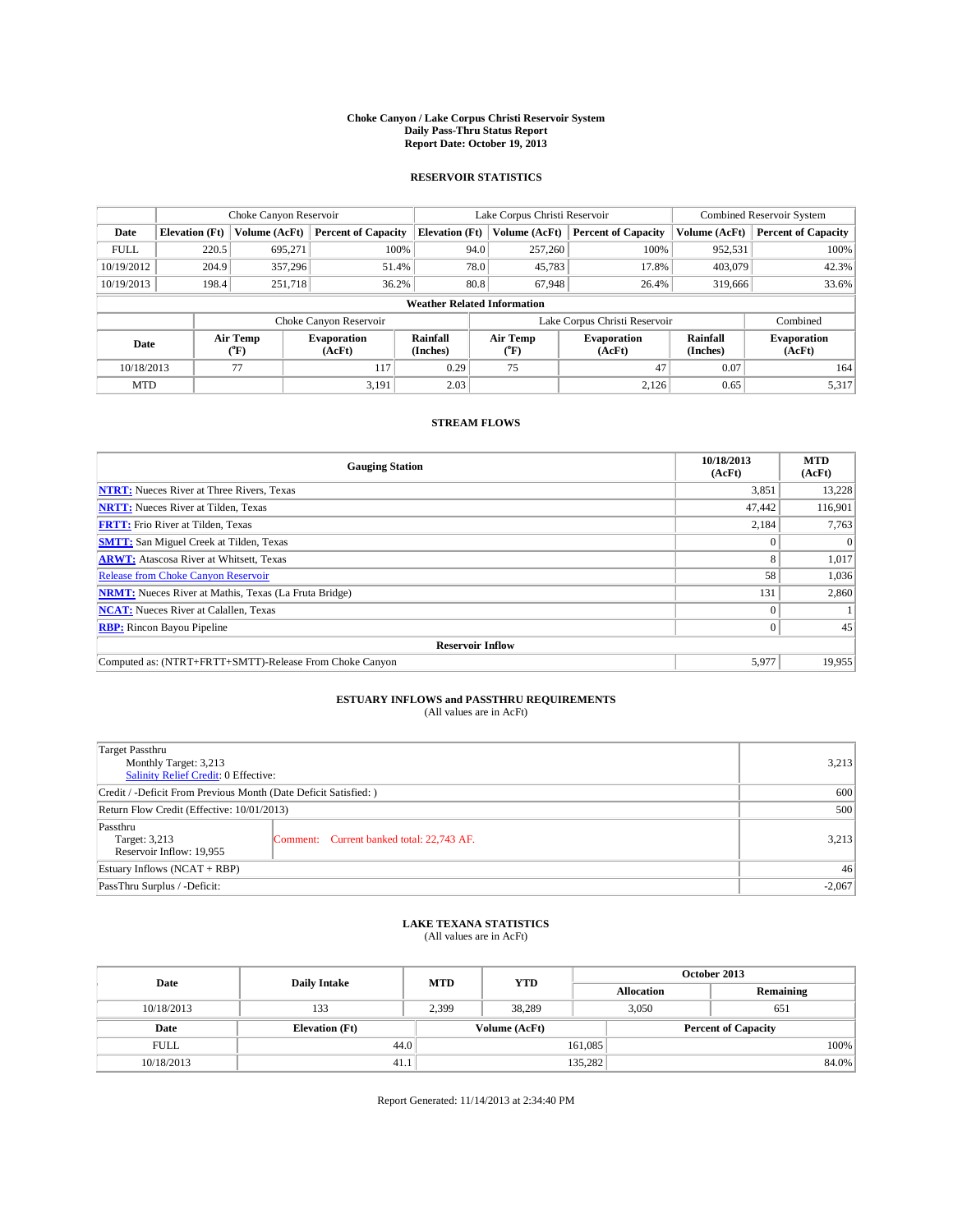### **Choke Canyon / Lake Corpus Christi Reservoir System Daily Pass-Thru Status Report Report Date: October 20, 2013**

### **RESERVOIR STATISTICS**

|             |                                    | Choke Canyon Reservoir |                              |                       | Lake Corpus Christi Reservoir | Combined Reservoir System    |               |                              |  |
|-------------|------------------------------------|------------------------|------------------------------|-----------------------|-------------------------------|------------------------------|---------------|------------------------------|--|
| Date        | <b>Elevation</b> (Ft)              | Volume (AcFt)          | <b>Percent of Capacity</b>   | <b>Elevation</b> (Ft) | Volume (AcFt)                 | <b>Percent of Capacity</b>   | Volume (AcFt) | <b>Percent of Capacity</b>   |  |
| <b>FULL</b> | 220.5                              | 695.271                | 100%                         | 94.0                  | 257,260                       | 100%                         | 952,531       | 100%                         |  |
| 10/20/2012  | 205.0                              | 358,179                | 51.5%                        | 77.9                  | 45,510                        | 17.7%                        | 403,689       | 42.4%                        |  |
| 10/20/2013  | 198.5                              | 253,306                | 36.4%                        | 81.2                  | 71,397                        | 27.8%                        | 324,703       | 34.1%                        |  |
|             | <b>Weather Related Information</b> |                        |                              |                       |                               |                              |               |                              |  |
|             |                                    |                        | Choke Canyon Reservoir       |                       | Lake Corpus Christi Reservoir |                              | Combined      |                              |  |
| Date        |                                    | Air Temp<br>(°F)       | <b>Evaporation</b><br>(AcFt) | Rainfall<br>(Inches)  | Air Temp<br>(°F)              | <b>Evaporation</b><br>(AcFt) |               | <b>Evaporation</b><br>(AcFt) |  |
| 10/19/2013  |                                    | 69                     | 184                          | 0.00                  | 71                            | 97                           | 0.00          | 281                          |  |
| <b>MTD</b>  |                                    |                        | 3,375                        | 2.03                  |                               | 2,223                        | 0.65          | 5,598                        |  |

### **STREAM FLOWS**

| <b>Gauging Station</b>                                       | 10/19/2013<br>(AcFt) | <b>MTD</b><br>(AcFt) |  |  |  |  |
|--------------------------------------------------------------|----------------------|----------------------|--|--|--|--|
| <b>NTRT:</b> Nueces River at Three Rivers, Texas             | 14,252               | 27,480               |  |  |  |  |
| <b>NRTT:</b> Nueces River at Tilden, Texas                   | 34,341               | 151,241              |  |  |  |  |
| <b>FRTT:</b> Frio River at Tilden, Texas                     | 897                  | 8,661                |  |  |  |  |
| <b>SMTT:</b> San Miguel Creek at Tilden, Texas               | $\Omega$             | $\Omega$             |  |  |  |  |
| <b>ARWT:</b> Atascosa River at Whitsett, Texas               | 10                   | 1,027                |  |  |  |  |
| <b>Release from Choke Canyon Reservoir</b>                   | 36                   | 1,072                |  |  |  |  |
| <b>NRMT:</b> Nueces River at Mathis, Texas (La Fruta Bridge) | 137                  | 2,997                |  |  |  |  |
| <b>NCAT:</b> Nueces River at Calallen, Texas                 | $\Omega$             |                      |  |  |  |  |
| <b>RBP:</b> Rincon Bayou Pipeline                            | $\Omega$             | 45                   |  |  |  |  |
| <b>Reservoir Inflow</b>                                      |                      |                      |  |  |  |  |
| Computed as: (NTRT+FRTT+SMTT)-Release From Choke Canyon      | 15.114               | 35,069               |  |  |  |  |

# **ESTUARY INFLOWS and PASSTHRU REQUIREMENTS**<br>(All values are in AcFt)

| <b>Target Passthru</b><br>Monthly Target: 3,213<br>Salinity Relief Credit: 0 Effective: |                                           |       |  |  |
|-----------------------------------------------------------------------------------------|-------------------------------------------|-------|--|--|
| Credit / -Deficit From Previous Month (Date Deficit Satisfied: )                        |                                           |       |  |  |
| Return Flow Credit (Effective: 10/01/2013)                                              |                                           |       |  |  |
| Passthru<br>Target: 3,213<br>Reservoir Inflow: 35,069                                   | Comment: Current banked total: 22,743 AF. | 3,213 |  |  |
| Estuary Inflows $(NCAT + RBP)$                                                          |                                           |       |  |  |
| PassThru Surplus / -Deficit:                                                            | $-2,067$                                  |       |  |  |

# **LAKE TEXANA STATISTICS** (All values are in AcFt)

| Date        | <b>Daily Intake</b>   | <b>MTD</b> | <b>YTD</b>    | October 2013      |                            |           |  |
|-------------|-----------------------|------------|---------------|-------------------|----------------------------|-----------|--|
|             |                       |            |               | <b>Allocation</b> |                            | Remaining |  |
| 10/19/2013  | 133                   | 2,532      | 38.422        |                   | 3,050<br>518               |           |  |
| Date        | <b>Elevation</b> (Ft) |            | Volume (AcFt) |                   | <b>Percent of Capacity</b> |           |  |
| <b>FULL</b> | 44.0                  |            |               | 161,085           |                            | 100%      |  |
| 10/19/2013  | 41.1                  |            |               | 135,282           |                            | 84.0%     |  |

Report Generated: 11/14/2013 at 2:35:58 PM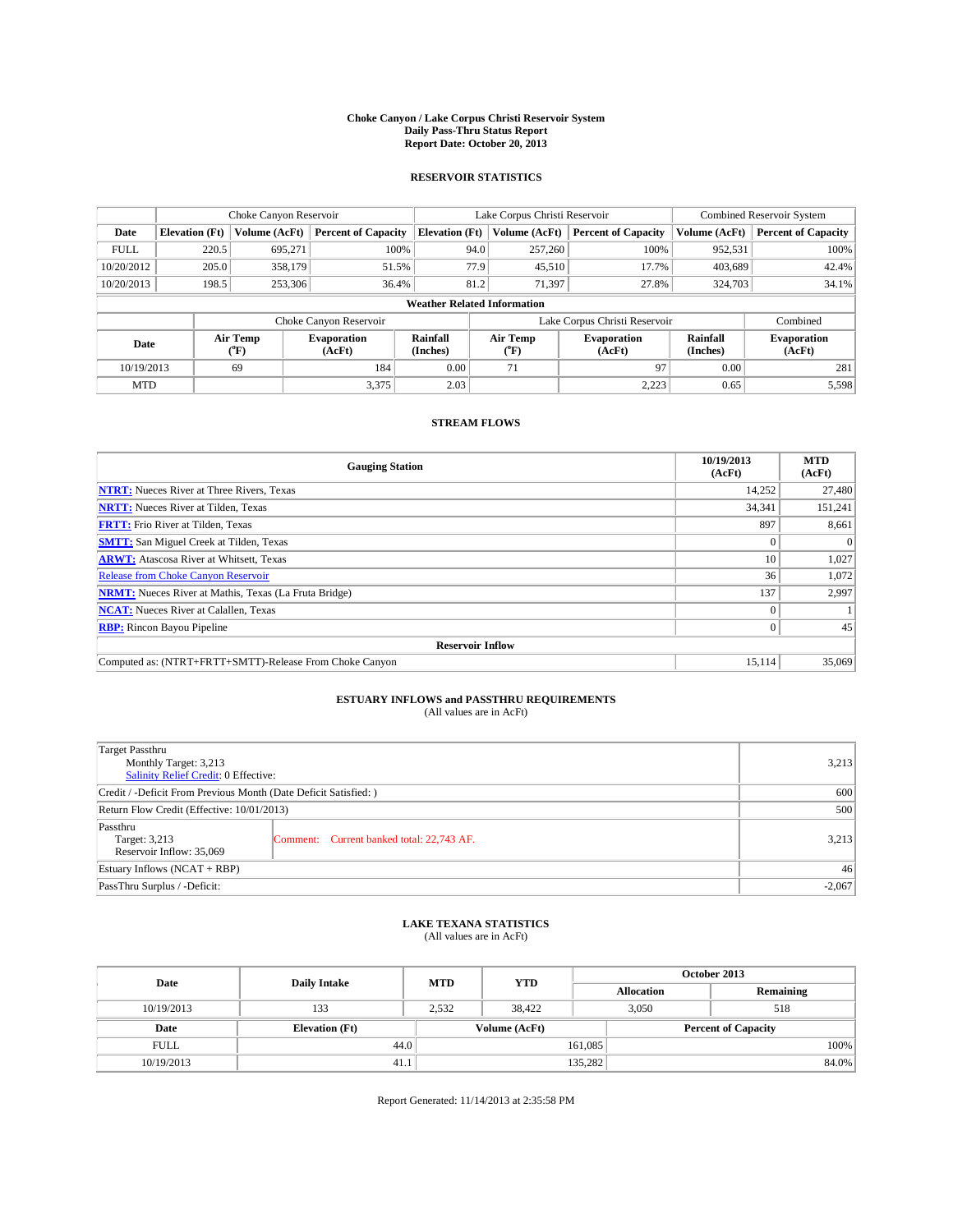### **Choke Canyon / Lake Corpus Christi Reservoir System Daily Pass-Thru Status Report Report Date: October 21, 2013**

### **RESERVOIR STATISTICS**

|             |                                    | Choke Canyon Reservoir |                              |                       | Lake Corpus Christi Reservoir | <b>Combined Reservoir System</b> |                      |                              |  |
|-------------|------------------------------------|------------------------|------------------------------|-----------------------|-------------------------------|----------------------------------|----------------------|------------------------------|--|
| Date        | <b>Elevation</b> (Ft)              | Volume (AcFt)          | <b>Percent of Capacity</b>   | <b>Elevation (Ft)</b> | Volume (AcFt)                 | <b>Percent of Capacity</b>       | Volume (AcFt)        | Percent of Capacity          |  |
| <b>FULL</b> | 220.5                              | 695,271                | 100%                         | 94.0                  | 257,260                       | 100%                             | 952,531              | 100%                         |  |
| 10/21/2012  | 204.9                              | 356,589                | 51.3%                        | 77.9                  | 45,373                        | 17.6%                            | 401,962              | 42.2%                        |  |
| 10/21/2013  | 198.5                              | 252,438                | 36.3%                        | 82.4                  | 83,316                        | 32.4%                            | 335,754              | $35.2\%$                     |  |
|             | <b>Weather Related Information</b> |                        |                              |                       |                               |                                  |                      |                              |  |
|             |                                    |                        | Choke Canyon Reservoir       |                       | Lake Corpus Christi Reservoir |                                  | Combined             |                              |  |
| Date        |                                    | Air Temp<br>(°F)       | <b>Evaporation</b><br>(AcFt) | Rainfall<br>(Inches)  | Air Temp<br>("F)              | <b>Evaporation</b><br>(AcFt)     | Rainfall<br>(Inches) | <b>Evaporation</b><br>(AcFt) |  |
| 10/20/2013  |                                    | 77                     | 117                          | 0.00                  | 78                            | 91                               | 0.00                 | 208                          |  |
| <b>MTD</b>  |                                    |                        | 3.492                        | 2.03                  |                               | 2,314                            | 0.65                 | 5,806                        |  |

## **STREAM FLOWS**

| <b>Gauging Station</b>                                       | 10/20/2013<br>(AcFt) | <b>MTD</b><br>(AcFt) |  |  |  |  |
|--------------------------------------------------------------|----------------------|----------------------|--|--|--|--|
| <b>NTRT:</b> Nueces River at Three Rivers, Texas             | 29.180               | 56,660               |  |  |  |  |
| <b>NRTT:</b> Nueces River at Tilden, Texas                   | 24,217               | 175,458              |  |  |  |  |
| <b>FRTT:</b> Frio River at Tilden, Texas                     | 286                  | 8,946                |  |  |  |  |
| <b>SMTT:</b> San Miguel Creek at Tilden, Texas               | $\Omega$             | $\Omega$             |  |  |  |  |
| <b>ARWT:</b> Atascosa River at Whitsett, Texas               | 8                    | 1,035                |  |  |  |  |
| Release from Choke Canyon Reservoir                          | $\theta$             | 1,072                |  |  |  |  |
| <b>NRMT:</b> Nueces River at Mathis, Texas (La Fruta Bridge) | 175                  | 3,172                |  |  |  |  |
| <b>NCAT:</b> Nueces River at Calallen, Texas                 | $\theta$             |                      |  |  |  |  |
| <b>RBP:</b> Rincon Bayou Pipeline                            | $\overline{0}$       | 45                   |  |  |  |  |
| <b>Reservoir Inflow</b>                                      |                      |                      |  |  |  |  |
| Computed as: (NTRT+FRTT+SMTT)-Release From Choke Canyon      | 29,465               | 64,534               |  |  |  |  |

# **ESTUARY INFLOWS and PASSTHRU REQUIREMENTS**<br>(All values are in AcFt)

| <b>Target Passthru</b><br>Monthly Target: 3,213<br>Salinity Relief Credit: 0 Effective: |                                           |       |  |  |
|-----------------------------------------------------------------------------------------|-------------------------------------------|-------|--|--|
| Credit / -Deficit From Previous Month (Date Deficit Satisfied: )                        |                                           |       |  |  |
| Return Flow Credit (Effective: 10/01/2013)                                              |                                           |       |  |  |
| Passthru<br>Target: 3,213<br>Reservoir Inflow: 64,534                                   | Comment: Current banked total: 22,743 AF. | 3,213 |  |  |
| Estuary Inflows $(NCAT + RBP)$                                                          |                                           |       |  |  |
| PassThru Surplus / -Deficit:                                                            | $-2,067$                                  |       |  |  |

# **LAKE TEXANA STATISTICS** (All values are in AcFt)

| Date        | <b>Daily Intake</b>   | <b>MTD</b> | <b>YTD</b>    | October 2013      |                            |           |  |
|-------------|-----------------------|------------|---------------|-------------------|----------------------------|-----------|--|
|             |                       |            |               | <b>Allocation</b> |                            | Remaining |  |
| 10/20/2013  | 133                   | 2,664      | 38,554        |                   | 386<br>3,050               |           |  |
| Date        | <b>Elevation</b> (Ft) |            | Volume (AcFt) |                   | <b>Percent of Capacity</b> |           |  |
| <b>FULL</b> | 44.0                  |            |               | 161,085           |                            | 100%      |  |
| 10/20/2013  | 41.1                  |            |               | 135,282           |                            | 84.0%     |  |

Report Generated: 11/14/2013 at 2:36:56 PM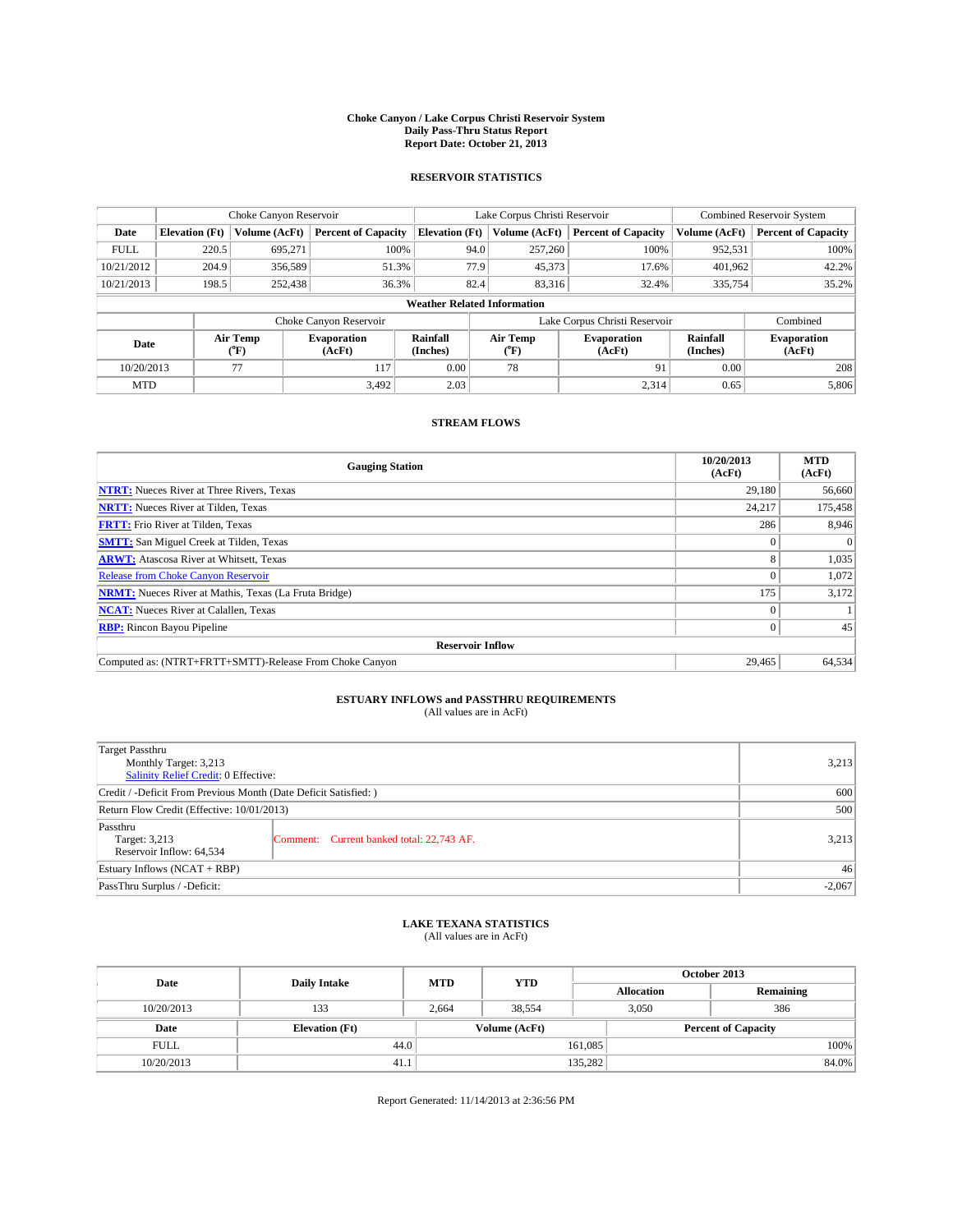### **Choke Canyon / Lake Corpus Christi Reservoir System Daily Pass-Thru Status Report Report Date: October 22, 2013**

### **RESERVOIR STATISTICS**

|             |                       | Choke Canyon Reservoir |                              | Lake Corpus Christi Reservoir      |                               | <b>Combined Reservoir System</b> |                            |                      |                              |
|-------------|-----------------------|------------------------|------------------------------|------------------------------------|-------------------------------|----------------------------------|----------------------------|----------------------|------------------------------|
| Date        | <b>Elevation</b> (Ft) | Volume (AcFt)          | <b>Percent of Capacity</b>   | <b>Elevation (Ft)</b>              | Volume (AcFt)                 |                                  | <b>Percent of Capacity</b> | Volume (AcFt)        | Percent of Capacity          |
| <b>FULL</b> | 220.5                 | 695,271                | 100%                         | 94.0                               | 257,260                       |                                  | 100%                       | 952,531              | 100%                         |
| 10/22/2012  | 204.9                 | 357,119                | 51.4%                        |                                    | 77.9<br>45,237                |                                  | 17.6%                      | 402,356              | 42.2%                        |
| 10/22/2013  | 198.4                 | 252,294                | 36.3%                        | 84.1                               | 102,627                       |                                  | 39.9%                      | 354,921              | 37.3%                        |
|             |                       |                        |                              | <b>Weather Related Information</b> |                               |                                  |                            |                      |                              |
|             |                       |                        | Choke Canyon Reservoir       |                                    | Lake Corpus Christi Reservoir |                                  |                            |                      | Combined                     |
| Date        |                       | Air Temp<br>(°F)       | <b>Evaporation</b><br>(AcFt) | Rainfall<br>(Inches)               | Air Temp<br>(°F)              | <b>Evaporation</b><br>(AcFt)     |                            | Rainfall<br>(Inches) | <b>Evaporation</b><br>(AcFt) |
| 10/21/2013  |                       | 84                     | 159                          | 0.00                               | 83                            |                                  | 103<br>0.00                |                      | 262                          |
| <b>MTD</b>  |                       |                        | 3,651                        | 2.03                               |                               |                                  | 2.417                      | 0.65                 | 6,068                        |

## **STREAM FLOWS**

| <b>Gauging Station</b>                                       | 10/21/2013<br>(AcFt) | <b>MTD</b><br>(AcFt) |  |  |  |  |
|--------------------------------------------------------------|----------------------|----------------------|--|--|--|--|
| <b>NTRT:</b> Nueces River at Three Rivers, Texas             | 33,150               | 89,809               |  |  |  |  |
| <b>NRTT:</b> Nueces River at Tilden, Texas                   | 23,622               | 199,080              |  |  |  |  |
| <b>FRTT:</b> Frio River at Tilden, Texas                     | 123                  | 9,069                |  |  |  |  |
| <b>SMTT:</b> San Miguel Creek at Tilden, Texas               | $\Omega$             | $\Omega$             |  |  |  |  |
| <b>ARWT:</b> Atascosa River at Whitsett, Texas               | 6                    | 1,041                |  |  |  |  |
| <b>Release from Choke Canyon Reservoir</b>                   | $\Omega$             | 1,072                |  |  |  |  |
| <b>NRMT:</b> Nueces River at Mathis, Texas (La Fruta Bridge) | 181                  | 3,353                |  |  |  |  |
| <b>NCAT:</b> Nueces River at Calallen, Texas                 | $\Omega$             |                      |  |  |  |  |
| <b>RBP:</b> Rincon Bayou Pipeline                            | 27                   | 71                   |  |  |  |  |
| <b>Reservoir Inflow</b>                                      |                      |                      |  |  |  |  |
| Computed as: (NTRT+FRTT+SMTT)-Release From Choke Canyon      | 33,273               | 97,807               |  |  |  |  |

# **ESTUARY INFLOWS and PASSTHRU REQUIREMENTS**<br>(All values are in AcFt)

| Target Passthru                                                  |                                           |       |  |  |
|------------------------------------------------------------------|-------------------------------------------|-------|--|--|
| Monthly Target: 3,213                                            |                                           |       |  |  |
| Salinity Relief Credit: 0 Effective:                             |                                           |       |  |  |
| Credit / -Deficit From Previous Month (Date Deficit Satisfied: ) |                                           |       |  |  |
| Return Flow Credit (Effective: 10/01/2013)                       |                                           |       |  |  |
| Passthru                                                         |                                           |       |  |  |
| Target: 3,213                                                    | Comment: Current banked total: 22,743 AF. | 3,213 |  |  |
| Reservoir Inflow: 97,807                                         |                                           |       |  |  |
| Estuary Inflows (NCAT + RBP)                                     |                                           |       |  |  |
| PassThru Surplus / -Deficit:                                     | $-2,041$                                  |       |  |  |

# **LAKE TEXANA STATISTICS** (All values are in AcFt)

| Date        | <b>Daily Intake</b>   | <b>MTD</b> | <b>YTD</b>    | October 2013      |              |                            |  |
|-------------|-----------------------|------------|---------------|-------------------|--------------|----------------------------|--|
|             |                       |            |               | <b>Allocation</b> |              | Remaining                  |  |
| 10/21/2013  | 132                   | 2,797      | 38,687        |                   | 3,050<br>253 |                            |  |
| Date        | <b>Elevation</b> (Ft) |            | Volume (AcFt) |                   |              | <b>Percent of Capacity</b> |  |
| <b>FULL</b> | 44.0                  |            |               | 161,085           |              | 100%                       |  |
| 10/21/2013  | 41.1                  |            |               | 135,282           |              | 84.0%                      |  |

Report Generated: 11/14/2013 at 2:37:55 PM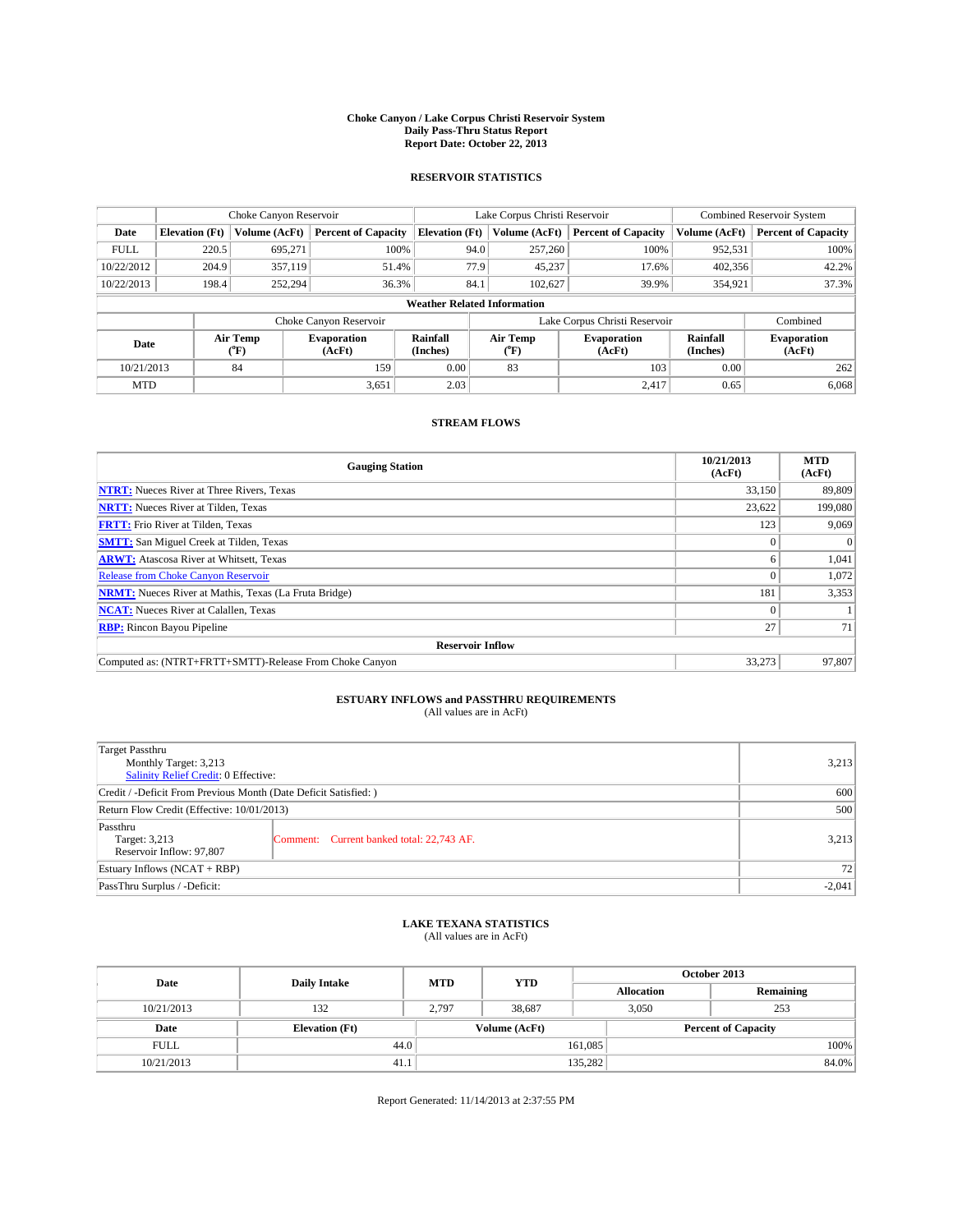### **Choke Canyon / Lake Corpus Christi Reservoir System Daily Pass-Thru Status Report Report Date: October 23, 2013**

### **RESERVOIR STATISTICS**

|             |                       | Choke Canyon Reservoir |                              |                                    | Lake Corpus Christi Reservoir | <b>Combined Reservoir System</b> |                      |                              |
|-------------|-----------------------|------------------------|------------------------------|------------------------------------|-------------------------------|----------------------------------|----------------------|------------------------------|
| Date        | <b>Elevation</b> (Ft) | Volume (AcFt)          | <b>Percent of Capacity</b>   | <b>Elevation (Ft)</b>              | Volume (AcFt)                 | <b>Percent of Capacity</b>       | Volume (AcFt)        | Percent of Capacity          |
| <b>FULL</b> | 220.5                 | 695,271                | 100%                         | 94.0                               | 257,260                       | 100%                             | 952,531              | 100%                         |
| 10/23/2012  | 205.0                 | 357,296                | 51.4%                        |                                    | 77.9<br>45,169                | 17.6%                            | 402,465              | 42.3%                        |
| 10/23/2013  | 198.4                 | 252,294                | 36.3%                        | 86.1                               | 127,014                       | 49.4%                            | 379,308              | 39.8%                        |
|             |                       |                        |                              | <b>Weather Related Information</b> |                               |                                  |                      |                              |
|             |                       |                        | Choke Canyon Reservoir       |                                    |                               | Lake Corpus Christi Reservoir    |                      | Combined                     |
| Date        |                       | Air Temp<br>(°F)       | <b>Evaporation</b><br>(AcFt) | Rainfall<br>(Inches)               | Air Temp<br>("F)              | <b>Evaporation</b><br>(AcFt)     | Rainfall<br>(Inches) | <b>Evaporation</b><br>(AcFt) |
| 10/22/2013  |                       | 84                     | 192                          | 0.00                               | 76                            | 227                              | 0.00                 | 419                          |
| <b>MTD</b>  |                       |                        | 3.843                        | 2.03                               |                               | 2,644                            | 0.65                 | 6,487                        |

### **STREAM FLOWS**

| <b>Gauging Station</b>                                       | 10/22/2013<br>(AcFt) | <b>MTD</b><br>(AcFt) |  |  |  |  |
|--------------------------------------------------------------|----------------------|----------------------|--|--|--|--|
| <b>NTRT:</b> Nueces River at Three Rivers, Texas             | 29.180               | 118,989              |  |  |  |  |
| <b>NRTT:</b> Nueces River at Tilden, Texas                   | 29,378               | 228,458              |  |  |  |  |
| <b>FRTT:</b> Frio River at Tilden, Texas                     | 79                   | 9,149                |  |  |  |  |
| <b>SMTT:</b> San Miguel Creek at Tilden, Texas               | 0                    | $\Omega$             |  |  |  |  |
| <b>ARWT:</b> Atascosa River at Whitsett, Texas               |                      | 1,046                |  |  |  |  |
| Release from Choke Canyon Reservoir                          | $\theta$             | 1,072                |  |  |  |  |
| <b>NRMT:</b> Nueces River at Mathis, Texas (La Fruta Bridge) | 189                  | 3,541                |  |  |  |  |
| <b>NCAT:</b> Nueces River at Calallen, Texas                 | $\theta$             |                      |  |  |  |  |
| <b>RBP:</b> Rincon Bayou Pipeline                            | $\overline{0}$       | 71                   |  |  |  |  |
| <b>Reservoir Inflow</b>                                      |                      |                      |  |  |  |  |
| Computed as: (NTRT+FRTT+SMTT)-Release From Choke Canyon      | 29,259               | 127,066              |  |  |  |  |

# **ESTUARY INFLOWS and PASSTHRU REQUIREMENTS**<br>(All values are in AcFt)

| <b>Target Passthru</b><br>Monthly Target: 3,213<br>Salinity Relief Credit: 0 Effective: | 3,213                                     |       |  |  |
|-----------------------------------------------------------------------------------------|-------------------------------------------|-------|--|--|
| Credit / -Deficit From Previous Month (Date Deficit Satisfied: )                        |                                           |       |  |  |
| Return Flow Credit (Effective: 10/01/2013)                                              | 500                                       |       |  |  |
| Passthru<br>Target: 3,213<br>Reservoir Inflow: 127,066                                  | Comment: Current banked total: 22,743 AF. | 3,213 |  |  |
| Estuary Inflows $(NCAT + RBP)$                                                          | 72                                        |       |  |  |
| PassThru Surplus / -Deficit:                                                            | $-2,041$                                  |       |  |  |

# **LAKE TEXANA STATISTICS** (All values are in AcFt)

| Date        | <b>Daily Intake</b>   | <b>MTD</b> | <b>YTD</b>    | October 2013      |                            |           |  |  |
|-------------|-----------------------|------------|---------------|-------------------|----------------------------|-----------|--|--|
|             |                       |            |               | <b>Allocation</b> |                            | Remaining |  |  |
| 10/22/2013  | 132                   | 2.929      | 38.819        |                   | 3,050<br>121               |           |  |  |
| Date        | <b>Elevation</b> (Ft) |            | Volume (AcFt) |                   | <b>Percent of Capacity</b> |           |  |  |
| <b>FULL</b> | 44.0                  |            |               | 161,085           |                            | 100%      |  |  |
| 10/22/2013  | 41.0                  |            |               | 134,434           |                            | 83.5%     |  |  |

Report Generated: 11/14/2013 at 2:38:47 PM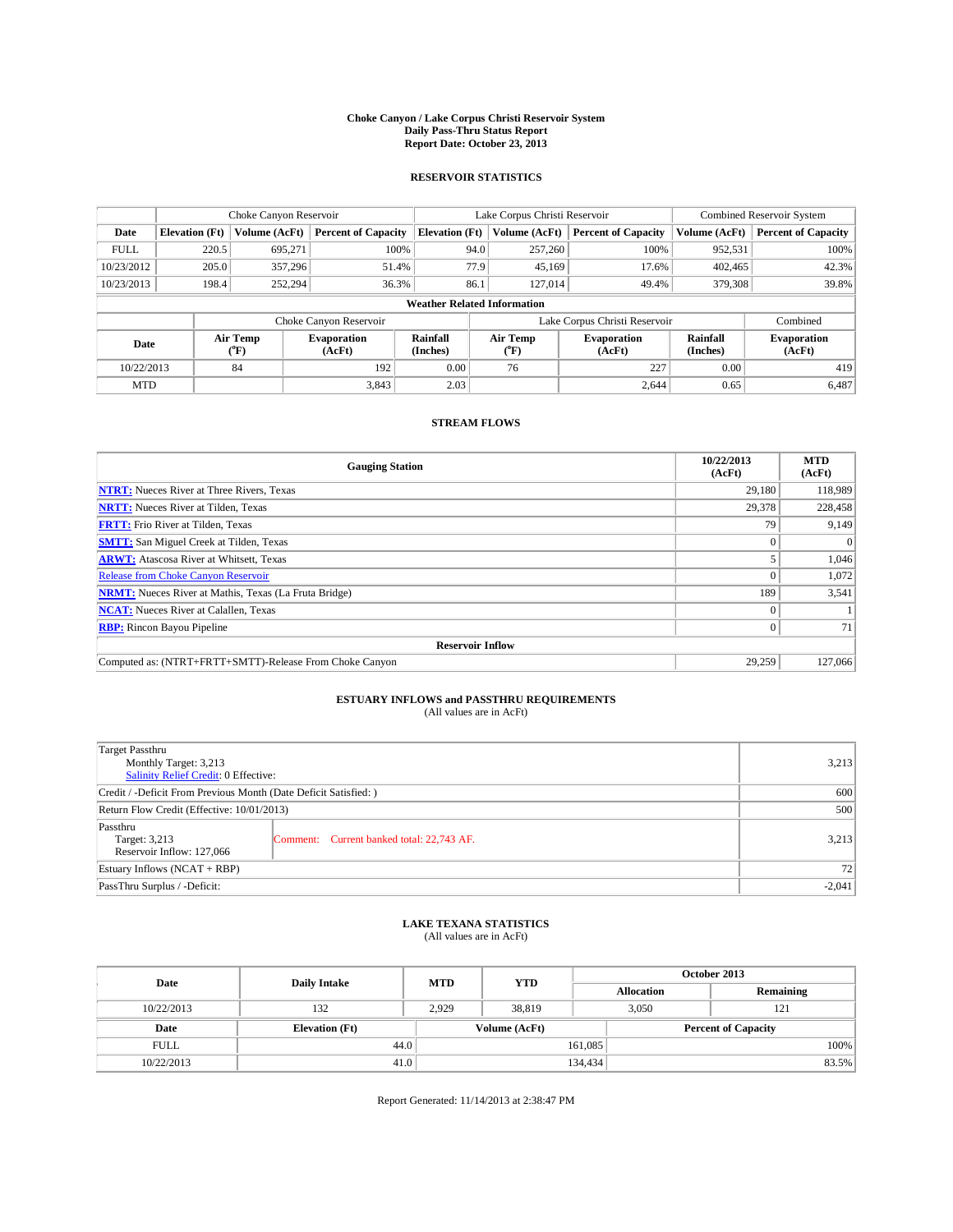### **Choke Canyon / Lake Corpus Christi Reservoir System Daily Pass-Thru Status Report Report Date: October 24, 2013**

### **RESERVOIR STATISTICS**

|             | Choke Canyon Reservoir |                  |                              | Lake Corpus Christi Reservoir      | <b>Combined Reservoir System</b> |                               |                              |                      |                              |
|-------------|------------------------|------------------|------------------------------|------------------------------------|----------------------------------|-------------------------------|------------------------------|----------------------|------------------------------|
| Date        | <b>Elevation</b> (Ft)  | Volume (AcFt)    | <b>Percent of Capacity</b>   | <b>Elevation</b> (Ft)              |                                  | Volume (AcFt)                 | <b>Percent of Capacity</b>   | Volume (AcFt)        | Percent of Capacity          |
| <b>FULL</b> | 220.5                  | 695.271          | 100%                         |                                    | 94.0                             | 257,260                       | 100%                         | 952,531              | 100%                         |
| 10/24/2012  | 204.9                  | 356,766          | 51.3%                        |                                    | 77.8                             | 44,965                        | 17.5%                        | 401,731              | 42.2%                        |
| 10/24/2013  | 198.4                  | 252,149          | 36.3%                        |                                    | 87.9                             | 153.175                       | 59.5%                        | 405.324              | $42.6\%$                     |
|             |                        |                  |                              | <b>Weather Related Information</b> |                                  |                               |                              |                      |                              |
|             |                        |                  | Choke Canyon Reservoir       |                                    |                                  | Lake Corpus Christi Reservoir |                              | Combined             |                              |
| Date        |                        | Air Temp<br>(°F) | <b>Evaporation</b><br>(AcFt) | Rainfall<br>(Inches)               |                                  | Air Temp<br>(°F)              | <b>Evaporation</b><br>(AcFt) | Rainfall<br>(Inches) | <b>Evaporation</b><br>(AcFt) |
| 10/23/2013  |                        | 84               | 150                          | 0.00                               |                                  | 81                            | 196                          | 0.00                 | 346                          |
| <b>MTD</b>  |                        |                  | 3.993                        | 2.03                               |                                  |                               | 2,840                        | 0.65                 | 6,833                        |

### **STREAM FLOWS**

| <b>Gauging Station</b>                                       | 10/23/2013<br>(AcFt) | <b>MTD</b><br>(AcFt) |  |  |  |  |
|--------------------------------------------------------------|----------------------|----------------------|--|--|--|--|
| <b>NTRT:</b> Nueces River at Three Rivers, Texas             | 25,011               | 144,000              |  |  |  |  |
| <b>NRTT:</b> Nueces River at Tilden, Texas                   | 26,202               | 254,660              |  |  |  |  |
| <b>FRTT:</b> Frio River at Tilden, Texas                     | 54                   | 9,202                |  |  |  |  |
| <b>SMTT:</b> San Miguel Creek at Tilden, Texas               | 0                    | $\Omega$             |  |  |  |  |
| <b>ARWT:</b> Atascosa River at Whitsett, Texas               | 4                    | 1,049                |  |  |  |  |
| Release from Choke Canyon Reservoir                          | $\theta$             | 1,072                |  |  |  |  |
| <b>NRMT:</b> Nueces River at Mathis, Texas (La Fruta Bridge) | 197                  | 3,738                |  |  |  |  |
| <b>NCAT:</b> Nueces River at Calallen, Texas                 | $\theta$             |                      |  |  |  |  |
| <b>RBP:</b> Rincon Bayou Pipeline                            | $\overline{0}$       | 71                   |  |  |  |  |
| <b>Reservoir Inflow</b>                                      |                      |                      |  |  |  |  |
| Computed as: (NTRT+FRTT+SMTT)-Release From Choke Canyon      | 25,065               | 152,130              |  |  |  |  |

## **ESTUARY INFLOWS and PASSTHRU REQUIREMENTS**<br>(All values are in AcFt)

| Target Passthru<br>Monthly Target: 3,213<br>Salinity Relief Credit: 0 Effective: |                                                                                                                                                                                                                                        | 3,213    |
|----------------------------------------------------------------------------------|----------------------------------------------------------------------------------------------------------------------------------------------------------------------------------------------------------------------------------------|----------|
| Credit / -Deficit From Previous Month (Date Deficit Satisfied: )                 | 600                                                                                                                                                                                                                                    |          |
| Return Flow Credit (Effective: 10/01/2013)                                       | 500                                                                                                                                                                                                                                    |          |
| Passthru<br>Target: 3,213<br>Reservoir Inflow: 152.130                           | Comment: Current banked total: 22,743 AF. The combined reservoir system reached 40% on<br>$10/23/2013$ . The passthru target is now 3213 AF based on 23 days at the <40% target of 1200 AF and 8<br>days at $\geq$ 40% 9000 Af target. | 3,213    |
| Estuary Inflows (NCAT + RBP)                                                     |                                                                                                                                                                                                                                        | 72       |
| PassThru Surplus / -Deficit:                                                     |                                                                                                                                                                                                                                        | $-2,041$ |

## **LAKE TEXANA STATISTICS** (All values are in AcFt)

| Date        | <b>Daily Intake</b>   | <b>MTD</b> | <b>YTD</b>    | October 2013      |                            |           |  |
|-------------|-----------------------|------------|---------------|-------------------|----------------------------|-----------|--|
|             |                       |            |               | <b>Allocation</b> |                            | Remaining |  |
| 10/23/2013  | 132                   | 3,061      | 38,951        |                   | 3.050                      | $-11$     |  |
| Date        | <b>Elevation</b> (Ft) |            | Volume (AcFt) |                   | <b>Percent of Capacity</b> |           |  |
| <b>FULL</b> | 44.0                  |            |               | 161,085           |                            | 100%      |  |
| 10/23/2013  | 40.9                  |            |               | 133,588           |                            | 82.9%     |  |

Report Generated: 11/14/2013 at 2:40:01 PM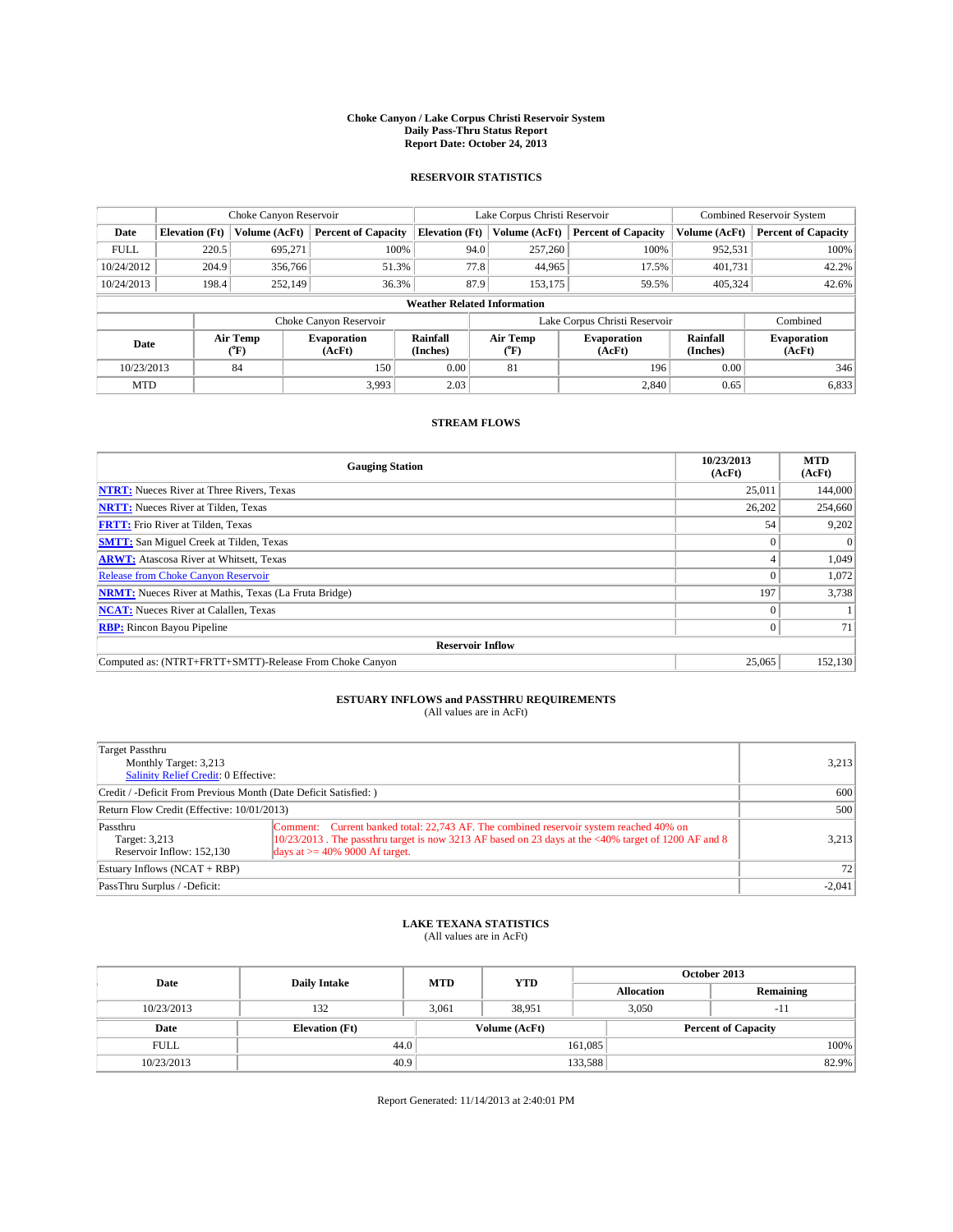### **Choke Canyon / Lake Corpus Christi Reservoir System Daily Pass-Thru Status Report Report Date: October 26, 2013**

### **RESERVOIR STATISTICS**

|             |                       | Choke Canyon Reservoir |                              |                                    | Lake Corpus Christi Reservoir | <b>Combined Reservoir System</b> |                      |                              |
|-------------|-----------------------|------------------------|------------------------------|------------------------------------|-------------------------------|----------------------------------|----------------------|------------------------------|
| Date        | <b>Elevation</b> (Ft) | Volume (AcFt)          | <b>Percent of Capacity</b>   | <b>Elevation (Ft)</b>              | Volume (AcFt)                 | <b>Percent of Capacity</b>       | Volume (AcFt)        | Percent of Capacity          |
| <b>FULL</b> | 220.5                 | 695,271                | 100%                         | 94.0                               | 257,260                       | 100%                             | 952,531              | 100%                         |
| 10/26/2012  | 204.8                 | 355,351                | 51.1%                        | 77.8                               | 44,965                        | 17.5%                            | 400,316              | $42.0\%$                     |
| 10/26/2013  | 198.5                 | 252,438                | 36.3%                        | 90.4                               | 194.672                       | 75.7%                            | 447.110              | 46.9%                        |
|             |                       |                        |                              | <b>Weather Related Information</b> |                               |                                  |                      |                              |
|             |                       |                        | Choke Canyon Reservoir       |                                    | Lake Corpus Christi Reservoir |                                  | Combined             |                              |
| Date        |                       | Air Temp<br>(°F)       | <b>Evaporation</b><br>(AcFt) | Rainfall<br>(Inches)               | Air Temp<br>("F)              | <b>Evaporation</b><br>(AcFt)     | Rainfall<br>(Inches) | <b>Evaporation</b><br>(AcFt) |
| 10/25/2013  |                       | 83                     | 159                          | 0.00                               | 82                            | 216                              | 0.00                 | 375                          |
| <b>MTD</b>  |                       |                        | 4,319                        | 2.03                               |                               | 3,274                            | 0.65                 | 7.593                        |

### **STREAM FLOWS**

| <b>Gauging Station</b>                                       | 10/25/2013<br>(AcFt) | <b>MTD</b><br>(AcFt) |  |  |  |  |
|--------------------------------------------------------------|----------------------|----------------------|--|--|--|--|
| <b>NTRT:</b> Nueces River at Three Rivers, Texas             | 25,011               | 194,022              |  |  |  |  |
| <b>NRTT:</b> Nueces River at Tilden, Texas                   | 16,337               | 291,839              |  |  |  |  |
| <b>FRTT:</b> Frio River at Tilden, Texas                     | 26                   | 9,268                |  |  |  |  |
| <b>SMTT:</b> San Miguel Creek at Tilden, Texas               | $\Omega$             | $\Omega$             |  |  |  |  |
| <b>ARWT:</b> Atascosa River at Whitsett, Texas               | 3                    | 1,056                |  |  |  |  |
| <b>Release from Choke Canyon Reservoir</b>                   | 30                   | 1,102                |  |  |  |  |
| <b>NRMT:</b> Nueces River at Mathis, Texas (La Fruta Bridge) | 3,513                | 8,353                |  |  |  |  |
| <b>NCAT:</b> Nueces River at Calallen, Texas                 | 286                  | 287                  |  |  |  |  |
| <b>RBP:</b> Rincon Bayou Pipeline                            | 149                  | 299                  |  |  |  |  |
| <b>Reservoir Inflow</b>                                      |                      |                      |  |  |  |  |
| Computed as: (NTRT+FRTT+SMTT)-Release From Choke Canyon      | 25,007               | 202,188              |  |  |  |  |

## **ESTUARY INFLOWS and PASSTHRU REQUIREMENTS**<br>(All values are in AcFt)

| Target Passthru<br>Monthly Target: 3,213<br>Salinity Relief Credit: 0 Effective: |                                                                                                                                                                                                                                        | 3,213    |
|----------------------------------------------------------------------------------|----------------------------------------------------------------------------------------------------------------------------------------------------------------------------------------------------------------------------------------|----------|
| Credit / -Deficit From Previous Month (Date Deficit Satisfied: )                 | 600                                                                                                                                                                                                                                    |          |
| Return Flow Credit (Effective: 10/01/2013)                                       | 500                                                                                                                                                                                                                                    |          |
| Passthru<br>Target: 3,213<br>Reservoir Inflow: 202.188                           | Comment: Current banked total: 22,743 AF. The combined reservoir system reached 40% on<br>$10/23/2013$ . The passthru target is now 3213 AF based on 23 days at the <40% target of 1200 AF and 8<br>days at $\geq$ 40% 9000 Af target. | 3,213    |
| Estuary Inflows (NCAT + RBP)                                                     | 586                                                                                                                                                                                                                                    |          |
| PassThru Surplus / -Deficit:                                                     |                                                                                                                                                                                                                                        | $-1,527$ |

## **LAKE TEXANA STATISTICS** (All values are in AcFt)

| Date        | <b>Daily Intake</b>   | <b>MTD</b>    | <b>YTD</b> | October 2013      |                            |           |  |
|-------------|-----------------------|---------------|------------|-------------------|----------------------------|-----------|--|
|             |                       |               |            | <b>Allocation</b> |                            | Remaining |  |
| 10/25/2013  | 132                   | 3,325         | 39,215     | 3.050             |                            | $-275$    |  |
| Date        | <b>Elevation</b> (Ft) | Volume (AcFt) |            |                   | <b>Percent of Capacity</b> |           |  |
| <b>FULL</b> | 44.0                  |               |            | 161,085           |                            | 100%      |  |
| 10/25/2013  | 40.7                  |               |            | 131,905           |                            | 81.9%     |  |

Report Generated: 11/14/2013 at 2:41:56 PM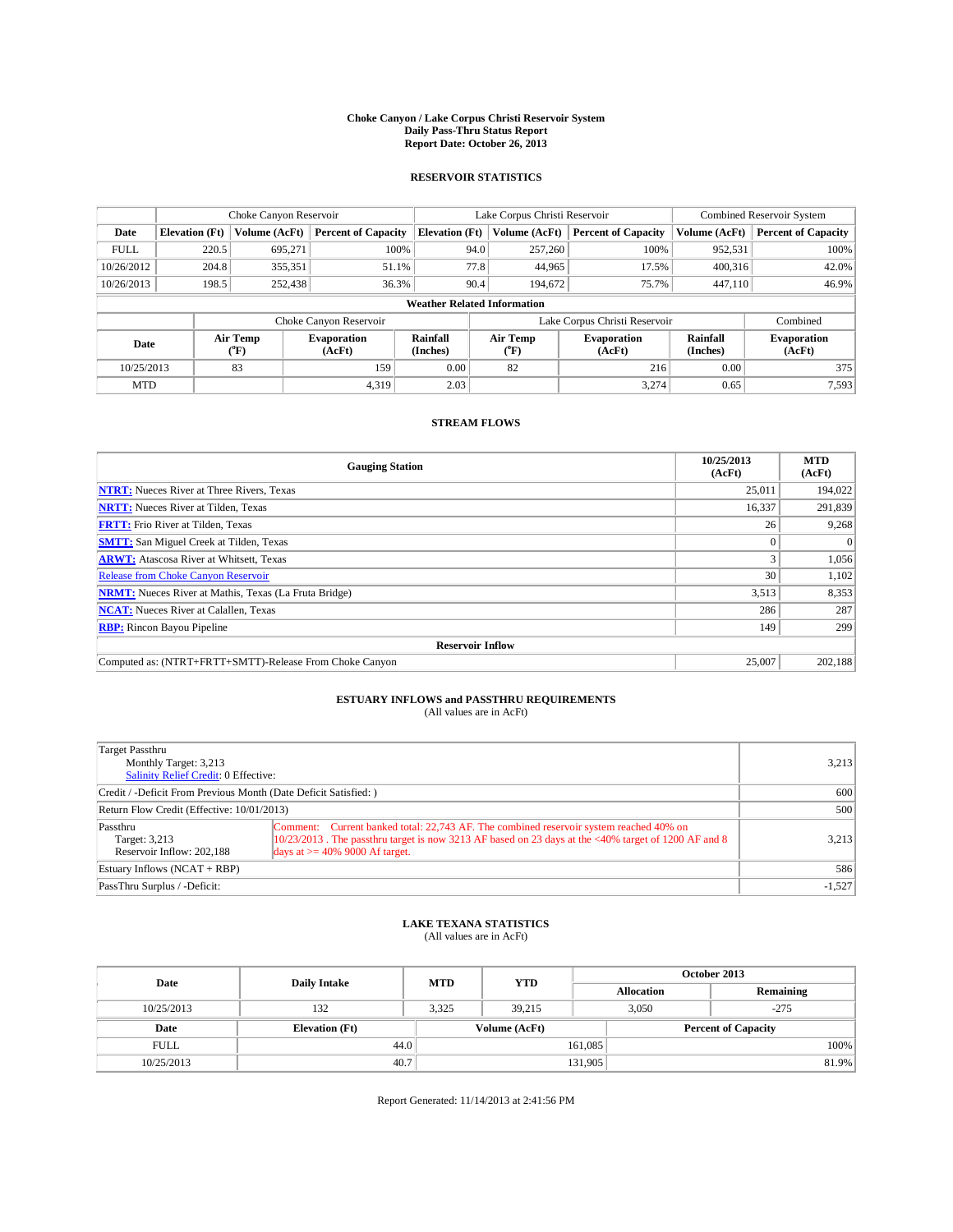### **Choke Canyon / Lake Corpus Christi Reservoir System Daily Pass-Thru Status Report Report Date: October 27, 2013**

### **RESERVOIR STATISTICS**

|             |                       | Choke Canyon Reservoir |                              |                       | Lake Corpus Christi Reservoir      | <b>Combined Reservoir System</b> |                      |                              |
|-------------|-----------------------|------------------------|------------------------------|-----------------------|------------------------------------|----------------------------------|----------------------|------------------------------|
| Date        | <b>Elevation</b> (Ft) | Volume (AcFt)          | <b>Percent of Capacity</b>   | <b>Elevation (Ft)</b> | Volume (AcFt)                      | <b>Percent of Capacity</b>       | Volume (AcFt)        | Percent of Capacity          |
| <b>FULL</b> | 220.5                 | 695,271                | 100%                         |                       | 94.0<br>257,260                    | 100%                             | 952,531              | 100%                         |
| 10/27/2012  | 204.8                 | 354,821                | 51.0%                        |                       | 77.9<br>45,169                     | 17.6%                            | 399,990              | $42.0\%$                     |
| 10/27/2013  | 198.4                 | 252,294                | 36.3%                        | 91.4                  | 211,072                            | 82.0%                            | 463.366              | 48.6%                        |
|             |                       |                        |                              |                       | <b>Weather Related Information</b> |                                  |                      |                              |
|             |                       |                        | Choke Canyon Reservoir       |                       |                                    | Lake Corpus Christi Reservoir    |                      | Combined                     |
| Date        |                       | Air Temp<br>(°F)       | <b>Evaporation</b><br>(AcFt) | Rainfall<br>(Inches)  | Air Temp<br>("F)                   | <b>Evaporation</b><br>(AcFt)     | Rainfall<br>(Inches) | <b>Evaporation</b><br>(AcFt) |
| 10/26/2013  |                       | 83                     | 150                          | 0.00                  | 83                                 | 171                              | 0.00                 | 321                          |
| <b>MTD</b>  |                       |                        | 4.469                        | 2.03                  |                                    | 3,445                            | 0.65                 | 7.914                        |

### **STREAM FLOWS**

| <b>Gauging Station</b>                                       | 10/26/2013<br>(AcFt) | <b>MTD</b><br>(AcFt) |  |  |  |  |
|--------------------------------------------------------------|----------------------|----------------------|--|--|--|--|
| <b>NTRT:</b> Nueces River at Three Rivers, Texas             | 23,026               | 217,048              |  |  |  |  |
| <b>NRTT:</b> Nueces River at Tilden, Texas                   | 13.061               | 304,900              |  |  |  |  |
| <b>FRTT:</b> Frio River at Tilden, Texas                     | 18                   | 9,286                |  |  |  |  |
| <b>SMTT:</b> San Miguel Creek at Tilden, Texas               | $\Omega$             | $\Omega$             |  |  |  |  |
| <b>ARWT:</b> Atascosa River at Whitsett, Texas               | 2                    | 1,058                |  |  |  |  |
| <b>Release from Choke Canyon Reservoir</b>                   | 58                   | 1,159                |  |  |  |  |
| <b>NRMT:</b> Nueces River at Mathis, Texas (La Fruta Bridge) | 3,236                | 11,588               |  |  |  |  |
| <b>NCAT:</b> Nueces River at Calallen, Texas                 | 1,560                | 1,847                |  |  |  |  |
| <b>RBP:</b> Rincon Bayou Pipeline                            | 204                  | 504                  |  |  |  |  |
| <b>Reservoir Inflow</b>                                      |                      |                      |  |  |  |  |
| Computed as: (NTRT+FRTT+SMTT)-Release From Choke Canyon      | 22,986               | 225,174              |  |  |  |  |

## **ESTUARY INFLOWS and PASSTHRU REQUIREMENTS**<br>(All values are in AcFt)

| Target Passthru                                                  |                                                                                                                                                                                                  |       |
|------------------------------------------------------------------|--------------------------------------------------------------------------------------------------------------------------------------------------------------------------------------------------|-------|
| Monthly Target: 3,213                                            | 3,213                                                                                                                                                                                            |       |
| Salinity Relief Credit: 0 Effective:                             |                                                                                                                                                                                                  |       |
| Credit / -Deficit From Previous Month (Date Deficit Satisfied: ) | 600                                                                                                                                                                                              |       |
| Return Flow Credit (Effective: 10/01/2013)                       | 500                                                                                                                                                                                              |       |
| Passthru<br>Target: 3,213                                        | Comment: Current banked total: 22,743 AF. The combined reservoir system reached 40% on<br>$10/23/2013$ . The passthru target is now 3213 AF based on 23 days at the <40% target of 1200 AF and 8 | 3,213 |
| Reservoir Inflow: 225,174                                        | days at $\geq$ 40% 9000 Af target.                                                                                                                                                               |       |
| Estuary Inflows $(NCAT + RBP)$                                   | 2,351                                                                                                                                                                                            |       |
| PassThru Surplus / -Deficit:                                     |                                                                                                                                                                                                  | 238   |

## **LAKE TEXANA STATISTICS** (All values are in AcFt)

| Date        | <b>Daily Intake</b>   | <b>MTD</b> | <b>YTD</b>    | October 2013      |                            |           |       |  |
|-------------|-----------------------|------------|---------------|-------------------|----------------------------|-----------|-------|--|
|             |                       |            |               | <b>Allocation</b> |                            | Remaining |       |  |
| 10/26/2013  | 131                   | 3.456      | 39.346        |                   | $-406$<br>3.050            |           |       |  |
| Date        | <b>Elevation</b> (Ft) |            | Volume (AcFt) |                   | <b>Percent of Capacity</b> |           |       |  |
| <b>FULL</b> | 44.0                  |            |               | 161,085           |                            |           | 100%  |  |
| 10/26/2013  | 40.6                  |            |               | 131,068           |                            |           | 81.4% |  |

Report Generated: 11/14/2013 at 2:43:06 PM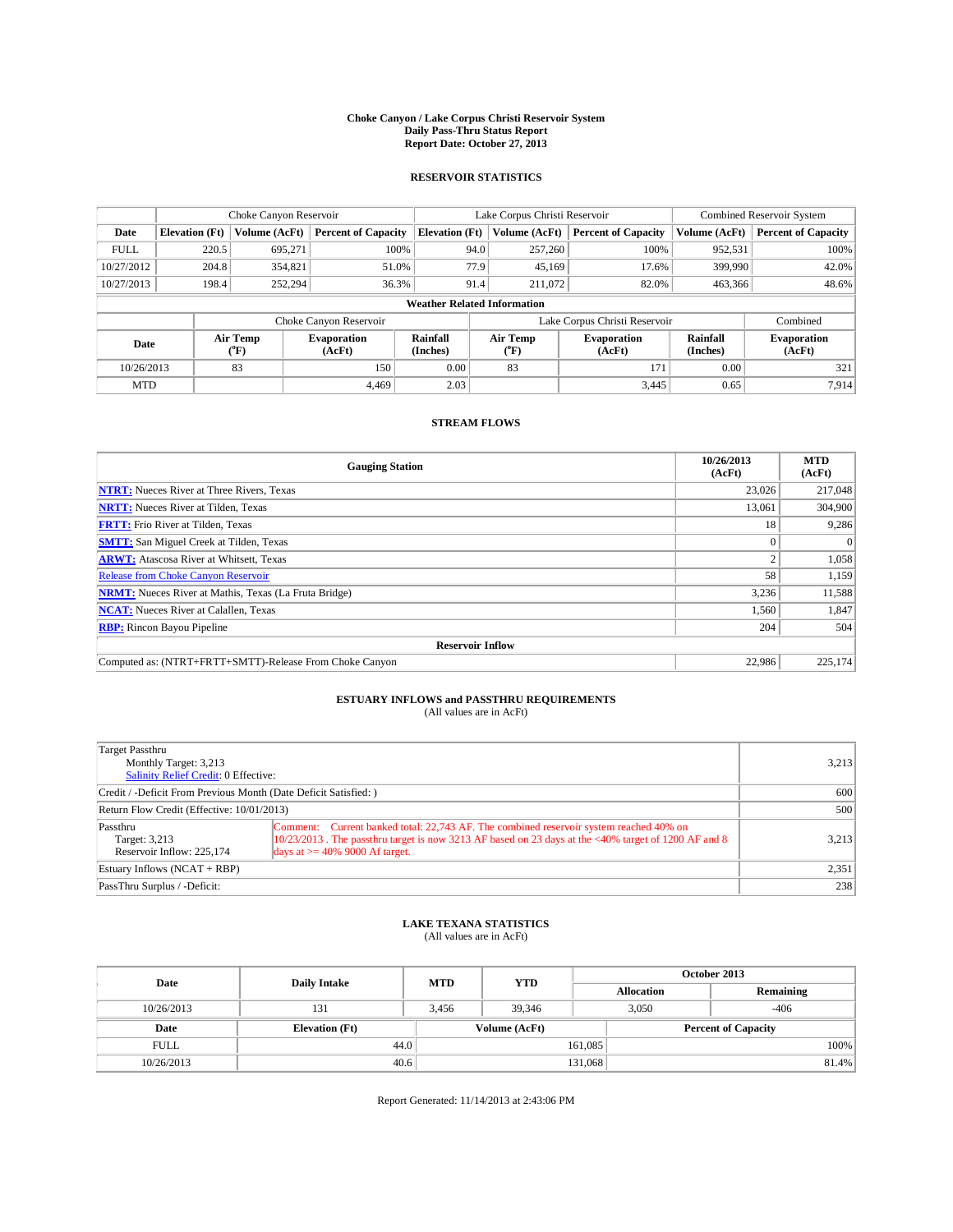### **Choke Canyon / Lake Corpus Christi Reservoir System Daily Pass-Thru Status Report Report Date: October 28, 2013**

### **RESERVOIR STATISTICS**

|                                    |                       | Choke Canyon Reservoir |                              |                       | Lake Corpus Christi Reservoir | <b>Combined Reservoir System</b> |                      |                              |
|------------------------------------|-----------------------|------------------------|------------------------------|-----------------------|-------------------------------|----------------------------------|----------------------|------------------------------|
| Date                               | <b>Elevation</b> (Ft) | Volume (AcFt)          | <b>Percent of Capacity</b>   | <b>Elevation (Ft)</b> | Volume (AcFt)                 | <b>Percent of Capacity</b>       | Volume (AcFt)        | Percent of Capacity          |
| <b>FULL</b>                        | 220.5                 | 695,271                | 100%                         | 94.0                  | 257,260                       | 100%                             | 952,531              | 100%                         |
| 10/28/2012                         | 204.8                 | 354,298                | 51.0%                        | 77.8                  | 44,830                        | 17.4%                            | 399,128              | 41.9%                        |
| 10/28/2013                         | 198.4                 | 251,148                | 36.1%                        | 92.3                  | 226,418                       | 88.0%                            | 477,566              | $50.1\%$                     |
| <b>Weather Related Information</b> |                       |                        |                              |                       |                               |                                  |                      |                              |
|                                    |                       |                        | Choke Canyon Reservoir       |                       |                               | Lake Corpus Christi Reservoir    |                      | Combined                     |
| Date                               |                       | Air Temp<br>(°F)       | <b>Evaporation</b><br>(AcFt) | Rainfall<br>(Inches)  | Air Temp<br>("F)              | <b>Evaporation</b><br>(AcFt)     | Rainfall<br>(Inches) | <b>Evaporation</b><br>(AcFt) |
| 10/27/2013                         |                       | 85                     | 133                          | 0.00                  | 86                            | 185                              | 0.00                 | 318                          |
| <b>MTD</b>                         |                       |                        | 4.602                        | 2.03                  |                               | 3,630                            | 0.65                 | 8,232                        |

### **STREAM FLOWS**

| <b>Gauging Station</b>                                       | 10/27/2013<br>(AcFt) | <b>MTD</b><br>(AcFt) |  |  |  |  |
|--------------------------------------------------------------|----------------------|----------------------|--|--|--|--|
| <b>NTRT:</b> Nueces River at Three Rivers, Texas             | 19.076               | 236,124              |  |  |  |  |
| <b>NRTT:</b> Nueces River at Tilden, Texas                   | 10.580               | 315,480              |  |  |  |  |
| <b>FRTT:</b> Frio River at Tilden, Texas                     | 14                   | 9,300                |  |  |  |  |
| <b>SMTT:</b> San Miguel Creek at Tilden, Texas               | $\theta$             | $\Omega$             |  |  |  |  |
| <b>ARWT:</b> Atascosa River at Whitsett, Texas               | 2                    | 1,060                |  |  |  |  |
| <b>Release from Choke Canyon Reservoir</b>                   | 58                   | 1,217                |  |  |  |  |
| <b>NRMT:</b> Nueces River at Mathis, Texas (La Fruta Bridge) | 3,275                | 14,864               |  |  |  |  |
| <b>NCAT:</b> Nueces River at Calallen, Texas                 | 1,840                | 3,687                |  |  |  |  |
| <b>RBP:</b> Rincon Bayou Pipeline                            | 204                  | 708                  |  |  |  |  |
| <b>Reservoir Inflow</b>                                      |                      |                      |  |  |  |  |
| Computed as: (NTRT+FRTT+SMTT)-Release From Choke Canyon      | 19.032               | 244,207              |  |  |  |  |

## **ESTUARY INFLOWS and PASSTHRU REQUIREMENTS**<br>(All values are in AcFt)

| Target Passthru<br>Monthly Target: 3,213<br>Salinity Relief Credit: 0 Effective: |                                                                                                                                                                                                                                        | 3,213 |
|----------------------------------------------------------------------------------|----------------------------------------------------------------------------------------------------------------------------------------------------------------------------------------------------------------------------------------|-------|
| Credit / -Deficit From Previous Month (Date Deficit Satisfied: )                 | 600                                                                                                                                                                                                                                    |       |
| Return Flow Credit (Effective: 10/01/2013)                                       | 500                                                                                                                                                                                                                                    |       |
| Passthru<br>Target: 3,213<br>Reservoir Inflow: 244,207                           | Comment: Current banked total: 22,743 AF. The combined reservoir system reached 40% on<br>$10/23/2013$ . The passthru target is now 3213 AF based on 23 days at the <40% target of 1200 AF and 8<br>days at $\geq$ 40% 9000 Af target. | 3,213 |
| Estuary Inflows (NCAT + RBP)                                                     | 4,395                                                                                                                                                                                                                                  |       |
| PassThru Surplus / -Deficit:                                                     |                                                                                                                                                                                                                                        | 2,282 |

## **LAKE TEXANA STATISTICS** (All values are in AcFt)

| Date        | <b>Daily Intake</b>   | <b>MTD</b> | <b>YTD</b>    | October 2013      |                 |                            |  |
|-------------|-----------------------|------------|---------------|-------------------|-----------------|----------------------------|--|
|             |                       |            |               | <b>Allocation</b> |                 | Remaining                  |  |
| 10/27/2013  | 131                   | 3,588      | 39,478        |                   | 3.050<br>$-538$ |                            |  |
| Date        | <b>Elevation</b> (Ft) |            | Volume (AcFt) |                   |                 | <b>Percent of Capacity</b> |  |
| <b>FULL</b> | 44.0                  |            |               | 161,085           |                 | 100%                       |  |
| 10/27/2013  | 40.5                  |            |               | 126,098           |                 | 78.3%                      |  |

Report Generated: 11/14/2013 at 2:44:23 PM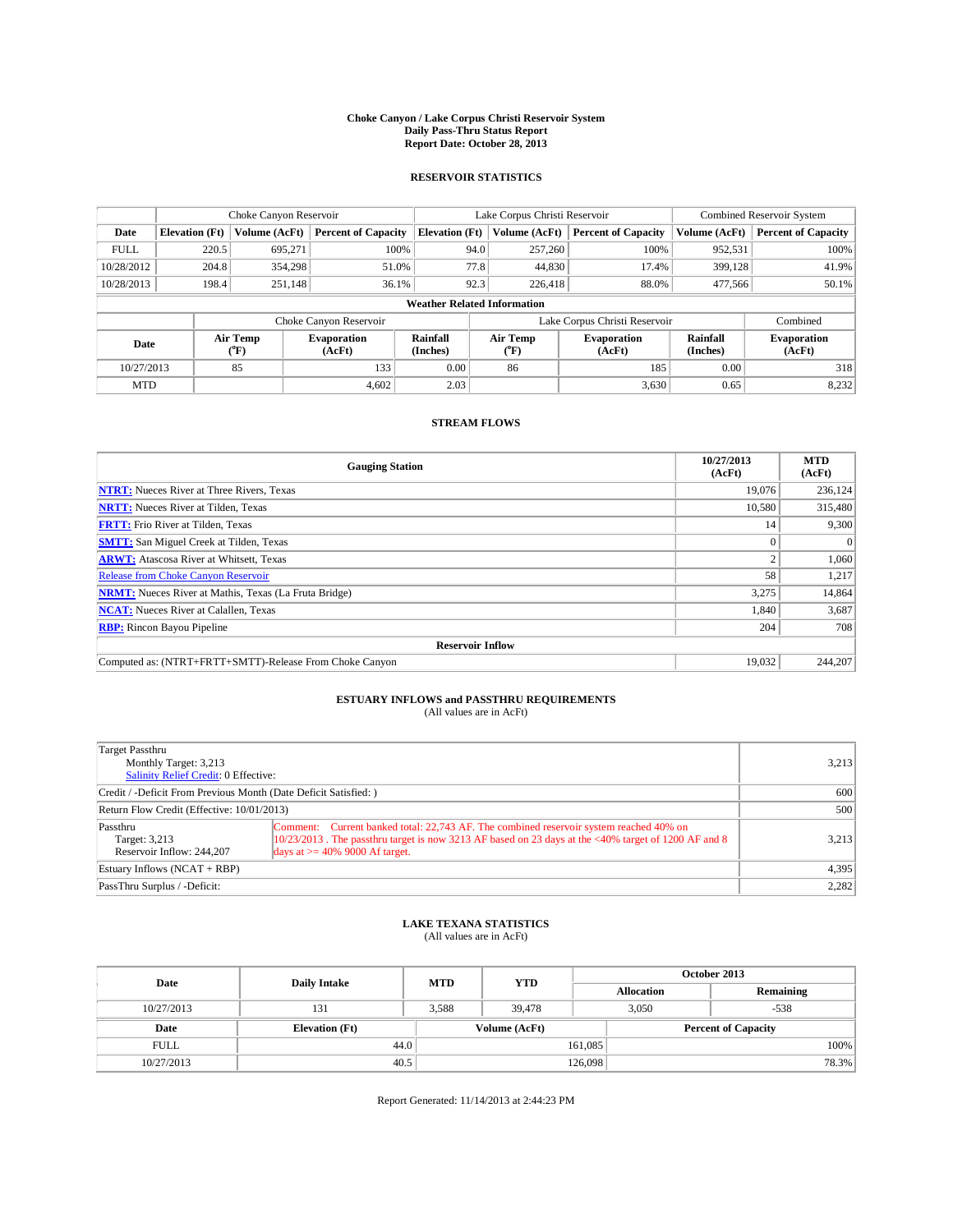### **Choke Canyon / Lake Corpus Christi Reservoir System Daily Pass-Thru Status Report Report Date: October 29, 2013**

### **RESERVOIR STATISTICS**

|                                                                                  | Choke Canyon Reservoir |               |                            |                                    | Lake Corpus Christi Reservoir | <b>Combined Reservoir System</b> |               |                     |
|----------------------------------------------------------------------------------|------------------------|---------------|----------------------------|------------------------------------|-------------------------------|----------------------------------|---------------|---------------------|
| Date                                                                             | <b>Elevation</b> (Ft)  | Volume (AcFt) | <b>Percent of Capacity</b> | <b>Elevation (Ft)</b>              | Volume (AcFt)                 | <b>Percent of Capacity</b>       | Volume (AcFt) | Percent of Capacity |
| <b>FULL</b>                                                                      | 220.5                  | 695,271       | 100%                       | 94.0                               | 257,260                       | 100%                             | 952,531       | 100%                |
| 10/29/2012                                                                       | 204.8                  | 354,821       | 51.0%                      | 77.8                               | 44,559                        | 17.3%                            | 399,380       | 41.9%               |
| 10/29/2013                                                                       | 198.3                  | 251,006       | 36.1%                      | 93.0                               | 238,836                       | 92.8%                            | 489,842       | 51.4%               |
|                                                                                  |                        |               |                            | <b>Weather Related Information</b> |                               |                                  |               |                     |
|                                                                                  |                        |               | Choke Canyon Reservoir     |                                    |                               | Lake Corpus Christi Reservoir    |               | Combined            |
| Rainfall<br>Air Temp<br><b>Evaporation</b><br>Date<br>(Inches)<br>(AcFt)<br>(°F) |                        |               | Air Temp<br>("F)           | <b>Evaporation</b><br>(AcFt)       | Rainfall<br>(Inches)          | <b>Evaporation</b><br>(AcFt)     |               |                     |
| 10/28/2013                                                                       |                        | 87            | 175                        | 0.02                               | 86                            | 281                              | 0.02          | 456                 |
| <b>MTD</b>                                                                       |                        |               | 4,777                      | 2.05                               |                               | 3,911                            | 0.67          | 8,688               |

### **STREAM FLOWS**

| <b>Gauging Station</b>                                       | 10/28/2013<br>(AcFt) | <b>MTD</b><br>(AcFt) |  |  |  |
|--------------------------------------------------------------|----------------------|----------------------|--|--|--|
| <b>NTRT:</b> Nueces River at Three Rivers, Texas             | 14.074               | 250,197              |  |  |  |
| <b>NRTT:</b> Nueces River at Tilden, Texas                   | 8,734                | 324,214              |  |  |  |
| <b>FRTT:</b> Frio River at Tilden, Texas                     | 11                   | 9,311                |  |  |  |
| <b>SMTT:</b> San Miguel Creek at Tilden, Texas               | $\theta$             | $\Omega$             |  |  |  |
| <b>ARWT:</b> Atascosa River at Whitsett, Texas               | 2                    | 1,063                |  |  |  |
| Release from Choke Canyon Reservoir                          | 58                   | 1,274                |  |  |  |
| <b>NRMT:</b> Nueces River at Mathis, Texas (La Fruta Bridge) | 2,640                | 17,504               |  |  |  |
| <b>NCAT:</b> Nueces River at Calallen, Texas                 | 1,925                | 5,612                |  |  |  |
| <b>RBP:</b> Rincon Bayou Pipeline                            | 204                  | 912                  |  |  |  |
| <b>Reservoir Inflow</b>                                      |                      |                      |  |  |  |
| Computed as: (NTRT+FRTT+SMTT)-Release From Choke Canyon      | 14.027               | 258,234              |  |  |  |

# **ESTUARY INFLOWS and PASSTHRU REQUIREMENTS**<br>(All values are in AcFt)

| Target Passthru<br>Monthly Target: 3,213<br>Salinity Relief Credit: 0 Effective: |                                                                                                                                                                                                                                       | 3,213 |
|----------------------------------------------------------------------------------|---------------------------------------------------------------------------------------------------------------------------------------------------------------------------------------------------------------------------------------|-------|
| Credit / -Deficit From Previous Month (Date Deficit Satisfied: )                 |                                                                                                                                                                                                                                       | 600   |
| Return Flow Credit (Effective: 10/01/2013)                                       |                                                                                                                                                                                                                                       | 500   |
| Passthru<br>Target: 3,213<br>Reservoir Inflow: 258.234                           | Comment: Current banked total: 22,743 AF. The combined reservoir system reached 40% on<br>$10/23/2013$ . The passthru target is now 3213 AF based on 23 days at the <40% target of 1200 AF and 8<br>days at $\ge$ 40% 9000 Af target. | 3.213 |
| Estuary Inflows (NCAT + RBP)                                                     |                                                                                                                                                                                                                                       | 6,524 |
| PassThru Surplus / -Deficit:                                                     |                                                                                                                                                                                                                                       | 4,411 |

## **LAKE TEXANA STATISTICS** (All values are in AcFt)

| Date        | <b>Daily Intake</b>   | <b>MTD</b> | <b>YTD</b>    | October 2013      |                            |           |       |
|-------------|-----------------------|------------|---------------|-------------------|----------------------------|-----------|-------|
|             |                       |            |               | <b>Allocation</b> |                            | Remaining |       |
| 10/28/2013  | 131                   | 3.718      | 39,609        | 3.050             |                            | $-668$    |       |
| Date        | <b>Elevation</b> (Ft) |            | Volume (AcFt) |                   | <b>Percent of Capacity</b> |           |       |
| <b>FULL</b> | 44.0                  |            |               | 161,085           |                            |           | 100%  |
| 10/28/2013  | 40.5                  |            |               | 126,098           |                            |           | 78.3% |

Report Generated: 11/14/2013 at 2:45:34 PM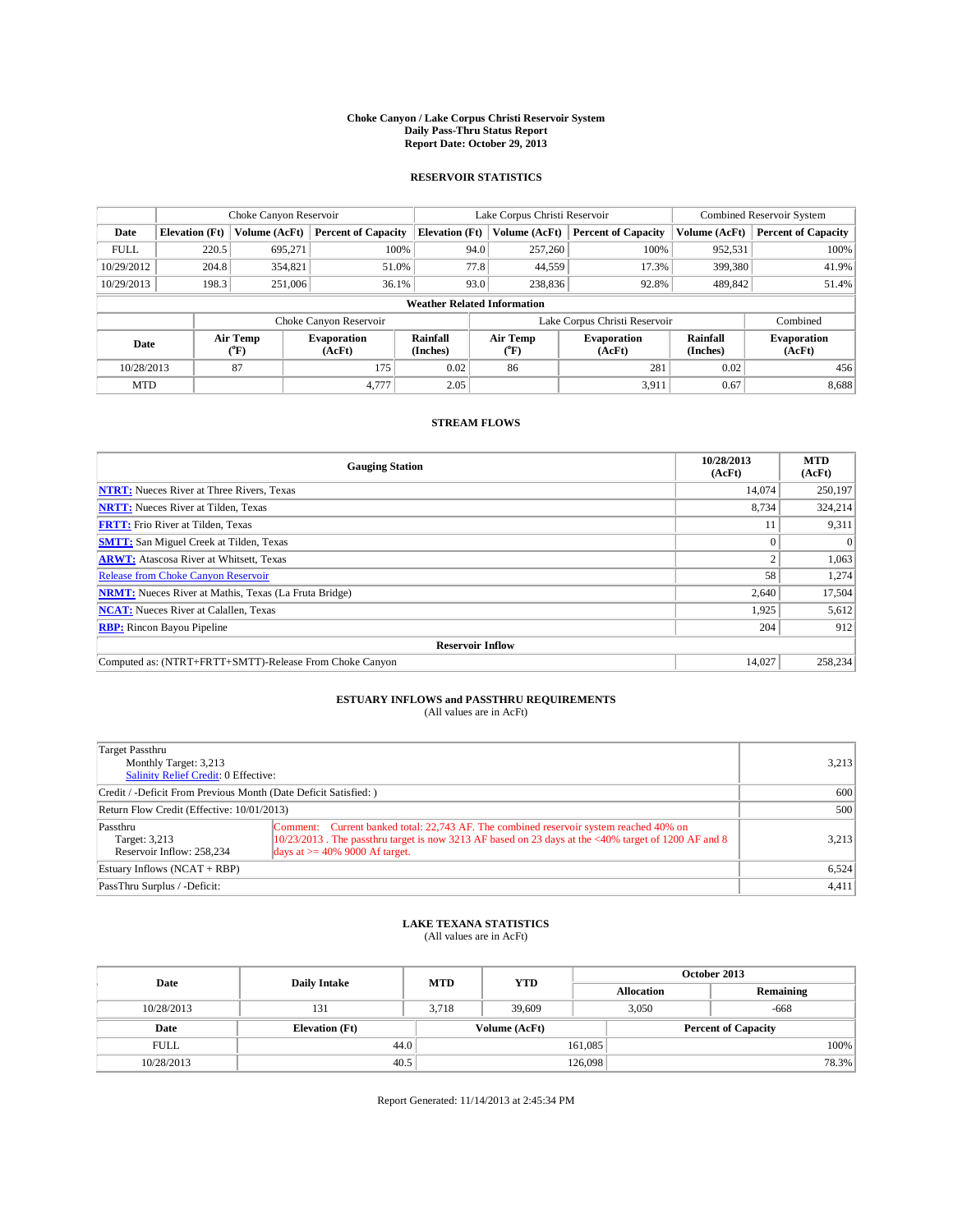### **Choke Canyon / Lake Corpus Christi Reservoir System Daily Pass-Thru Status Report Report Date: October 30, 2013**

### **RESERVOIR STATISTICS**

|             | Choke Canyon Reservoir |                  |                              |                                    | Lake Corpus Christi Reservoir | <b>Combined Reservoir System</b> |               |                              |
|-------------|------------------------|------------------|------------------------------|------------------------------------|-------------------------------|----------------------------------|---------------|------------------------------|
| Date        | <b>Elevation</b> (Ft)  | Volume (AcFt)    | <b>Percent of Capacity</b>   | <b>Elevation (Ft)</b>              | Volume (AcFt)                 | <b>Percent of Capacity</b>       | Volume (AcFt) | <b>Percent of Capacity</b>   |
| <b>FULL</b> | 220.5                  | 695,271          | 100%                         | 94.0                               | 257,260                       | 100%                             | 952,531       | 100%                         |
| 10/30/2012  | 204.8                  | 354,472          | 51.0%                        | 77.8                               | 44,425                        | 17.3%                            | 398,897       | 41.9%                        |
| 10/30/2013  | 198.3                  | 251,006          | 36.1%                        | 93.5                               | 248,722                       | 96.7%                            | 499,728       | 52.5%                        |
|             |                        |                  |                              | <b>Weather Related Information</b> |                               |                                  |               |                              |
|             |                        |                  | Choke Canyon Reservoir       |                                    |                               | Lake Corpus Christi Reservoir    |               | Combined                     |
| Date        |                        | Air Temp<br>(°F) | <b>Evaporation</b><br>(AcFt) | Rainfall<br>(Inches)               | Air Temp<br>("F)              | <b>Evaporation</b><br>(AcFt)     |               | <b>Evaporation</b><br>(AcFt) |
| 10/29/2013  |                        | 88               | 166                          | 0.01                               | 86                            | 263                              | 0.00          |                              |
| <b>MTD</b>  |                        |                  | 4.943                        | 2.06                               |                               | 4,174                            | 0.67          | 9,117                        |

### **STREAM FLOWS**

| <b>Gauging Station</b>                                       | 10/29/2013<br>(AcFt) | <b>MTD</b><br>(AcFt) |  |  |  |  |
|--------------------------------------------------------------|----------------------|----------------------|--|--|--|--|
| <b>NTRT:</b> Nueces River at Three Rivers, Texas             | 9.806                | 260,003              |  |  |  |  |
| <b>NRTT:</b> Nueces River at Tilden, Texas                   | 7,384                | 331,598              |  |  |  |  |
| <b>FRTT:</b> Frio River at Tilden, Texas                     | 9                    | 9,319                |  |  |  |  |
| <b>SMTT:</b> San Miguel Creek at Tilden, Texas               | $\Omega$             | $\Omega$             |  |  |  |  |
| <b>ARWT:</b> Atascosa River at Whitsett, Texas               | 2                    | 1,065                |  |  |  |  |
| <b>Release from Choke Canyon Reservoir</b>                   | 58                   | 1,332                |  |  |  |  |
| <b>NRMT:</b> Nueces River at Mathis, Texas (La Fruta Bridge) | 885                  | 18,389               |  |  |  |  |
| <b>NCAT:</b> Nueces River at Calallen, Texas                 | 1,691                | 7,304                |  |  |  |  |
| <b>RBP:</b> Rincon Bayou Pipeline                            | 203                  | 1,115                |  |  |  |  |
| <b>Reservoir Inflow</b>                                      |                      |                      |  |  |  |  |
| Computed as: (NTRT+FRTT+SMTT)-Release From Choke Canyon      | 9.757                | 267,991              |  |  |  |  |

## **ESTUARY INFLOWS and PASSTHRU REQUIREMENTS**<br>(All values are in AcFt)

| Target Passthru                                                  |                                                                                                                                                                                                  |       |
|------------------------------------------------------------------|--------------------------------------------------------------------------------------------------------------------------------------------------------------------------------------------------|-------|
| Monthly Target: 3,213                                            |                                                                                                                                                                                                  | 3,213 |
| Salinity Relief Credit: 0 Effective:                             |                                                                                                                                                                                                  |       |
| Credit / -Deficit From Previous Month (Date Deficit Satisfied: ) |                                                                                                                                                                                                  | 600   |
| Return Flow Credit (Effective: 10/01/2013)                       | 500                                                                                                                                                                                              |       |
| Passthru<br>Target: 3,213                                        | Comment: Current banked total: 22,743 AF. The combined reservoir system reached 40% on<br>$10/23/2013$ . The passthru target is now 3213 AF based on 23 days at the <40% target of 1200 AF and 8 | 3,213 |
| Reservoir Inflow: 267,991                                        | days at $\geq$ 40% 9000 Af target.                                                                                                                                                               |       |
| Estuary Inflows $(NCAT + RBP)$                                   |                                                                                                                                                                                                  | 8,419 |
| PassThru Surplus / -Deficit:                                     |                                                                                                                                                                                                  | 6,306 |

## **LAKE TEXANA STATISTICS** (All values are in AcFt)

| Date        | <b>Daily Intake</b>   | <b>MTD</b> | <b>YTD</b>    | October 2013      |                            |           |       |
|-------------|-----------------------|------------|---------------|-------------------|----------------------------|-----------|-------|
|             |                       |            |               | <b>Allocation</b> |                            | Remaining |       |
| 10/29/2013  | 131                   | 3.849      | 39.739        |                   | 3.050                      | $-799$    |       |
| Date        | <b>Elevation</b> (Ft) |            | Volume (AcFt) |                   | <b>Percent of Capacity</b> |           |       |
| <b>FULL</b> | 44.0                  |            |               | 161,085           |                            |           | 100%  |
| 10/29/2013  | 40.4                  |            |               | 129,400           |                            |           | 80.3% |

Report Generated: 11/14/2013 at 2:47:14 PM